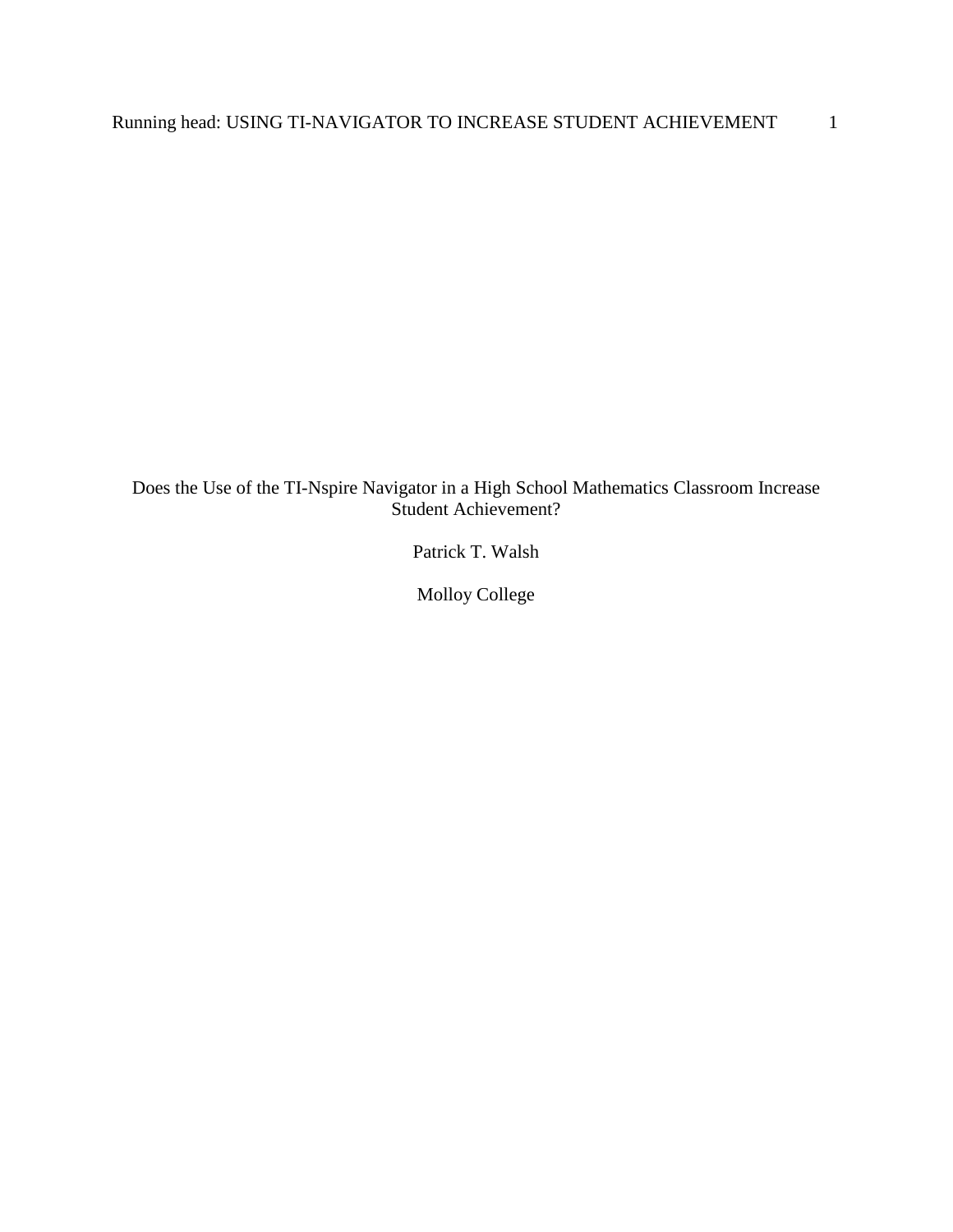| Patrick T. Walsh                               | 4/23/2012 |  |
|------------------------------------------------|-----------|--|
| Student                                        | Date      |  |
|                                                |           |  |
| Professor                                      | Date      |  |
| Associate Dean for Graduate Education Programs | Date      |  |
|                                                |           |  |
| Dean of the Division of Education              | Date      |  |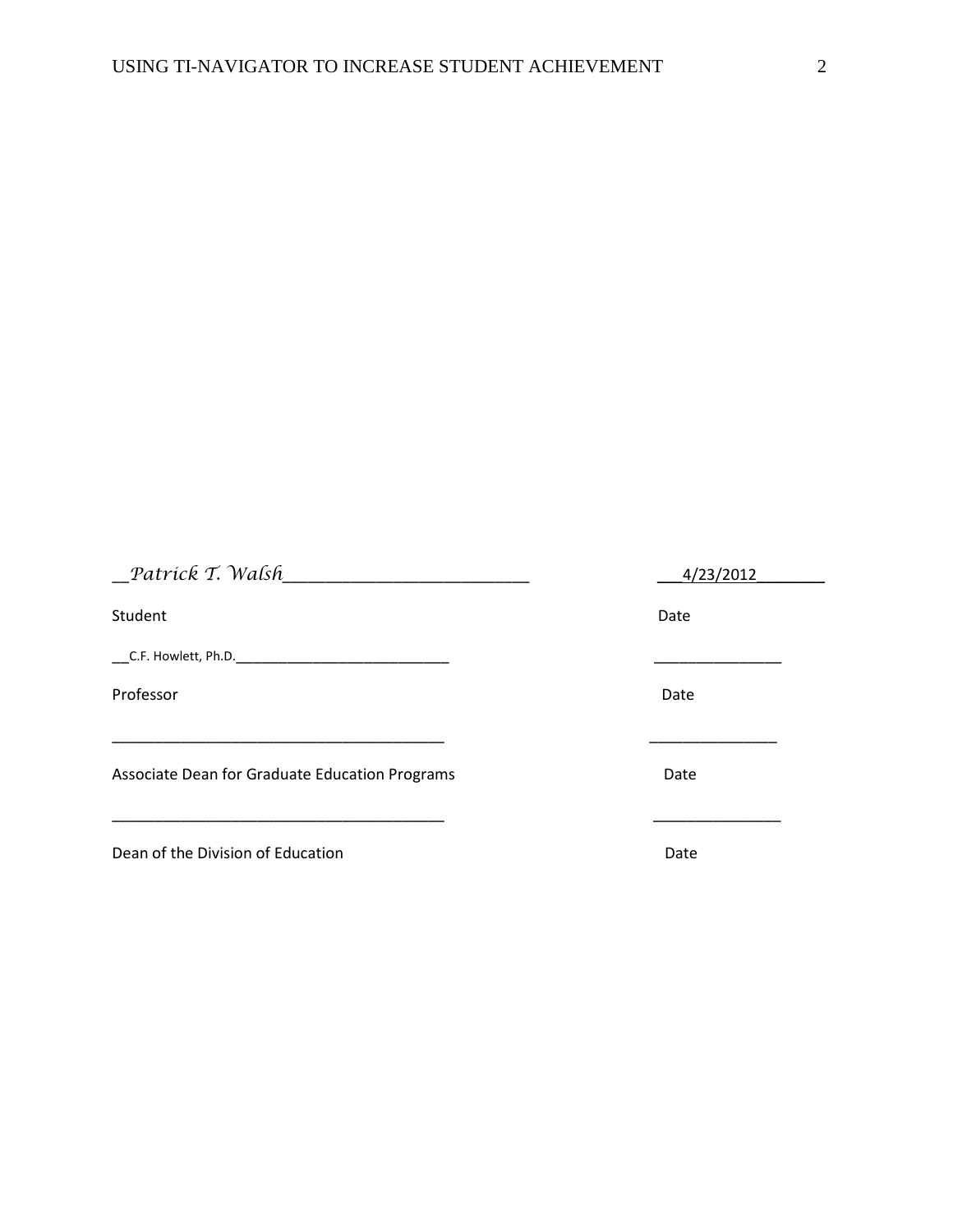# *Dedication*

"Give a man a fish and you feed him for a day. Teach a man to fish and you feed him for a lifetime." -Ancient Chinese Proverb

This action research is dedicated to all those who teach, to all those who bestow wisdom, and to all those who mentor. For the sharing of knowledge is one of society's most important responsibilities.

*-P.T.W.*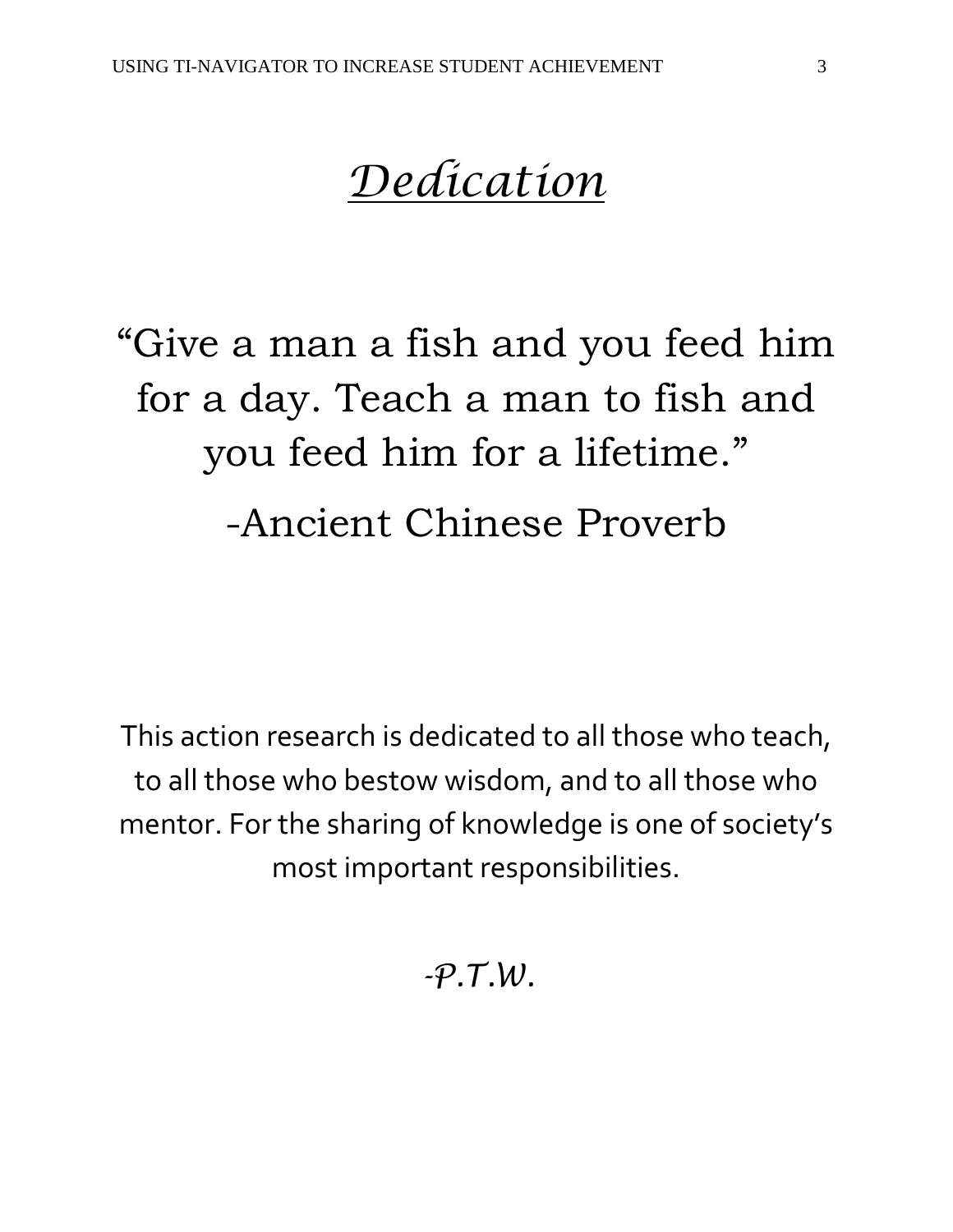#### Abstract

With the ever changing landscape of American education, it is vital for schools to provide teachers and students with the latest forms of technology that can foster a positive learning environment for all students. The advancements that have occurred in technology and education have greatly helped both students and teachers have success in the classroom. In addition, with the increase in diverse learners and varying achievement levels found in each classroom, it is crucial for teachers to be able to modify their lessons and differentiate instruction so that all learners can achieve. One specific advancement in technology and education has been the Texas-Instruments product, the TI-Nspire Navigator. The TI-Nspire Navigator is a wireless device that connects to the back of the students' calculator. Connection occurs through a router and a laptop. Once connected, the teacher can send the students questions, quizzes, or data to the calculator instantly. At that point, students respond to the question by sending their results back to the teacher. The information is displayed on the laptop in an organized form. It is the goal of this study was to determine how the TI-Nspire Navigator affects student achievement in the classroom.

Specifically, this study analyzed the use of the TI-Nspire Navigator in two mathematics classrooms – one 9<sup>th</sup> grade Algebra Regents class and one  $10^{th}$  grade Algebra Extended Class containing special education students. Data was collected over a six week period, through student and teacher surveys, quiz/test results, and teacher observations. The researcher analyzed and observed how student achievement changed when the TI-Nspire Navigator was incorporated into the classroom. Furthermore, data was collected to observe its role in increasing student achievement for not just the general education student, but the special needs student as well.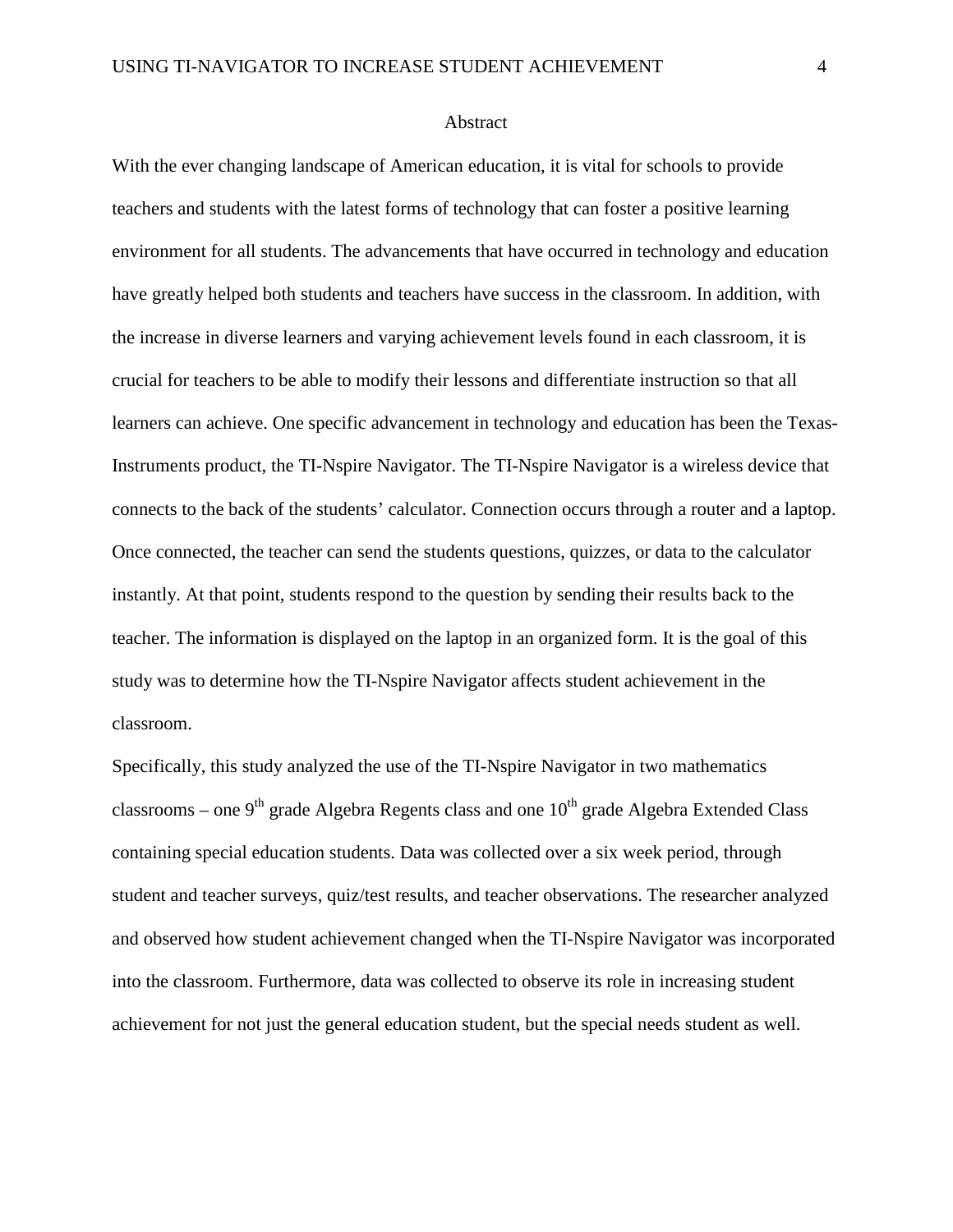# USING TI-NAVIGATOR TO INCREASE STUDENT ACHIEVEMENT 5

| <b>Table of Contents</b><br>Introduction<br>7                    |    |
|------------------------------------------------------------------|----|
| <b>Research Rationale</b>                                        | 7  |
| Demographics                                                     | 8  |
| <b>Action Rationale Question</b>                                 | 9  |
| Review of the Literature                                         | 10 |
| What is TI-Nspire Navigator and other Audience Response Systems? | 10 |
| Pros of the TI-Nspire Navigator                                  | 11 |
| Cons of the TI-Nspire Navigator                                  | 15 |
| Technology and the Special Needs Student                         | 17 |
| Differentiation of Material using the TI-Nspire Navigator        | 20 |
| TI-Nspire Navigator and the Common Core Curriculum               | 22 |
| Overview of the TI-Nspire Navigator in the Classroom             | 24 |
| Methods and Procedures                                           | 26 |
| <b>Researcher Observations</b>                                   | 27 |
| Navigator Quiz vs. Paper Quiz                                    | 30 |
| <b>Teacher Surveys</b>                                           | 32 |
| <b>Student Surveys</b>                                           | 34 |
| Discussion of the Study                                          | 38 |
| Limitations                                                      | 38 |
| Conclusion                                                       | 39 |
| Implications and Recommendations                                 | 40 |
| <b>Molloy College Dispositions</b>                               | 42 |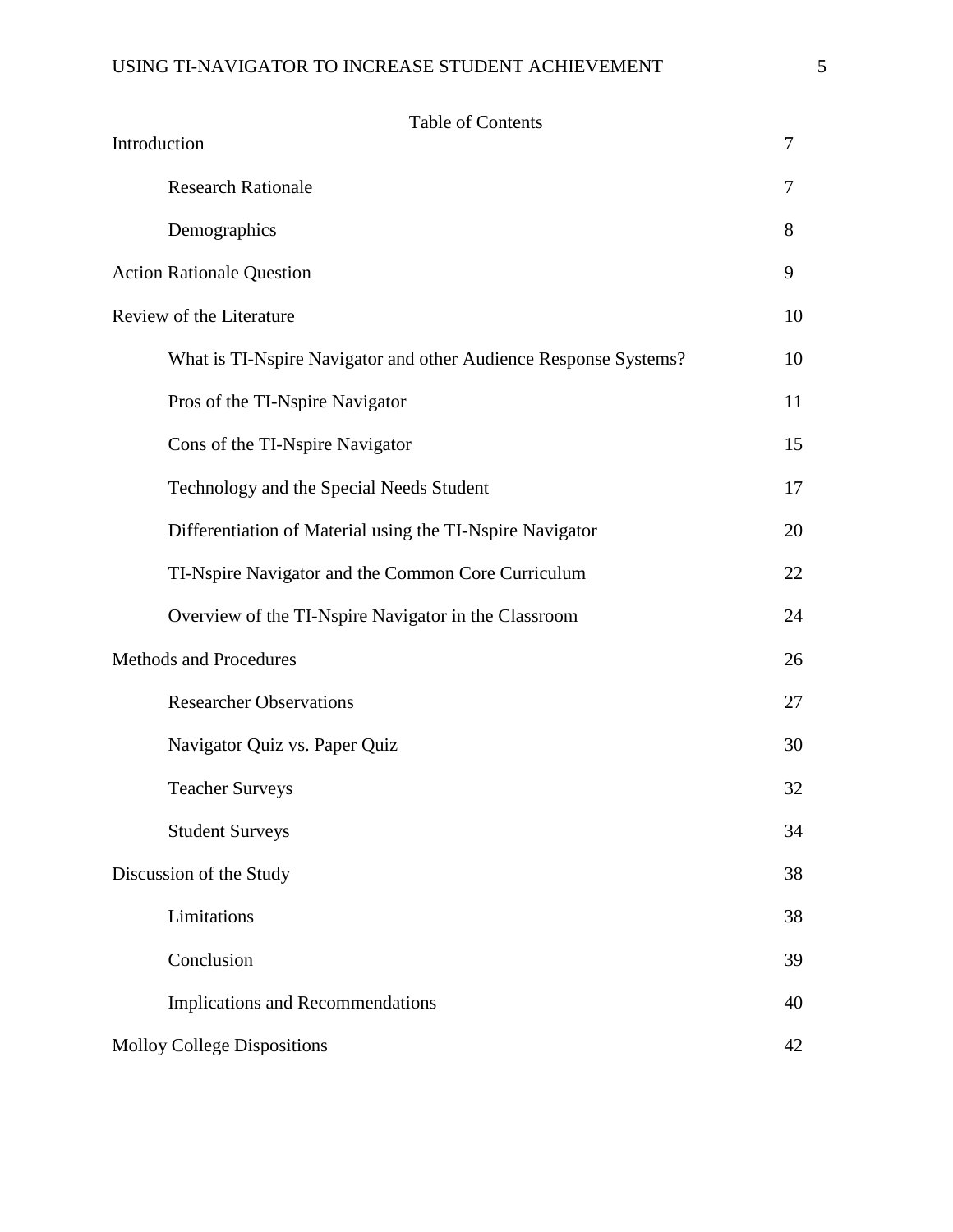| References and Appendices | 45             |
|---------------------------|----------------|
| References                | 45             |
| Appendices                | 4 <sup>7</sup> |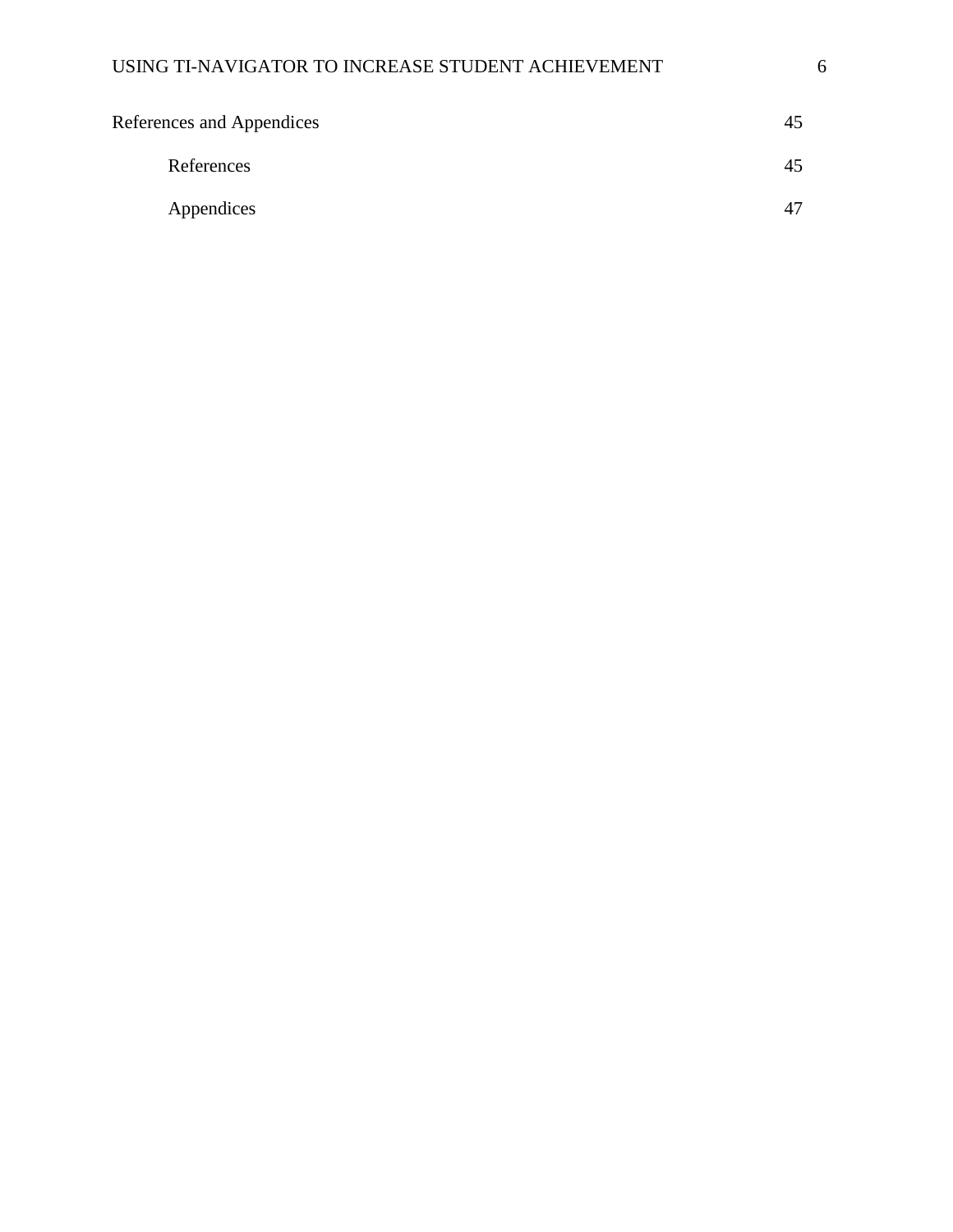# **Using TI-Navigator to Increase Student Achievement Introduction**

### **Research Rationale**

Students in the  $21<sup>st</sup>$  century are growing up in a technologically driven society. It is important for schools to acknowledge this trend and adjust their instruction accordingly. Immersing students in a classroom rich with technology helps increase motivation and exposure to tools that are so prevalent in this day in age. In addition, technology in the classroom helps differentiate instruction so that all learners can be reached. One of the growing challenges schools face is educating all different types and ability levels of learners. Having technologically equipped classrooms can help the teacher modify instruction and present information through various types of media so that all students can learn. Technology today can help teachers deliver abstract concepts through visual, audio, or computer graphics and allow teachers to create lessons in an engaging way (Leh, Kouba, & Davis, 2005; Bouck, & Flanagan, 2009, p. 247).

One specific educational tool that can be used to help teachers reach all students is the TI-Nspire Navigator. This piece of equipment allows teachers to send questions, quizzes, and data directly to students' TI-Nspire calculators. When the question appears on the student's calculator, he/she responds and sends his/her result back to the teacher. This instantaneous response system allows the teacher to receive feedback from every student in the classroom, as opposed to just a select few. In addition, the responses show up anonymously, so students should have no anxiety about expressing their answer. The teacher can look further into the data and find out what each individual student responded with if need be. On the surface, this form of technology in the classroom has many benefits; increased student participation, immediate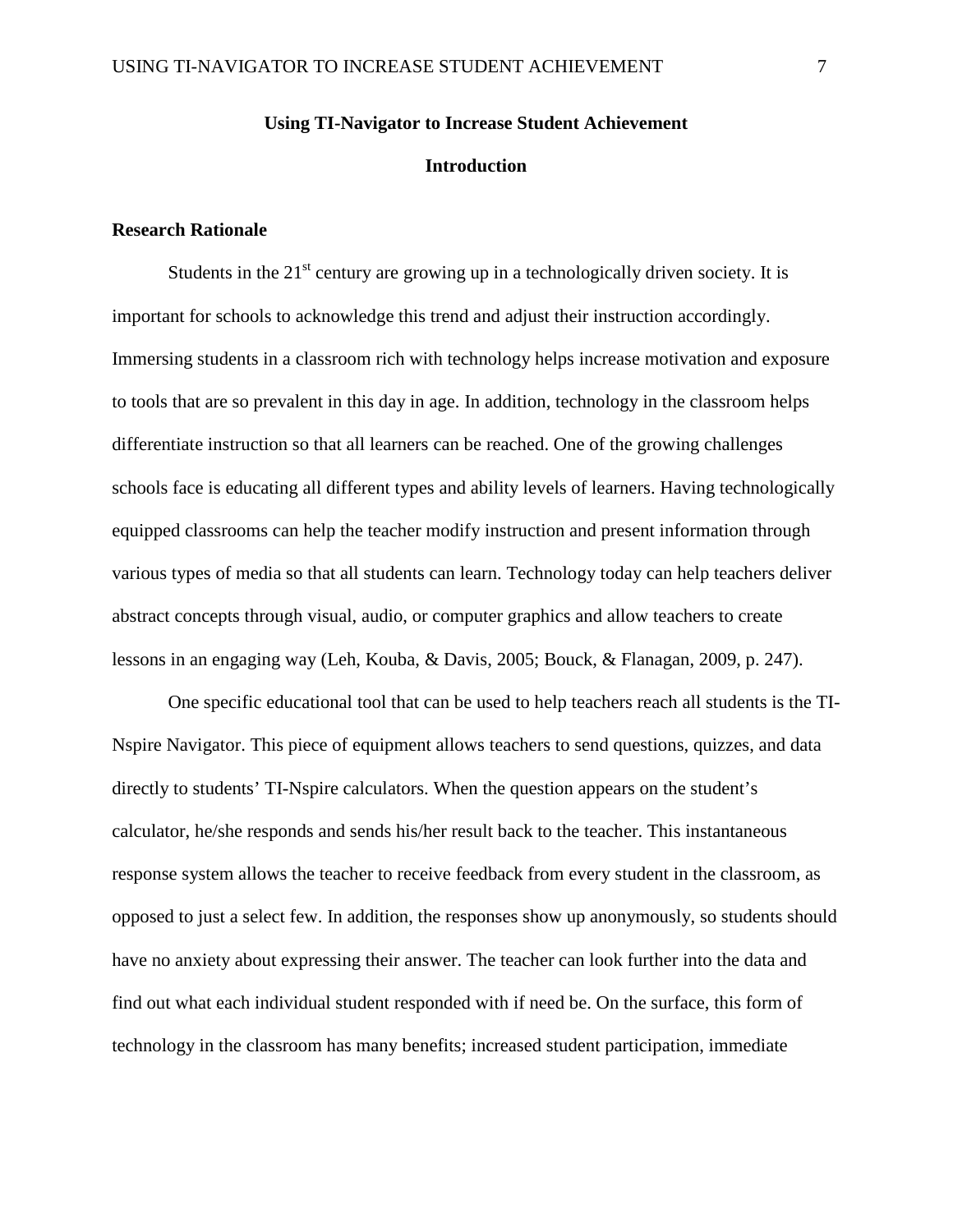feedback and insight, differentiation of instruction, and dynamic and rich activities, just to name a few.

East Meadow High School, my place of employment, purchased three sets of TI-Nspire Navigators in September 2010. Teachers received staff development and training on how to use and incorporate the TI-Nspire Navigator in the classroom. Over the past year, teachers in the math department have attended conferences and workshops on how to integrate this technology in the classroom. The opportunity to gain knowledge and experience using this technology was exciting and beneficial. I was eager to learn ways to utilize this technology so that my students could have a better classroom experience. This study's goal is to assess how the use of the TI-Nspire Navigator in a high school mathematics classroom can help student achievement. Through various methods of data collection, I will hope to come to a conclusion on to what extent the TI-Nspire Navigator improves overall achievement and success in the classroom. **Demographics**

East Meadow is centrally located in Nassau County on Long Island, NY. The East Meadow Union Free School District has two high schools, two middle schools, and five elementary schools. Most of the students come from middle-class families. This study will be conducted in two mathematics classrooms at East Meadow High School. There are 407 students in the freshman class, 432 students in the sophomore class, 387 students in the junior class, and 416 students in the senior class. (EMHS Enrollment, 2011) 65% of the student population is Caucasian, 14% Hispanic/Latino, 17% Asian/Pacific Islander, and 4% African American. (EMHS Enrollment, 2011) For the 2010 school year, 57 students were suspended. East Meadow High School offers extended math classes for its special education population. These special education inclusion classes take Integrated Algebra over the course of two years.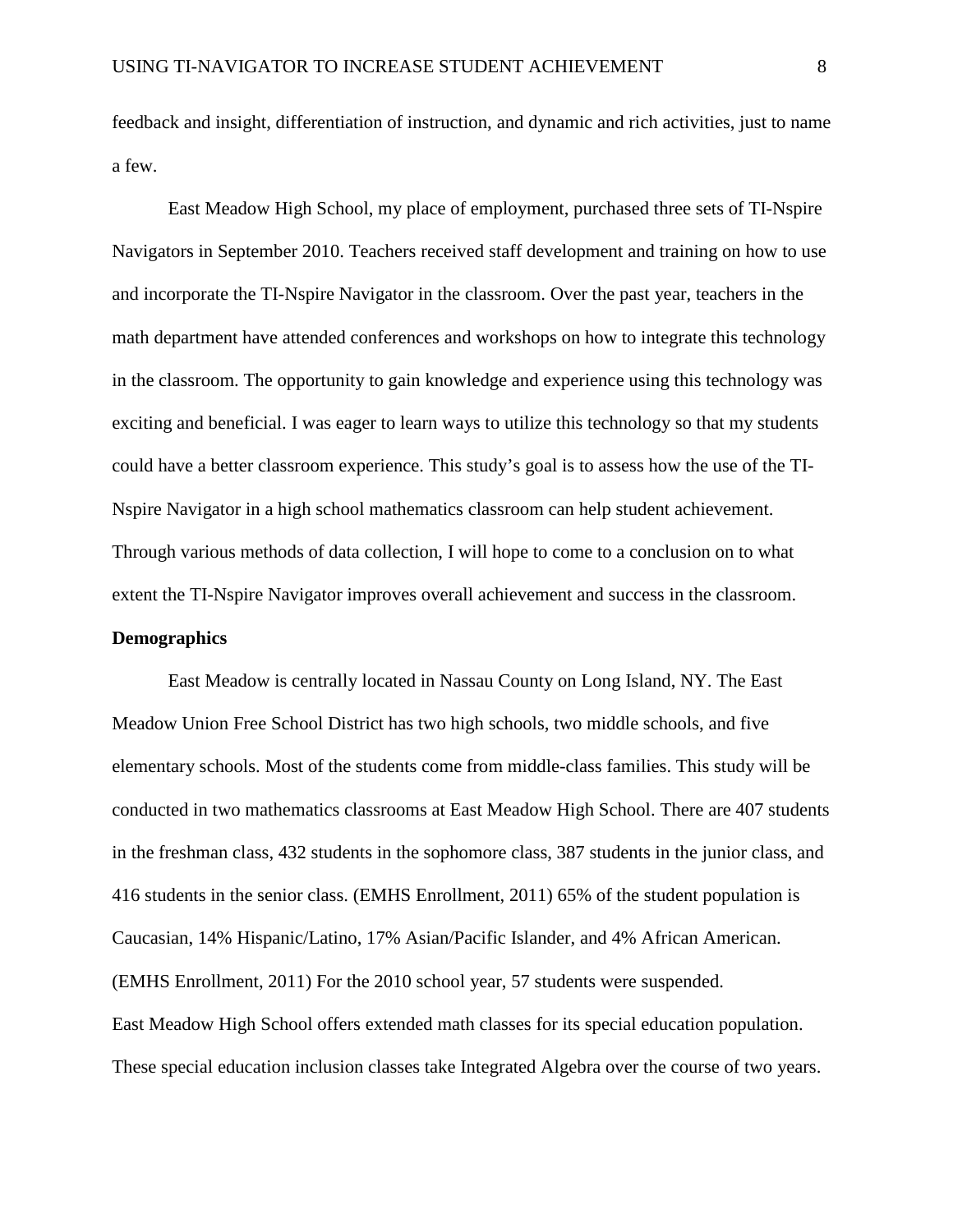# **Action Research Question:**

# Does the Use of the TI-Nspire Navigator in a High School Mathematics

Classroom Increase Student Achievement?

This research has led me to propose the following action research questions:

- 1. How does the TI-Nspire Navigator affect student participation, interest, and behavior in math class?
- 2. Does the TI-Nspire Navigator have a positive effect on student test scores?
- 3. How does the TI-Nspire Navigator assist in educating students with special needs?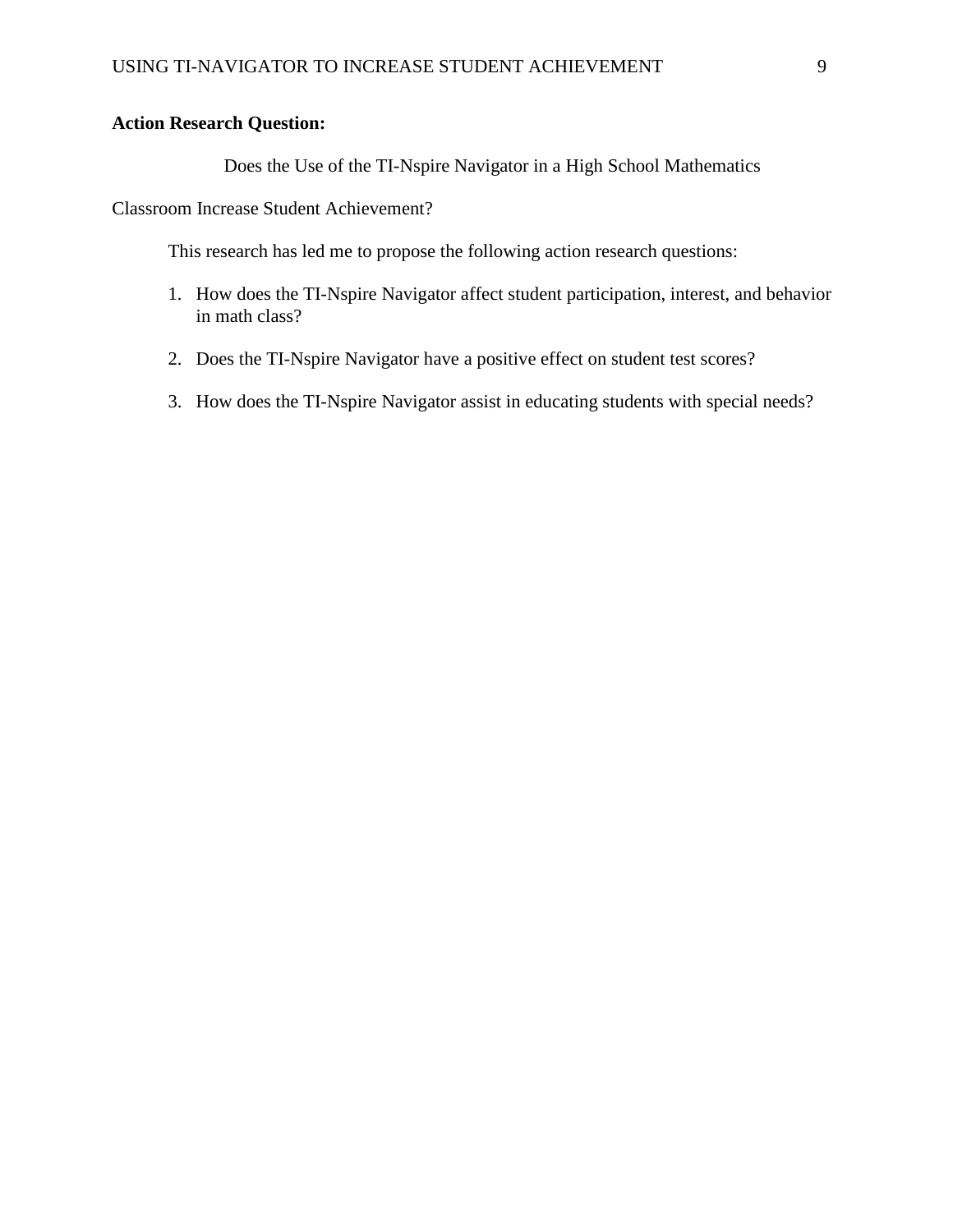#### **Review of the Literature**

#### **What is the TI-Nspire Navigator and Audience Response Systems?**

The TI-Nspire Navigator is a Texas Instruments product that allows teachers to send information, questions, quizzes, and other activities directly to students' handheld TI-Nspire calculators. The necessary equipment are the wireless cradles that hook up to the back of the students' TI-Nspire calculators, a teacher laptop with TI-Nspire Navigator software, and a router with an access point. Once the class is connected, the instructor can send numerous activities and questions directly to the students' calculator. Then, students respond directly and instantaneously. Feedback is immediate and allows for 100% participation.

Specifically, the TI-Nspire Navigator offers numerous features that allow teachers to improve instruction in the classroom. The newest version of TI-Nspire Navigator supports click pad, touchpad, and CX handhelds. It is a fully wireless system, where each handheld has its own wireless cradle. Teachers can send, collect, and delete files. As well, teachers can quickly create questions and send them to each student to ensure student comprehension. Another feature is allowing any student in the class to become the presenter from their seat. Their calculator screen appears on the projected screen and they can "teach" the class from their own calculator. Overall, the TI-Nspire Navigator allows teachers to create engaging and dynamic instruction that fosters total participation from the entire class. ([www.ti.education.com\)](http://www.ti.education.com/)

When creating lessons on the TI-Nspire Navigator, teachers can start with "Instant Assessment." This explains that all the different types of questioning that teachers can send to their students calculators. In addition to multiple choice questions, teachers can create true/false, agree/disagree, and open ended questions. This differentiation of questioning allows teachers to carefully design assessments to meet the needs of all learners. Additionally, the instant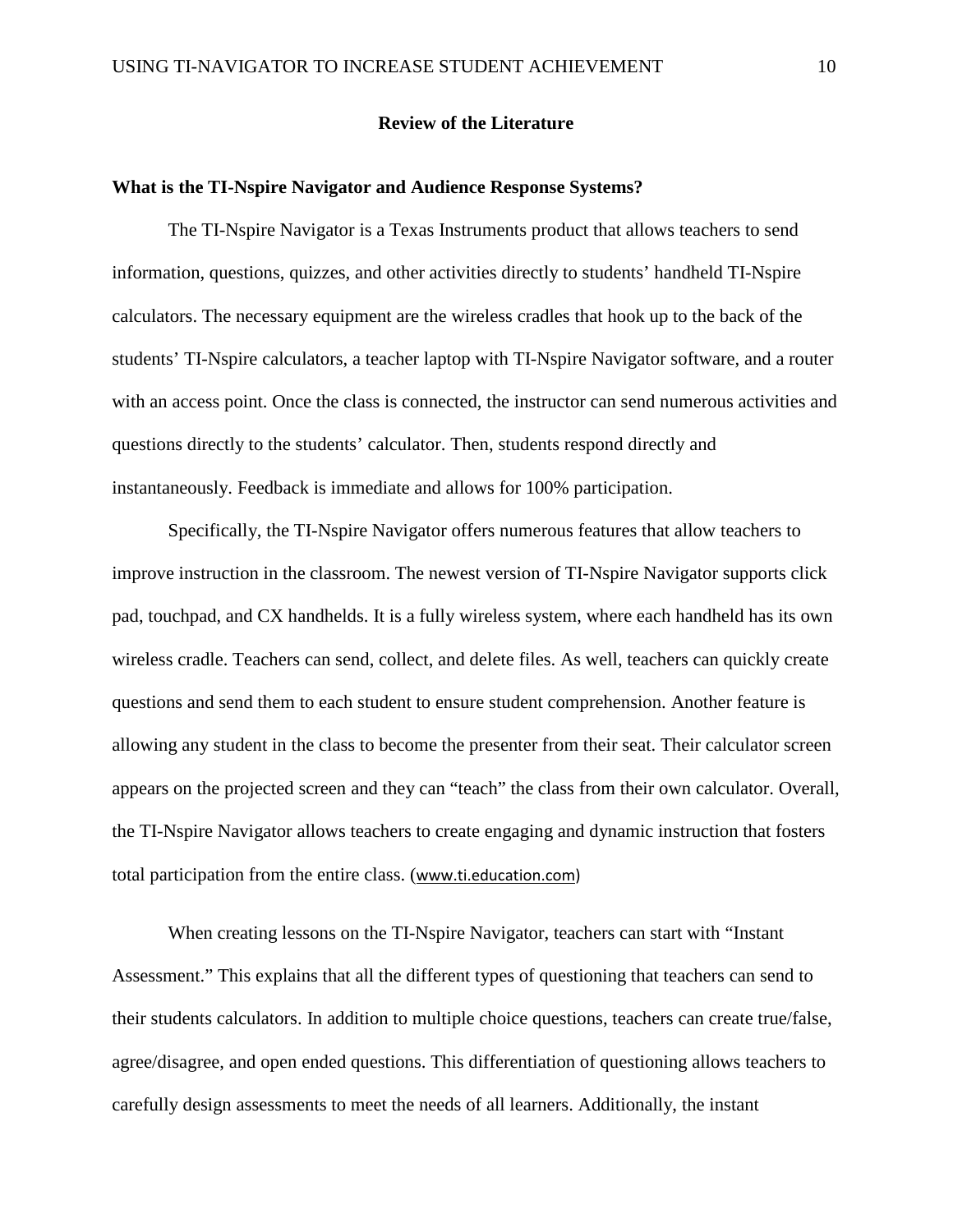assessment contains a feature called "self-check," which allows students to work independently and submit answers that are automatically corrected. If they get the question wrong, they can go back and try again. It encourages students to work through problems on their own, and correct their mistakes. Another feature is the "quick poll," where the teacher can send a question to all the students simultaneously and monitor the results. The teacher can see when and how many students have sent their responses, and also see how well students are understanding material. This is beneficial because students may be more comfortable answering a question anonymously as opposed to in front of the entire class. Also, it forces every student to participate. Often in large classes, it is hard to reach every student. Utilizing the TI-Nspire Navigator effectively can allow the teacher to ensure that all students are accounted for. These are the teaching practices that were thought of when No Child Left Behind was taken into action; a classroom environment that was conducive to all learners and each student was responsible for his/her own learning.

James Pellegrino and Edys Quellmalz, (2010) support that claim by explaining, "With growing class sizes, coupled with increasing numbers of special needs students in our classrooms today, it is difficult for the teacher to be able to reach out to all students, and ensure that each child has met the daily objective…." (p. 17). Certain technologies in the classroom, such as the TI-Navigator and other computer software, can help teachers reach all students in the classroom and receive immediate feedback on short assessments and questioning. No student is able to avoid responding, and each student is responsible for participating.

#### **Pros of Audience Response Systems**

Pellegrino and Quellmalz (2010) go on to state that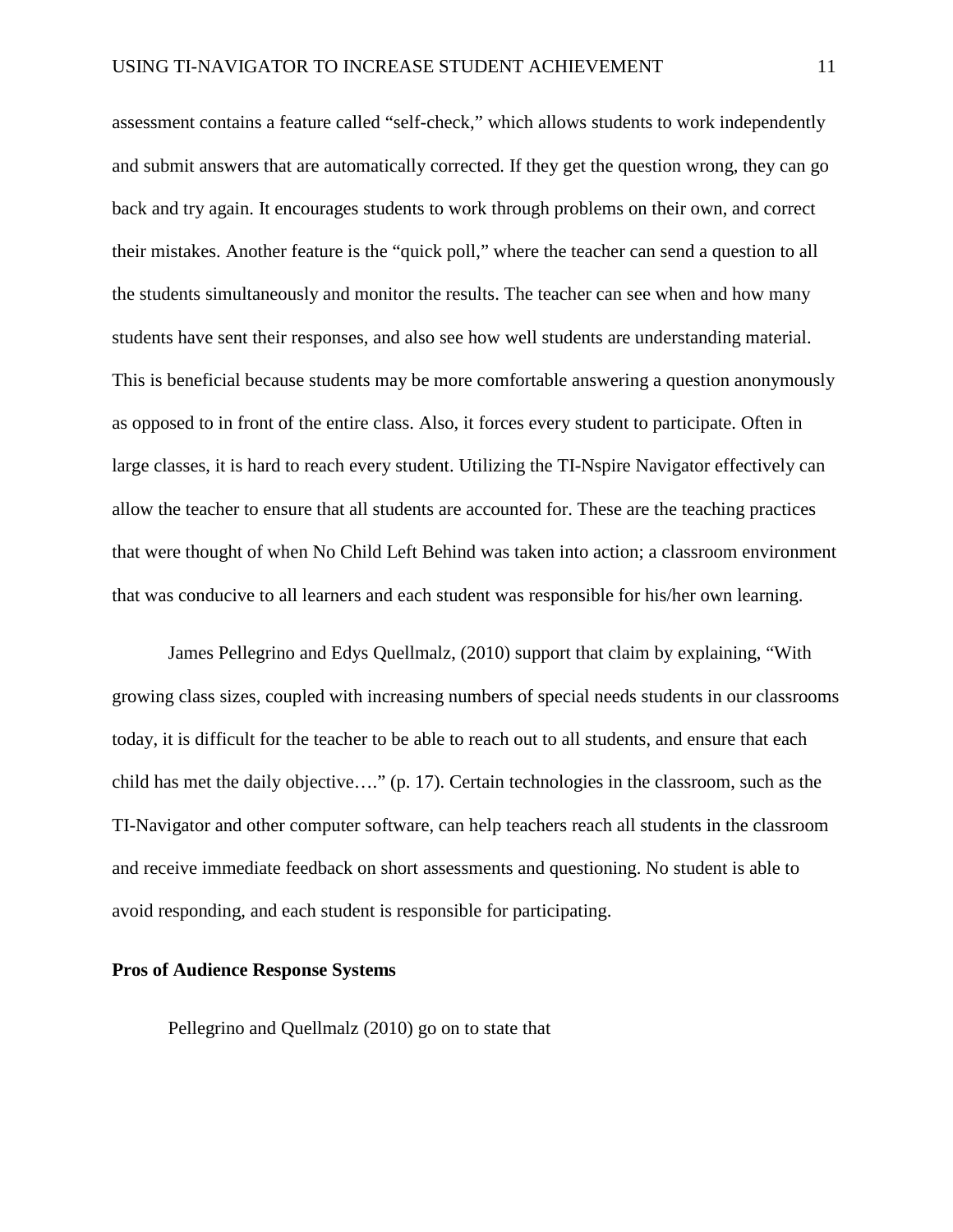"Although early uses of technology in large-scale testing have focused on relatively straightforward logistical efficiencies and cost reductions, a new generation of innovative assessments is pushing the frontiers of measuring complex forms of learning. The computer's ability to capture student inputs permits collecting evidence of processes such as problem-solving sequences and strategy use as reflected by information selected, numbers of attempts, approximation to solutions, and time allocation." (p. 21)

By immersing students to this new form of learning, they are developing higher order thinking skills and becoming accustomed to new technological advances.

One study looked to analyze how Audience Response Systems (ARS) like the TI-Nspire Navigator can be useful in the classroom. The authors of this research are professors of education at North Carolina State University. The goal of their research was to determine if Audience Response Systems created a more effective learning environment for students in high school classrooms. The research explains that Audience Response Systems are devices that allow teachers to get instant feedback from students in the classroom. A benefit of this technology is that the responses can be collected and displayed anonymously, which is hoped to increase motivation and participation. John Conoley, professor of Education at the University of North Carolina at Chapel Hill, (2007) also noted that Audience Response Systems are beneficial in the classroom because it allows teachers to adapt lessons as the responses come in. If a class is struggling with a particular sub-topic of the lesson, technology like the TI-Nspire Navigator can help the teacher identify those weaknesses and address them.

Audience Response Systems, such as the TI-Nspire Navigator, offer many tangible benefits to both students and teachers. Conoley's (2007) research explains that Audience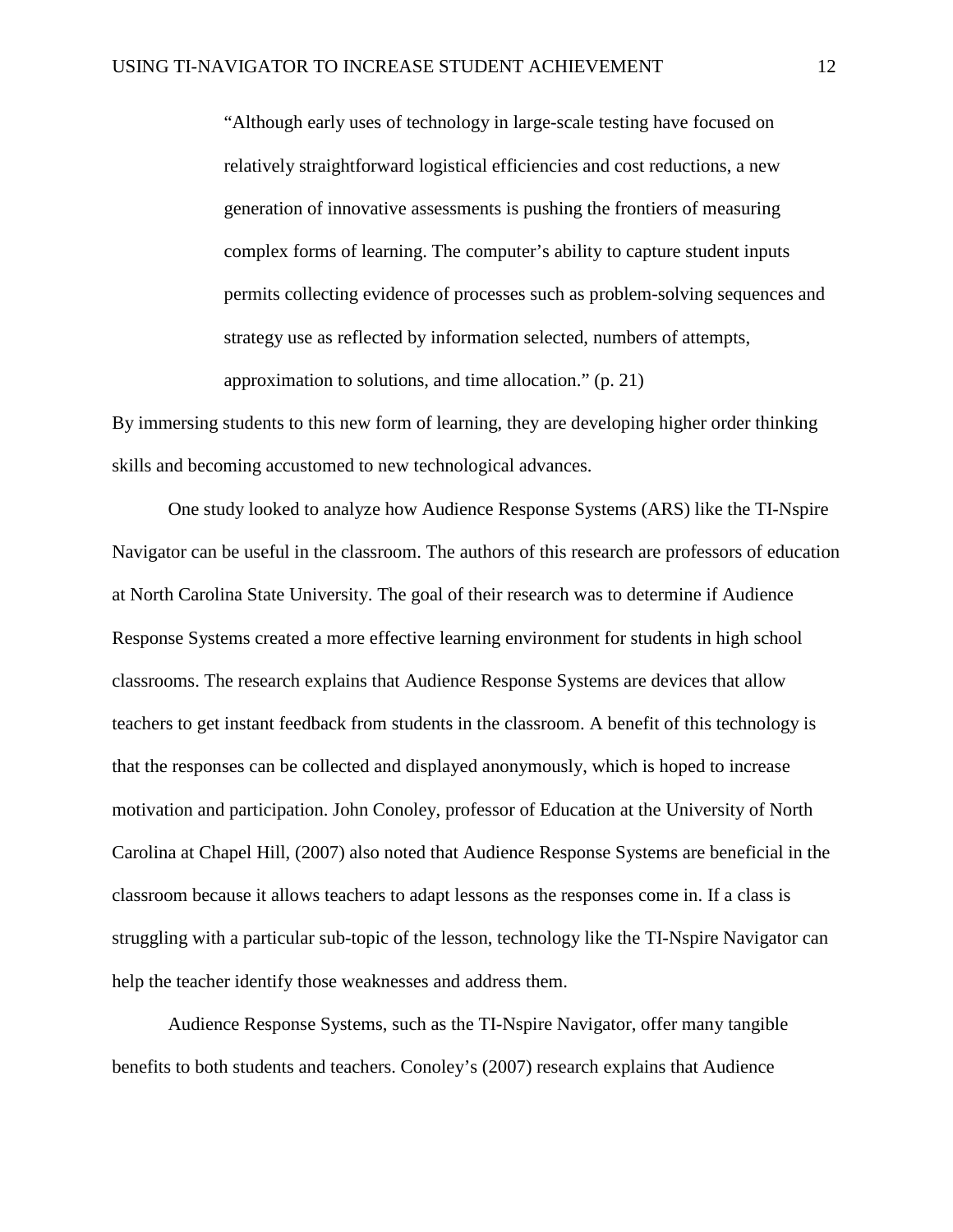Response Systems are devices that allow teachers to get instant feedback from students in the classroom. Similarly, Mason and Brunning (2003) also did a study that supported Conoley's research. Their study found, through data collection and classroom experimentation that student achievement increased greatly when ARS were used in conjunction with daily teaching routines.

"There are documented advantages and disadvantages for using technology-based feedback. The ability to provide immediate feedback on all student responses is a primary advantage to using technology-based feedback (Mason & Bruning, 2003). Mason and Bruning also state that the most important outcomes of technology-based feedback are identifying errors, becoming aware of misconceptions and motivating further learning."

When teachers can immediately see student errors and miscalculations, it allows for adaptation of instruction.

Another benefit of using ARS in the classroom is that retrieving student responses through technology provides an instant unbiased accurate assessment of student comprehension. In addition, teachers can modify instruction based on the immediate results obtained from the automated responses. (Conoley, et al, 2007) In contrast, a common practice for teachers to identify student comprehension is the use of exit cards. The teacher puts up a question or two that relate to the daily objective, and the students have to respond to the question before they leave, and the teacher collects the responses and grades them to assess if students reached the daily objective. Using this process, the teacher must wait until the next day to address the class on concerns or problems. The TI-Nspire Navigator can provide immediate feedback on student comprehension and allow the teacher to address those concerns that same class period.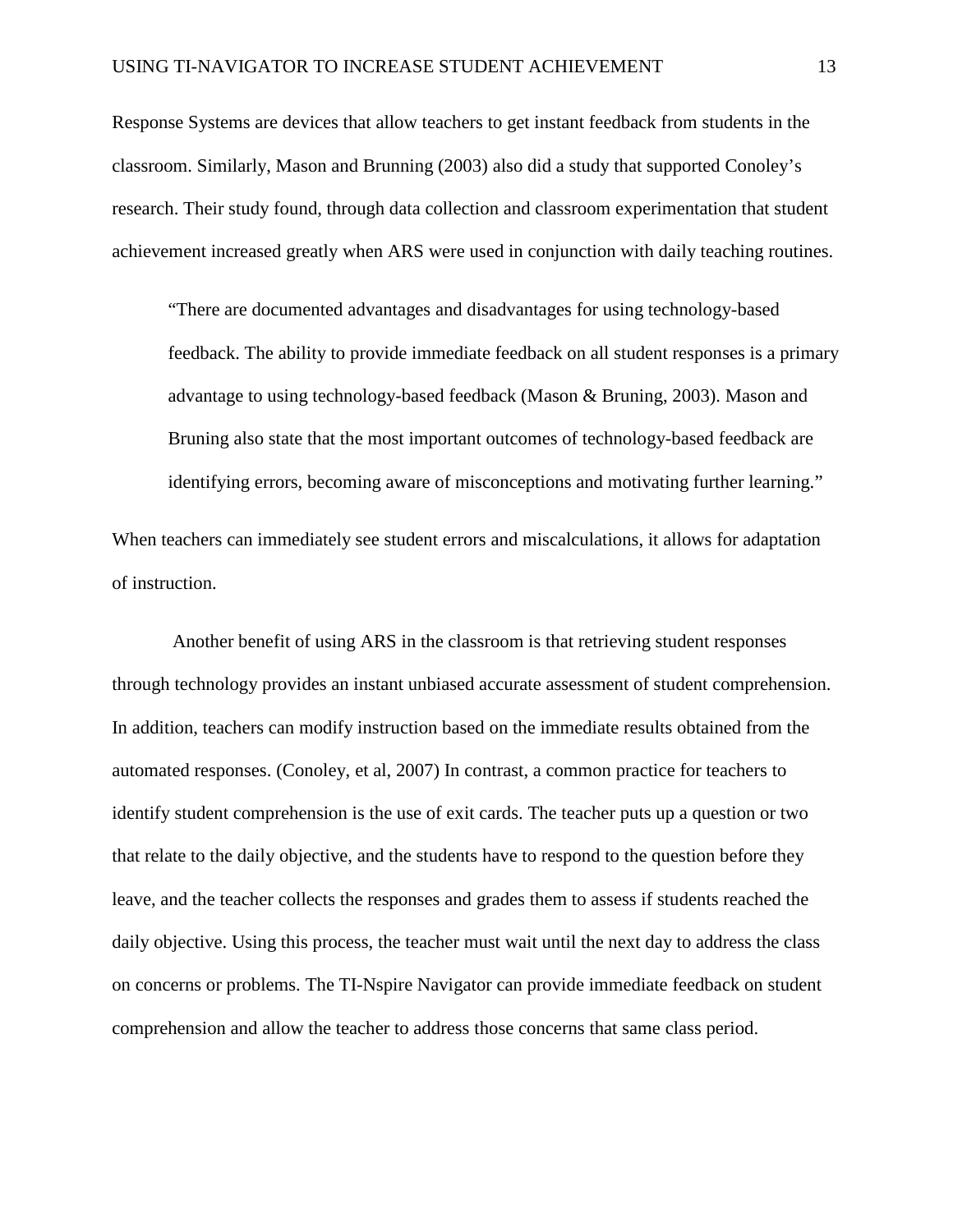Furthermore, Conoley (2007) states, Large-scale testing are just beginning to explore the possibilities of using dynamic, interactive tasks for assessing student comprehension and achievement. Under, No Child Left Behind (NCLB), accountability, a number of regulatory, economic, and logistical issues has limited the freedom and creative questioning that fosters true academic achievement. Standard, multiple-choice item formats continue to dominate high-stakes testing, resulting in an overreliance on simple, highly structured problems that assess simple facts and one-dimensional thinking. As supported by Stevenson (2009), true learning results from dynamic and rich problem solving abilities. (p. 120)

It is clear that there has been discussion of changing many state exams to computerized testing. Already, some industries have made that shift. Many medical, financial, and business competency tests are administered electronically. One article explains that paper tests are restricted to static text and graphics. Examinations on the computer can be adaptive and dynamic. For example, a test measuring language efficiency can not only assess how well students read and write, but can also test their ability to hear language through audio or video and respond to questioning. (Practical Considerations in Computerized Testing, 1). A computer based test can be a richer, more realistic experience that allows more direct measurement of the traits in question. The TI-Nspire Navigator can assess students with computerized testing and expose students to this growing area in education. Many students enjoy assessments on the calculator, as opposed to paper and pen exams. The TI-Nspire Navigator can turn abstract concepts into visually appealing graphics, and therefore make the learning process positive for students.

Similarly to Conoley's study, an editorial in Newsday, a newspaper on Long Island, N.Y. praised the use of standardized testing being done on computers. The editorial cited how the multiple choice exam was invented in 1914, in response to an influx of minority students and a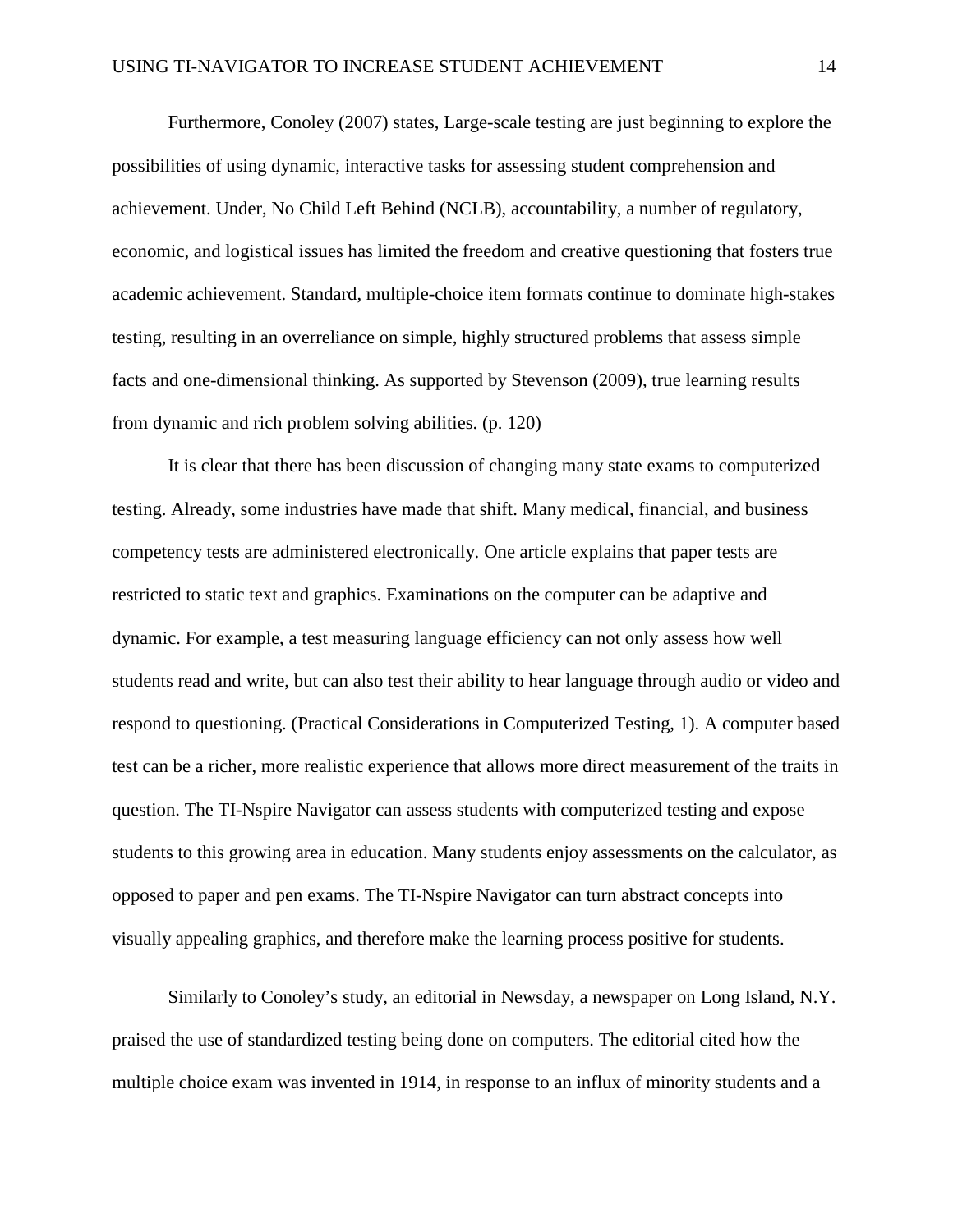shortage of teachers. It was hoped that the multiple choice test would help students pass their courses so that they could graduate. Today, American's are still taking versions similar to these tests. The author, Cathy Davidson, writes, "…these tests were designed to measure 'low order' thinking among the masses…Now is the time to rethink how we assess learning for the challenges of the digital world that lie ahead." This editorial is useful to the research because it explains how multiple choice tests invented in the early 1900's were specifically designed to promote low order thinking so that the masses could graduate. This conflicts greatly with our shift to the new Common Core Curriculum, which stresses problems solving and higher order thinking. The TI-Nspire Navigator allows teachers to send quizzes and tests via the calculator, exposing students to the digital assessment that our country appears to be moving towards.

Walter, Bjorn, et al (2011), researchers for the Journal of College Science Teaching, go on to explain that large classrooms often limit interactions between teacher and student so greatly that it is often hard for both teacher and student to be successful in the classroom. It is easier to make large classrooms feel "smaller" and more connected. Using personal response systems, teachers can quickly access students' questions and answers instantly and provide immediate feedback. The article then explains how social interaction in the classroom is great for learning, and that these audience response systems allow for much more interaction between students and teacher than in the standard classroom. (Bjorn, Walter, et al, 2011, p. 17) The successful use of these response systems correlates nicely with many of the educational theories, such as generative learning.

#### **Cons of Audience Response Systems**

When working with any form of technology, it is important to realize that there will be occasional technological malfunctions, and this holds true with the TI-Nspire Navigator system.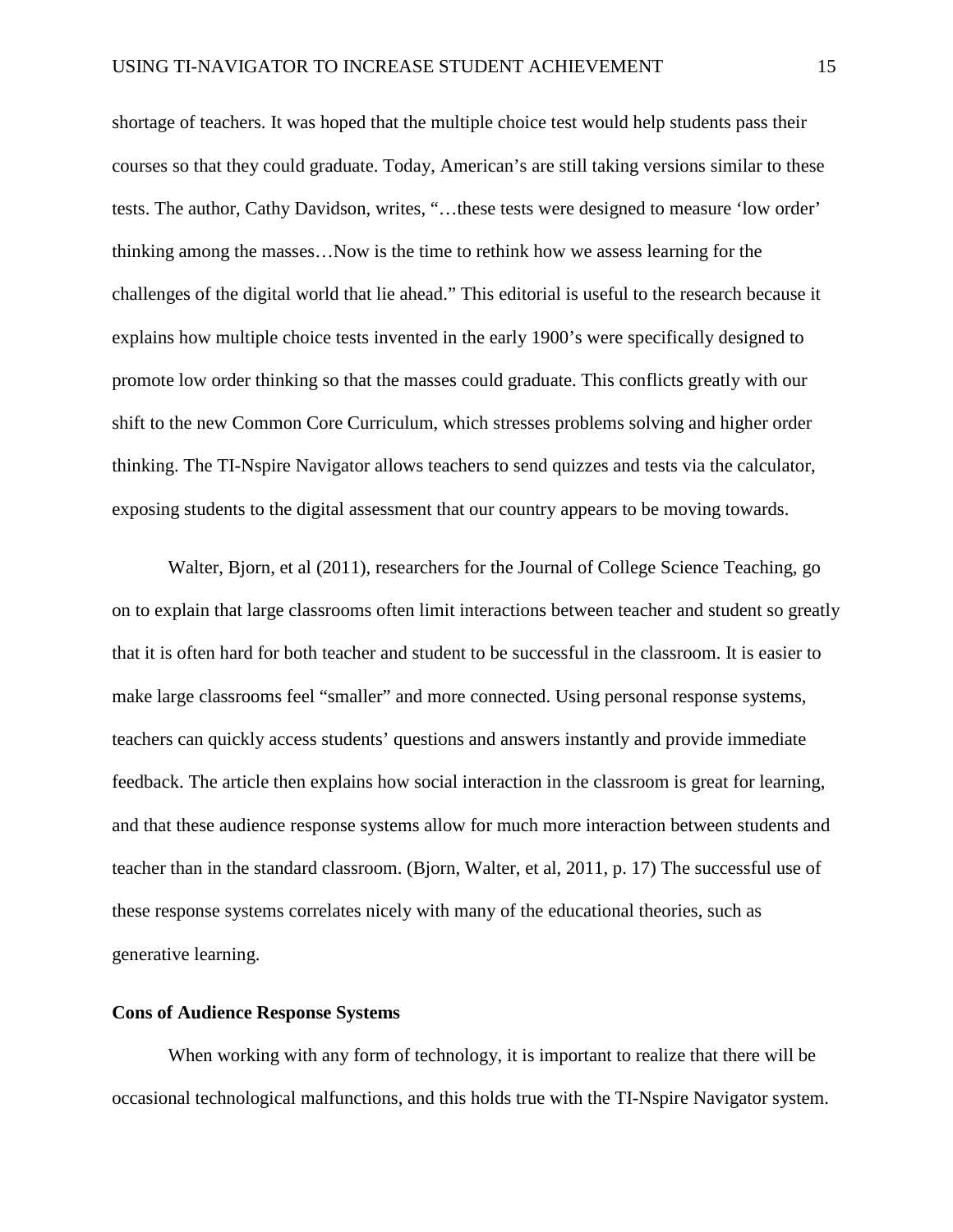There sometimes are connection problems and calculator problems that interfere with the use of the product. Teachers have to acknowledge this and always have backup plans if the technology malfunctions. Steve Jones, a high school mathematics teacher who also does research for Texas A&M University, discusses some of the problems he had when integrating the TI-Navigator into his classroom. "Going from the TI-83 Plus to the TI-Nspire is quite the change. The operating systems are completely different, and the learning curve for some students can be huge. The kids are excited to use them, but most grow frustrated quickly when they have no idea how to do something that was simple on the previous calculator, like bring up a graph." Furthermore, Jones notes that connection problems often prevented the lesson from quickly taking place.

A study that parallels work done by Jones, Kay and Knack (2009) conducted a study that looks to identify individual differences and attitudes in using Audience Response Systems, such as the TI-Nspire Navigator. When introducing new technologies into the classroom, it is important to be mindful that not all students adjust to technology quickly. Different students will react differently to the TI-Nspire Navigator.

The results from their study indicate that males, students with high computer functioning levels, and students who traditionally do not participate in class had significantly higher positive attitudes towards Audience Response Systems. This study contributes many interesting insights to the field of Audience Response Systems. Their goal was to identify possible characteristics of students who would be predisposed to both liking and disliking Audience Response Systems. As a teacher, it is important to be aware of these types of students so that a proper learning environment can be achieved when working with Audience Response Systems. It also helps to know ahead of time what students are likely to experience difficulties with Audience Response Systems.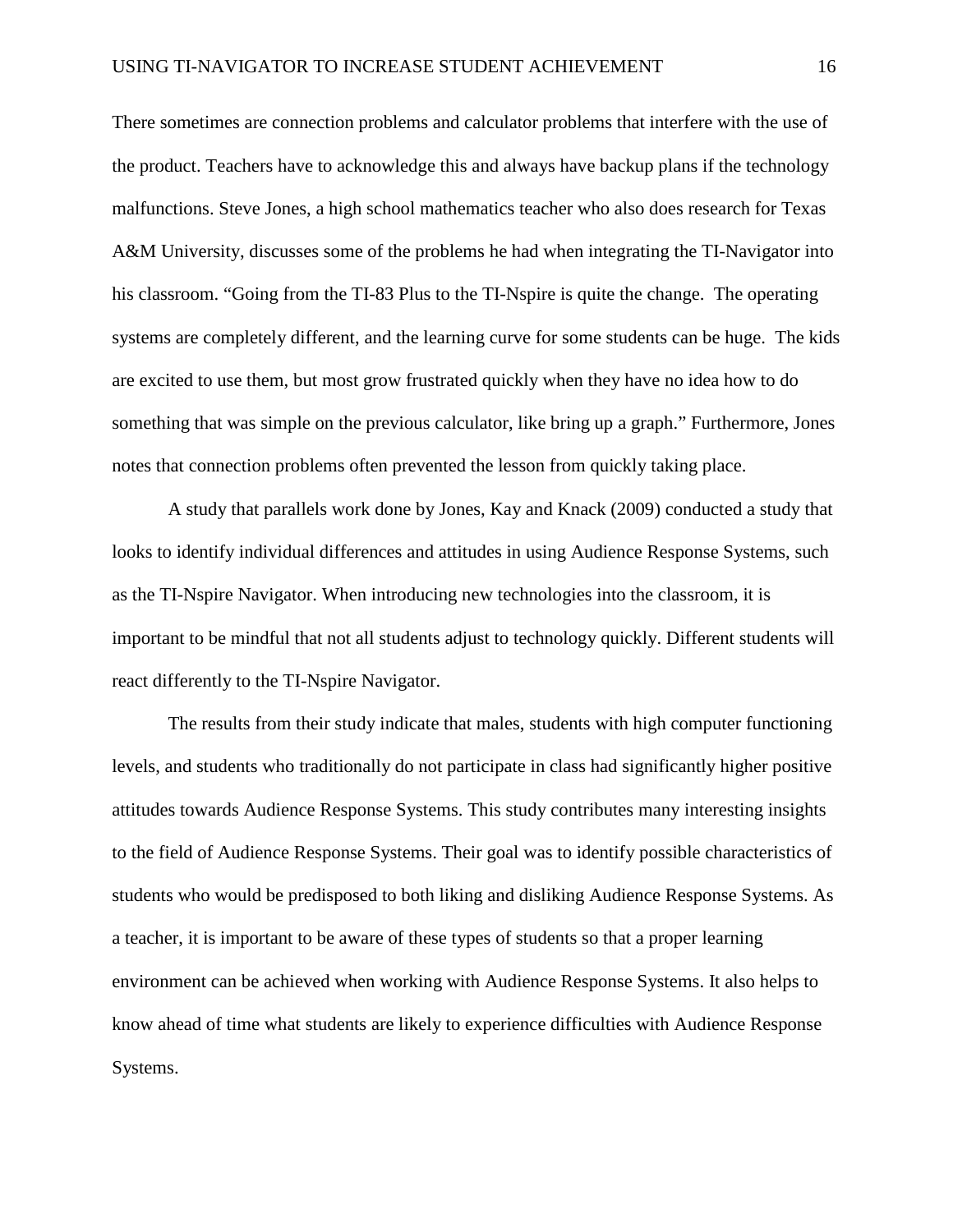In an effort to determine whether personal response systems, combined with effective pedagogy, can help increase student achievement in an introductory biology classroom, a study was done by Walter, Bjorn et al (2011, p. 15). While this study focused on a science class, it can be similarly paralleled with a mathematics class. Faculty taught six to eight topics in biology by lecture or clicker case method, alternating the methods within the same course. Data include student responses to a survey questionnaire. Results indicate that students, especially women and non-science majors, were generally positive toward the use of both clickers and cases. This conflicts with Kay and Knaack's study, which found that males tended to like audience response systems more. It is important to keep in mind that not all studies will yield the same results, and from this contradiction, it is important to realize that all kinds of students may respond to audience response systems differently. It is impossible to predict which students will have predisposed problems with using this technology, so it is important to be observant and mindful at all times.

These studies are useful to this section of the research because it is important to realize that not all students are thrilled to use new technology in the classroom. Many students are intimidated and overwhelmed when introduced to new technology. With that being said, it is important to realize the different types of students that might be prone to being intimidated by this technology and adjust instruction accordingly.

# **Technology and the Special Education Student**

Many students with disabilities need special accommodations in order to actively participate and engage themselves in the learning process. Students with special needs are often extrinsically motivated, and therefore rely on teachers, peers, technology, and manipulatives to motivate them. The TI-Nspire Navigator can offer that adaptive learning style that can keep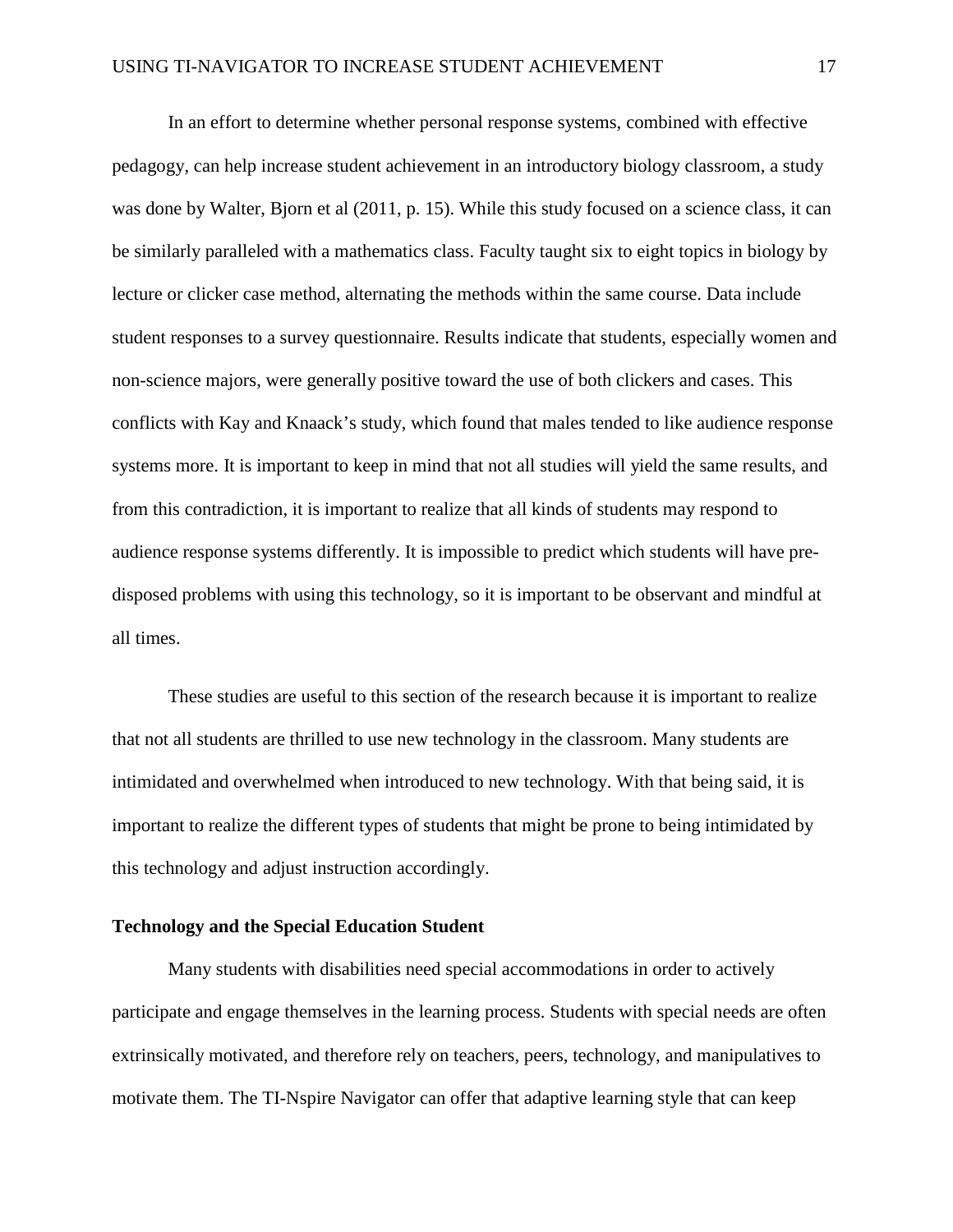special education students motivated and focused. Being able to differentiate instruction through the TI-Nspire Navigator can greatly benefit the special education student.

The Individuals with Disabilities Education Act (IDEA) includes a mandate that requires assistive technology be made for every student with an Individualized Education Program (IEP). While the TI-Nspire Navigator has not reached a status where it is officially viewed as assistive technology, one could definitely make the case that the TI-Nspire Navigator is highly useful in helping special education students.

The 2004 reauthorization of the Individuals with Disabilities Education Act (IDEA) mandates that all students must have access to the general education curriculum, including higher level mathematics, and must also be taught using methods that have been proven successful. Since Algebra is a graduation requirement in not only New York, but in most states, all students, including those with disabilities, must take and pass Algebra in order to receive a standard high school diploma. All stakeholders in mathematics education - teachers, students, parents, and state and national officials - recognize a need for more effective mathematics education. Dr. Maxine Harper, professor of education at a the University of Mississippi, performed a study that determined the effectiveness of TI-Nspire Navigator technology in helping students with learning disabilities and students who are "at risk" for academic failure. Results for the Intervention group indicate a highly significant change that aligned with the goals of the project—more agree with this statement: *I feel secure about trying new procedures on a calculator.* The primary strategic outcome goal was the discovery of the effectiveness of new technology in teaching Algebra to students who have learning disabilities or who are at risk for academic failure due to low socioeconomic status. The activity sought to broaden the participation of underrepresented groups by enhancing the quality of mathematics education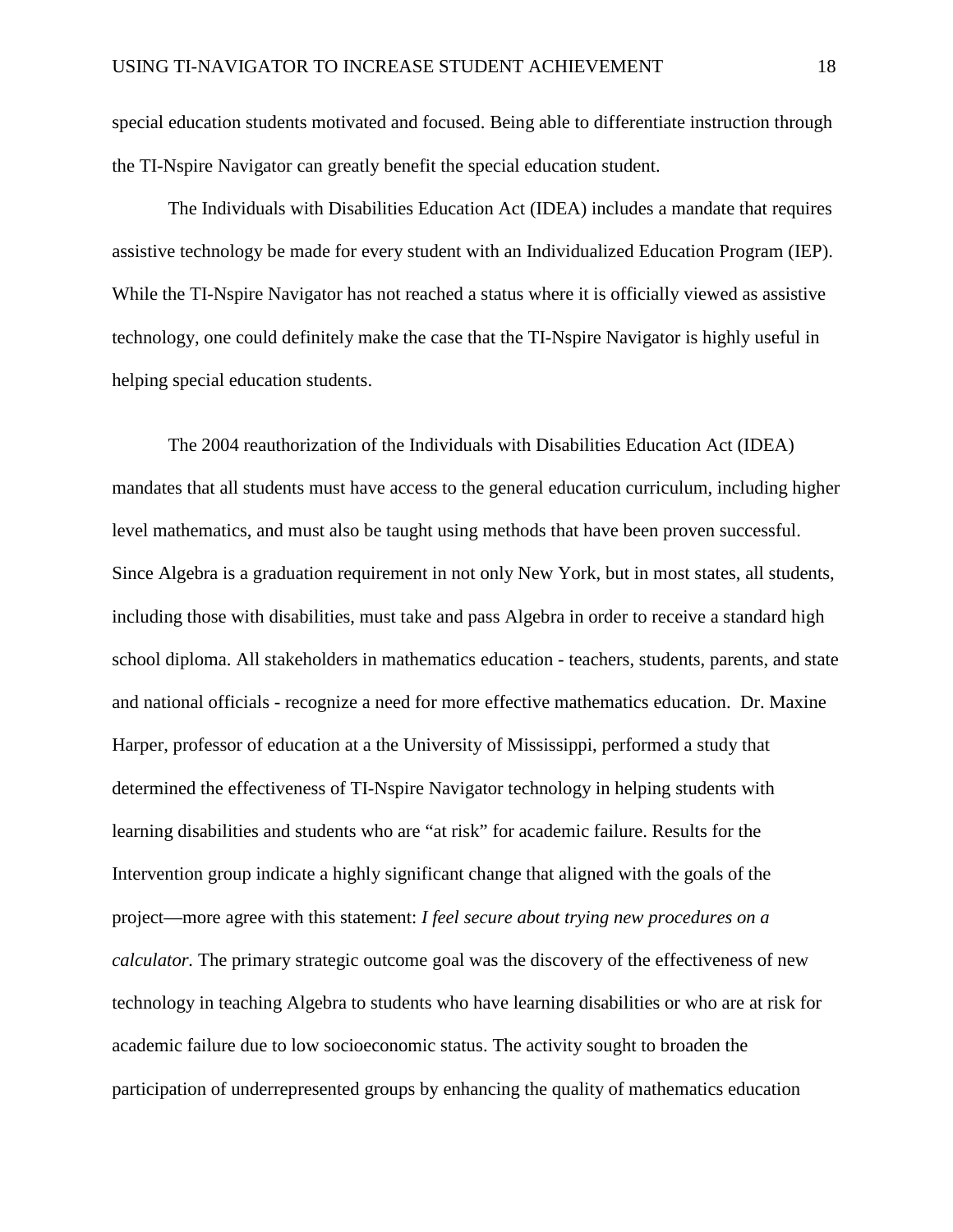(specifically Algebra) received by secondary students with learning disabilities and students who are at risk for academic failure by providing innovative technology designed to promote their understanding of algebraic concepts and their enjoyment of Algebra and calculators.

As mentioned before, delivering instruction and lessons in a dynamic way can greatly help special education students who are extrinsically motivated, and need those hands on learning activities. Introducing innovative teaching methods and technology may ultimately promote students' success in Algebra, which is a necessary step toward graduation and possible entry into a STEM (Science, Technology, Engineering, and Mathematics) field of study after graduation. Currently students with learning disabilities are underrepresented in the STEM fields, and this project helps to create awareness of the underrepresentation of students with learning disabilities in Algebra classes. This project has important implications that will benefit society. Promoting success in the learning of Algebra will potentially raise the graduation rate of students with learning disabilities and who are at risk for academic failure. It would have been nice if this article gave more concrete evidence on specific areas of improvement instead of just general statement. Also, data such as test scores, student responses, teacher observations, etc. would have added to the credibility of the article.

Another benefit to TI-Nspire Navigator is adaptive testing and questioning. With the growing number of special needs students in the classroom today, the TI-Nspire Navigator helps diversify instruction and present material in many different ways, which can help all learners. Conoley (2007) explains, "When coupled with technology, such knowledge has propelled various advances in adaptive testing, including knowledge and skills diagnosis, the provision of immediate feedback to teachers and students accompanied by scaffolding for improvement, and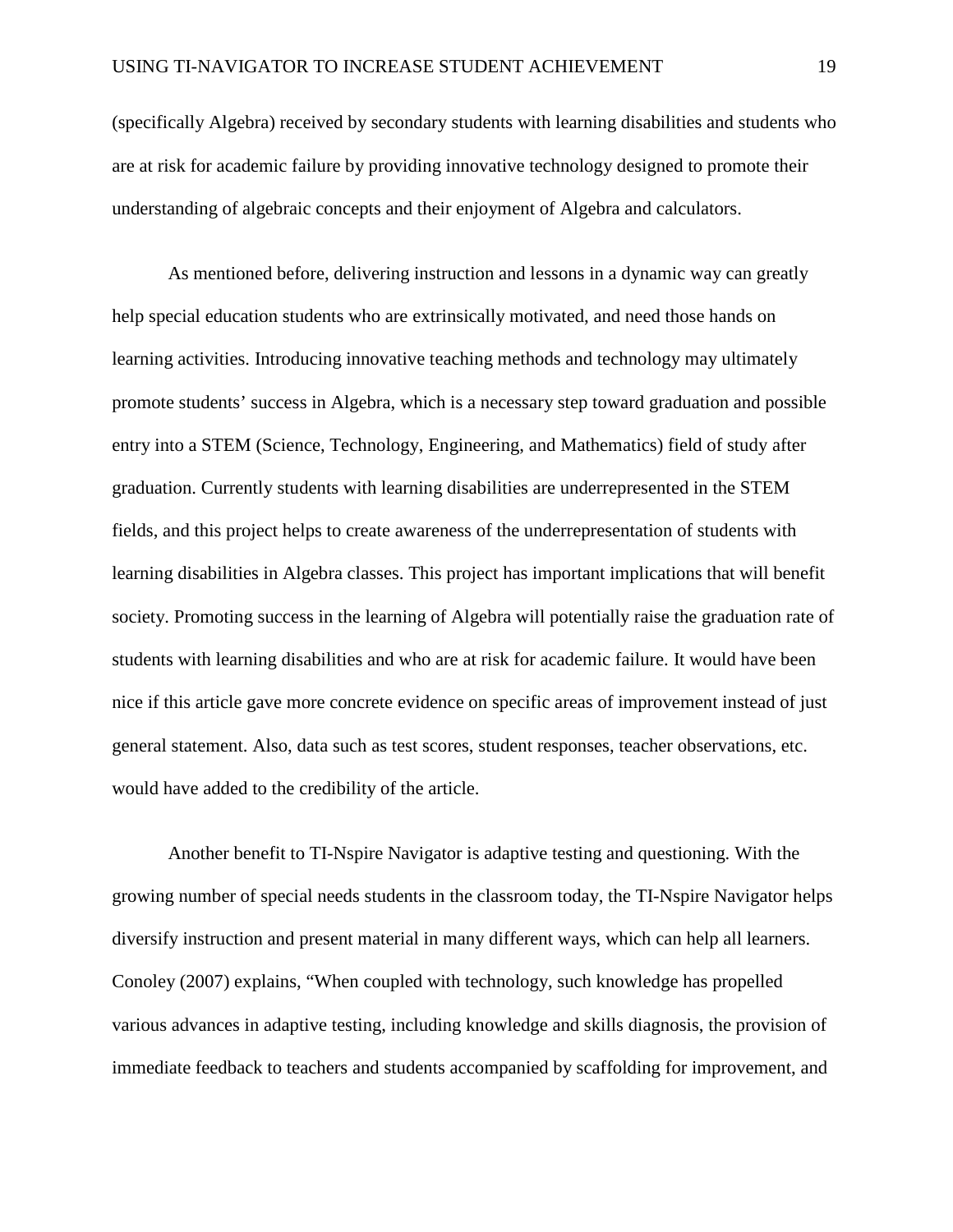the potential for accommodations for special populations." (p. 71) This supports the claims that technology in the classroom can be helpful in reaching all students. When used appropriately, technology can advance learning and stimulate interest into a topic. Technology is growing in every industry, therefore it is vital to get students comfortable with working with the latest technologies. It is hoped that in doing so, students will increase interest in the topic and see better results on assessments.

Aside from helping to promote motivation, the TI-Nspire Navigator can help modify instruction for the special education student. The self-check tool allows teachers to send each student a group of questions. Students have the opportunity to answer the questions and go back and correct their mistakes. (education.ti.com) This self-checking encourages the special education student go back and acknowledge their mistakes and make corrections. As is often the case, the special education student rarely goes back and checks his/her work. Using the self check encourages students to use the TI-Nspire Navigator as a self-correction tool.

#### **TI-Nspire Navigator and Differentiation of Instruction**

A main problem for educators today is being able to successfully differentiate their instruction so every student can meet the daily objective. With the growing number of special education students and students with learning disabilities, it is challenging for teachers to be able to find ways to ensure that all students learn. Howard Gardener's Theory of Multiple Intelligences claims that students learn in many different ways, and anything worth learning should be presented in different ways. (Dodge, 2005, p. 4) Consistent with those claims, many multiple intelligence theories challenge the notion that students can learn in teacher centered classrooms and pen and paper exercises. Dodge goes on to explain that students should be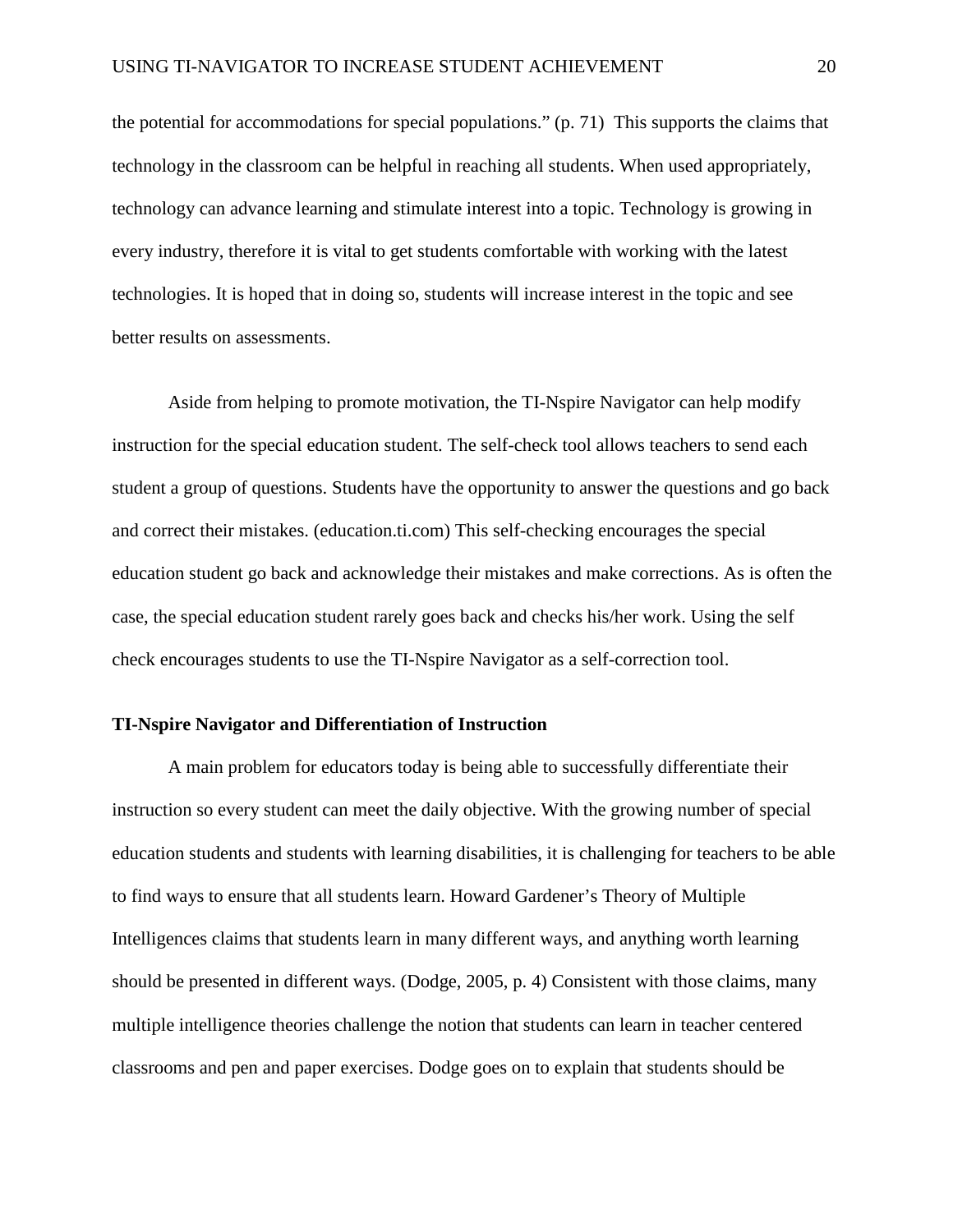immersed in a dynamic classroom setting that presents information in a variety of ways and allows students to showcase their knowledge through multiple formats.

The TI-Nspire Navigator can be used in the classroom to create a learning environment described above. A study done by Roberta Pardo, a researcher at-Chandler-Gilbert Community College in Arizona, looked to analyze the effect of the TI-Nspire Navigator and differentiation of instruction. Pardo found that the dynamic representation of mathematical concepts to be a major advantage of using TI-Nspire technology.

"TI-Nspire technology allowed students to visualize, in a dynamic way, tough to-learn concepts such as average rate of change and slope: the ability for students to also see slope as a fraction not only in the way it is entered into the calculator, but also in the subsequent answer. Another advantage is the technology's ability to evaluate and solve a function graphically by grabbing and moving a point. This allowed students to make the connection that the point is related to the algebraic evaluation or solution. Students were able to quickly make connections that would otherwise take more time." (Pardo, 2010, p.

2)

Pardo noticed that continual use of the Navigator in the classroom had a great increase on the level of participation and motivation. She noticed that students were working together and gaining a deeper level of understanding. To support that claim, Conoley's (2007) study found that the TI-Nspire Navigator generates a deeper understanding by engaging all learners. Conoley's work added to the claim that the TI-Nspire Navigator helps differentiate instruction and achievement for all learners.

Additionally, Kay & Knaack (2009) explain when using ARS,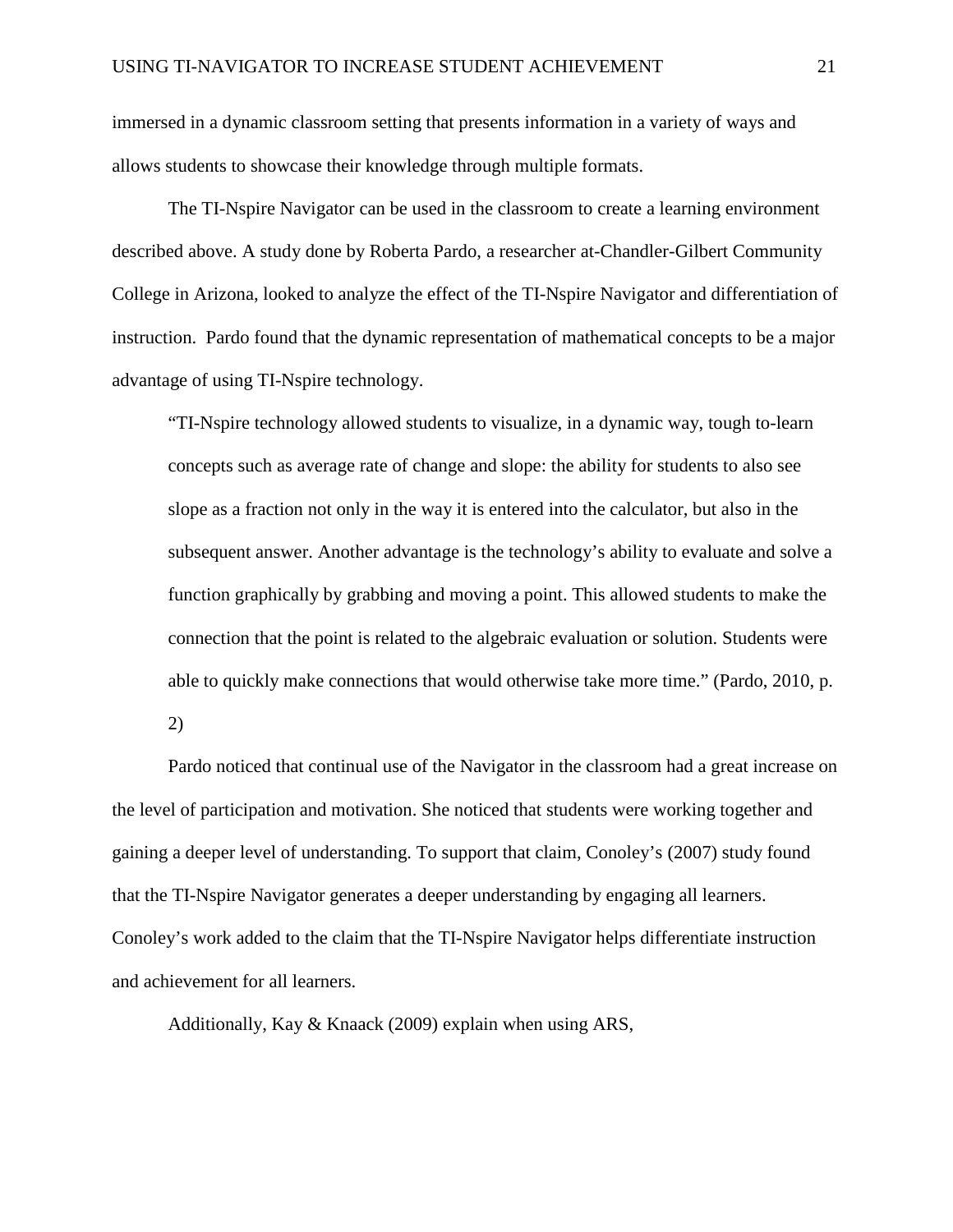"The principal advantage of using an ARS is that it gives instant feedback to both students and instructors on how well the entire class understands concepts being presented using multiple choice questions. Once this feedback is attained, a teacher can alter the course of instruction or students can work out misconceptions via peer or classroom discussion and further discovery." (p. 17)

### **TI-Nspire Navigator and the Common Core Curriculum**

In an effort to provide clear and consistent curriculum throughout the United States educational system, the Common Core Curriculum is being implemented. Already in place in New York elementary schools for the 2011-2012 school year, the Common Core Curriculum will implemented in secondary schools beginning September 2013. The mission of this new curriculum is to provide a consistent, clear understanding of what students are expected to learn, so teachers, administrators, and parents know what they need to do to help them. Instead of having individual states set their own standards and curriculum, this action is an attempt to unify standards and ensure that all states are properly educating students and preparing them for life after high school. The standards are designed to be rigorous and relevant to the real world, reflecting the knowledge and skills that our young people need for success in college and careers. It is hoped that this consistent, challenging curriculum will help students be prepared and able to compete successfully in the global economy. [\(www.corestandards.org\)](http://www.corestandards.org/)

Some of the shifts in mathematics under the Common Core are improvements in coherence, fluency, deeper understanding, and application. According to the website, [www.engageny.com,](http://www.engageny.com/) coherence between grade levels will be emphasized. For example, a topic such as fractions, which is covered in  $4<sup>th</sup>$  grade, will be continued to be covered in succeeding years, continuously increasing rigor. The "dual intensity" shift explains, "Students are practicing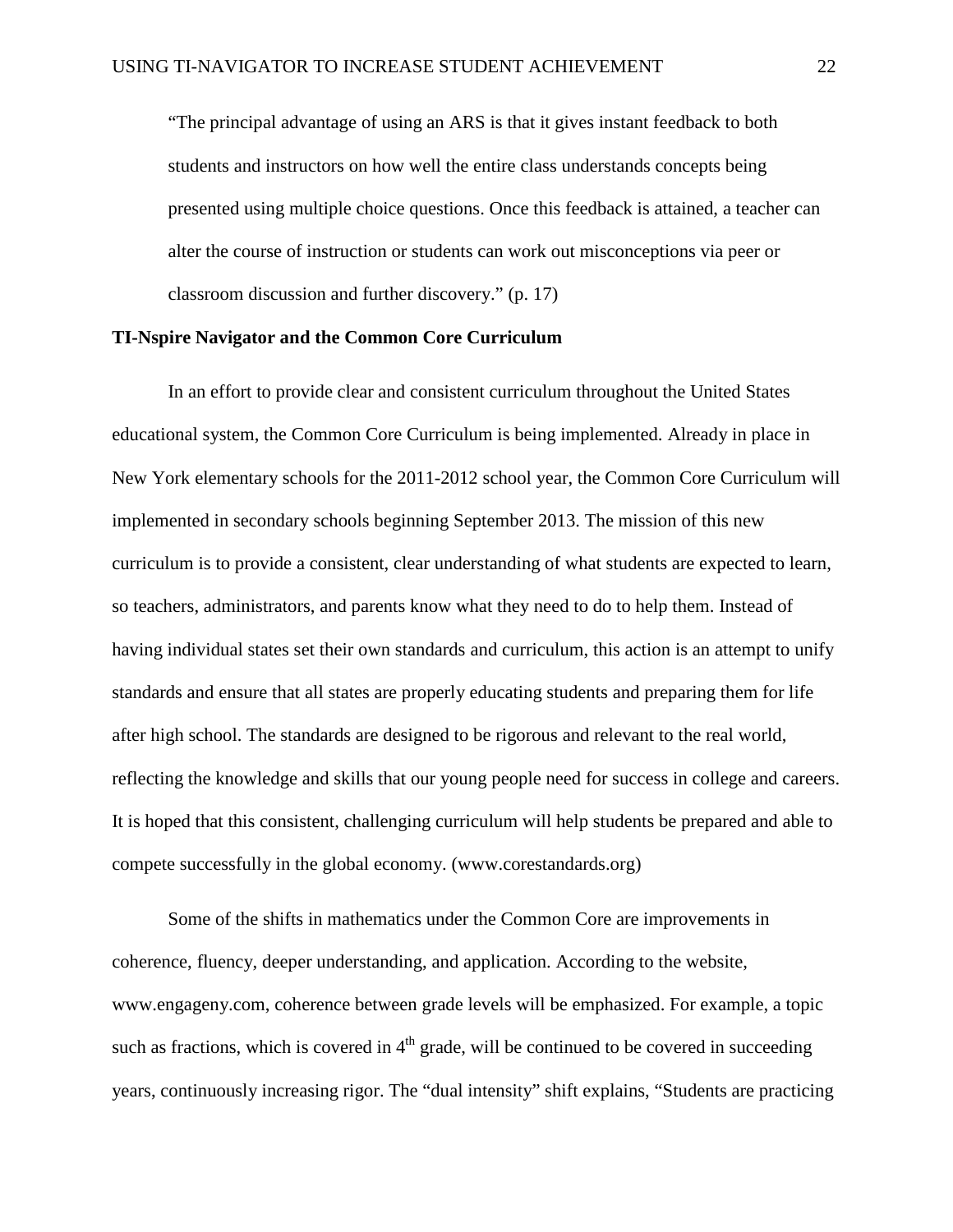and understanding. There is more than a balance between these two things in the classroom–both are occurring with intensity. Teachers create opportunities for students to participate in 'drills' and make use of those skills through extended application of math concepts." (corestandards.org)

This is relevant to educators because this new shift to the Common Core forces teachers to create lessons that are engaging and rich in nature. The shifts that are discussed in these two websites indicate American Education is stressing the importance of discovery and challenging problem solving. Teachers across the nation will have to collaborate on ways to plan lessons and activities to meet the standards set forth in the new Core Curriculum.

Technology such as the TI-Nspire Navigator is one tool, that when integrated into the curriculum properly, can help teachers design lessons that align with the Common Core Standards. The Navigator allows for students to be responsible for their own learning, by fostering participation and active involvement. George Whitehurst, a researcher for Texas Instruments, analyzed various studies on the use of the TI-Nspire Navigator in classrooms across the country. Whitehurst noted that the greatest gains when using the Navigator were found in greater student engagement, increased understanding of complex subject matter, increased interest and enjoyment, and promotion of class discussion and interactivity. (Whitehurst, 2003, p. 7)

Whitehurst's findings are vital because they support the claim that the TI-Nspire Navigator is a tool that can help teachers design classroom activities that correlate to the Core Curriculum. All of the gains that Whitehurst found are areas that are discussed in the Common Core "shifts." By analyzing studies that have used the Navigator in the classroom, it is clear from his research that those benefits include ones that are talked about in the Common Core. Along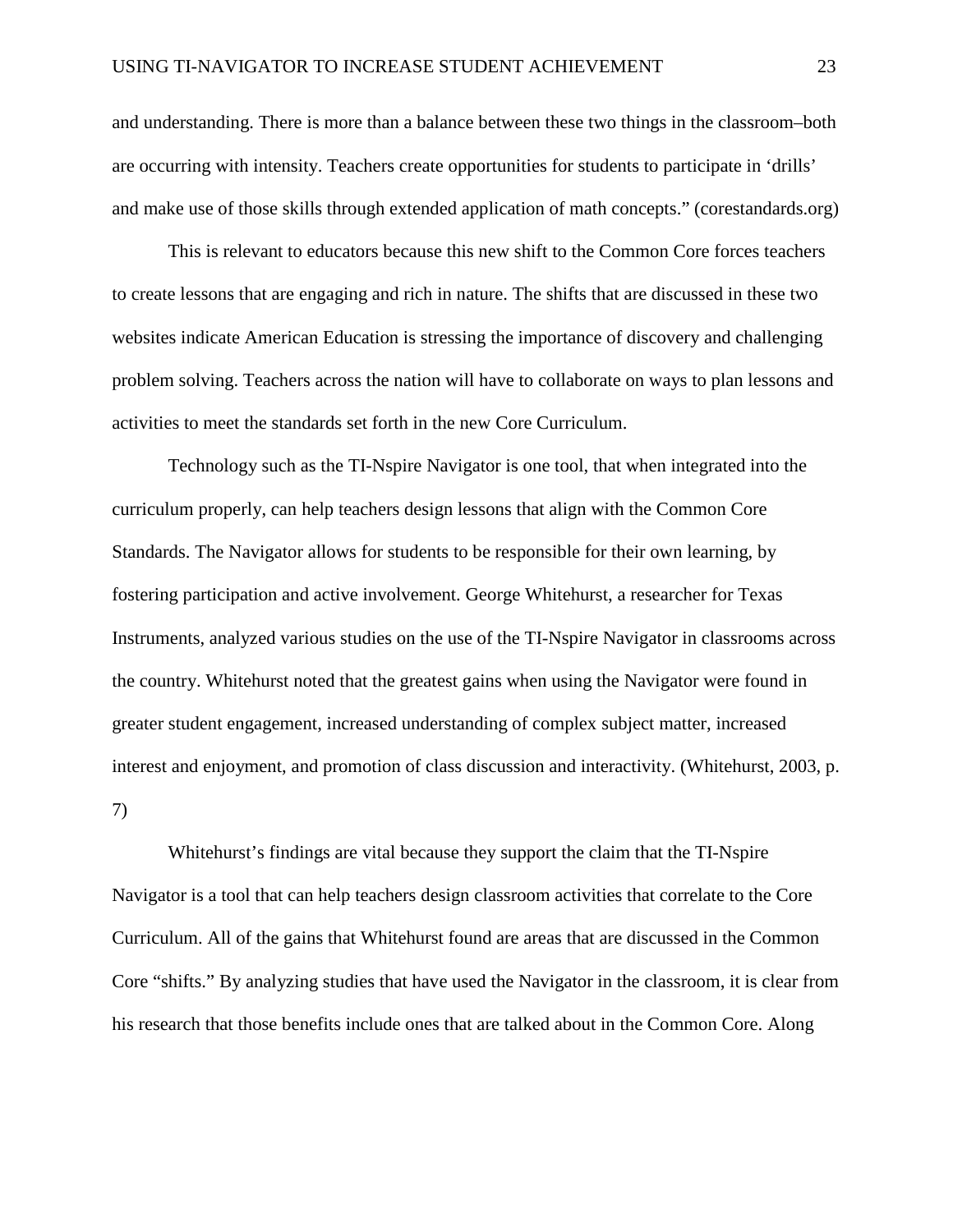with effective usage, the TI-Nspire Navigator can help teachers create lessons that are interactive and engaging, thus adhering to the Core Curriculum and its standards.

# **Overview of the TI-Navigator**

Jeff Aureli, a high school math teacher in Canton, N.Y., used the TI-Nspire Navigator in his mathematics classroom to demonstrate shifts in quadratic equations. Students were challenged to send quadratic equations to the board that match given real life arcs, such as water fountains and a students' chin. Aureli (2010) commented that the lesson required a strong knowledge of shift changes. (pg. 2) He also noted that during the lesson the class was engaged and productive. This example of the TI-Nspire Navigator in the classroom provides further proof of how when used correctly, the Navigator can create dynamic learning activities and student centered lessons.

In conjunction to Aurelli's research, a study done by Anjur Somwaya (2011), a researcher for the the American Physiology Society, noted that students generally have more success in classrooms when activities are student centered and rich in nature. By student centered, Somwaya refers to activities and learning that forces the students to create, interact, and be responsible for their own learning. This counters a classroom that is teacher centered, such as one that is lecture based or a teacher driven lesson. Using Somwaya's analysis, teachers should become aware that when designing lessons at all levels, it is important to create lessons that are rich and dynamic and forces students to drive their own learning. For example, in Somwaya's physiology class, which deals with advanced math and science students, one group was given an experiment, with complete rules and guidelines. The other group was not given a specific set of instructions – they were allowed to design their own experiment and come up with their own conclusions. Somwaya noted that the group that designed their own experiment and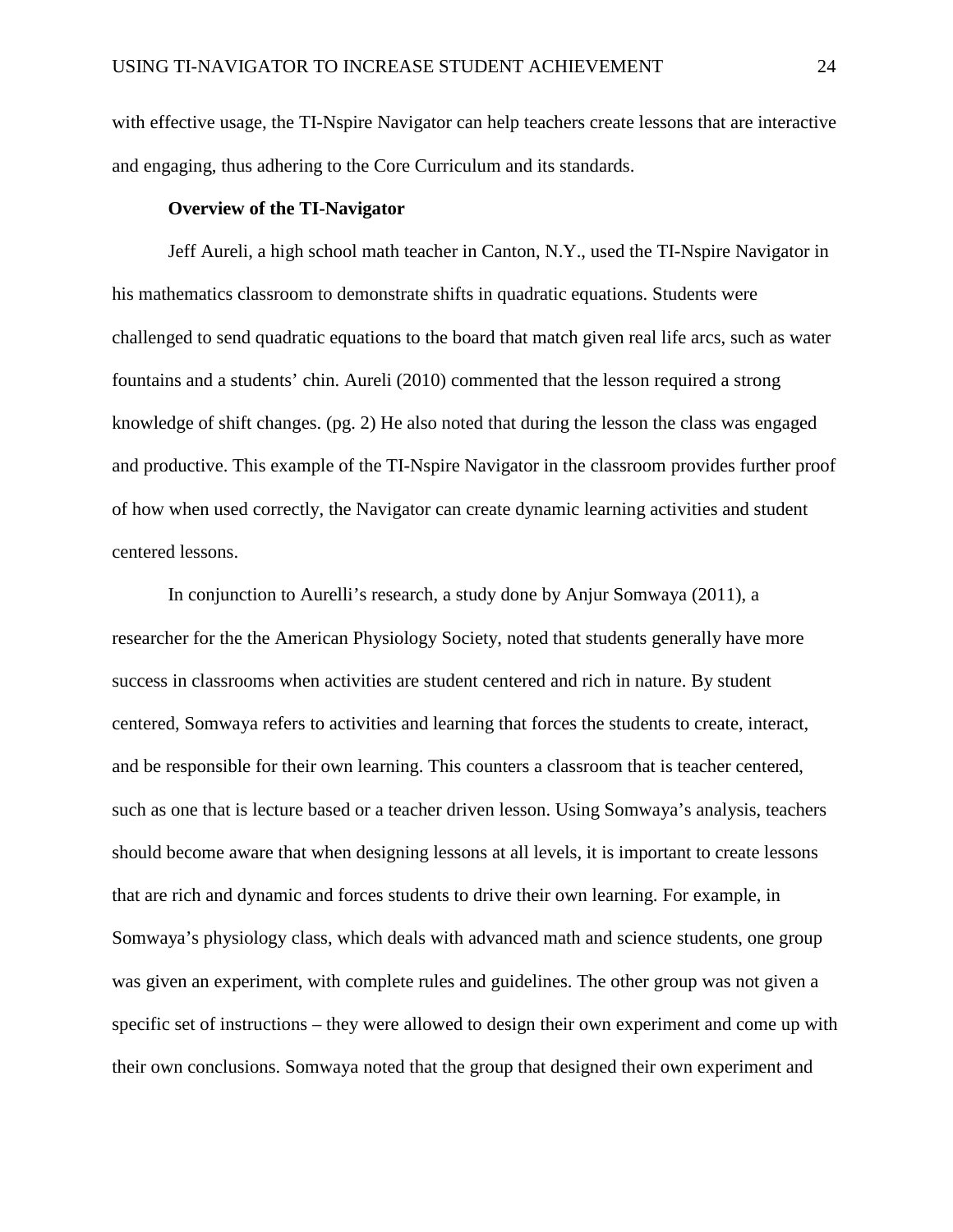was given less direction ended up achieving better results. (pg. 6) It is the assumption that forcing students to create and design their own learning process will help them with skill retention and overall comprehension.

This is useful to this research because as high school teachers, it is important not to "spoon feed" information to students. Creating lessons that are dynamic in nature and require students to hone a specific set of skills allow students to grow in the content area and experience a rich classroom experience. The TI-Nspire Navigator is a technological tool that helps teachers infuse technology and rich learning activities to ensure students receive the best education in their classroom.

In summary, students in today's schools need to be exposed to information that is interesting, thought-provoking, and challenging. "Dynamic visualizations of scientific phenomena have the potential to transform how students learn and understand...." (Chiu, pg. 116, 2010) By integrating the TI-Nspire Navigator into mathematics classrooms, teachers are able create math activities that are engaging and can relate to young minds. By steering away from traditional lecture based lessons and delving towards classrooms that are connected and engaging is a great way for teachers to adjust to the new Common Core requirements coming down from the Department of Education. The Common Core Curriculum is a movement to unite education among states and help create a strong foundation in math skills for students. "The high school standards call on students to *practice applying mathematical ways of thinking to real world issues and challenges*; they prepare students to think and reason mathematically." [\(www.corestandards.org\)](http://www.corestandards.org/) Proper use of the TI-Navigator is one tool that can help teachers foster a learning environment for students that is not only challenging, but engaging and interesting as well.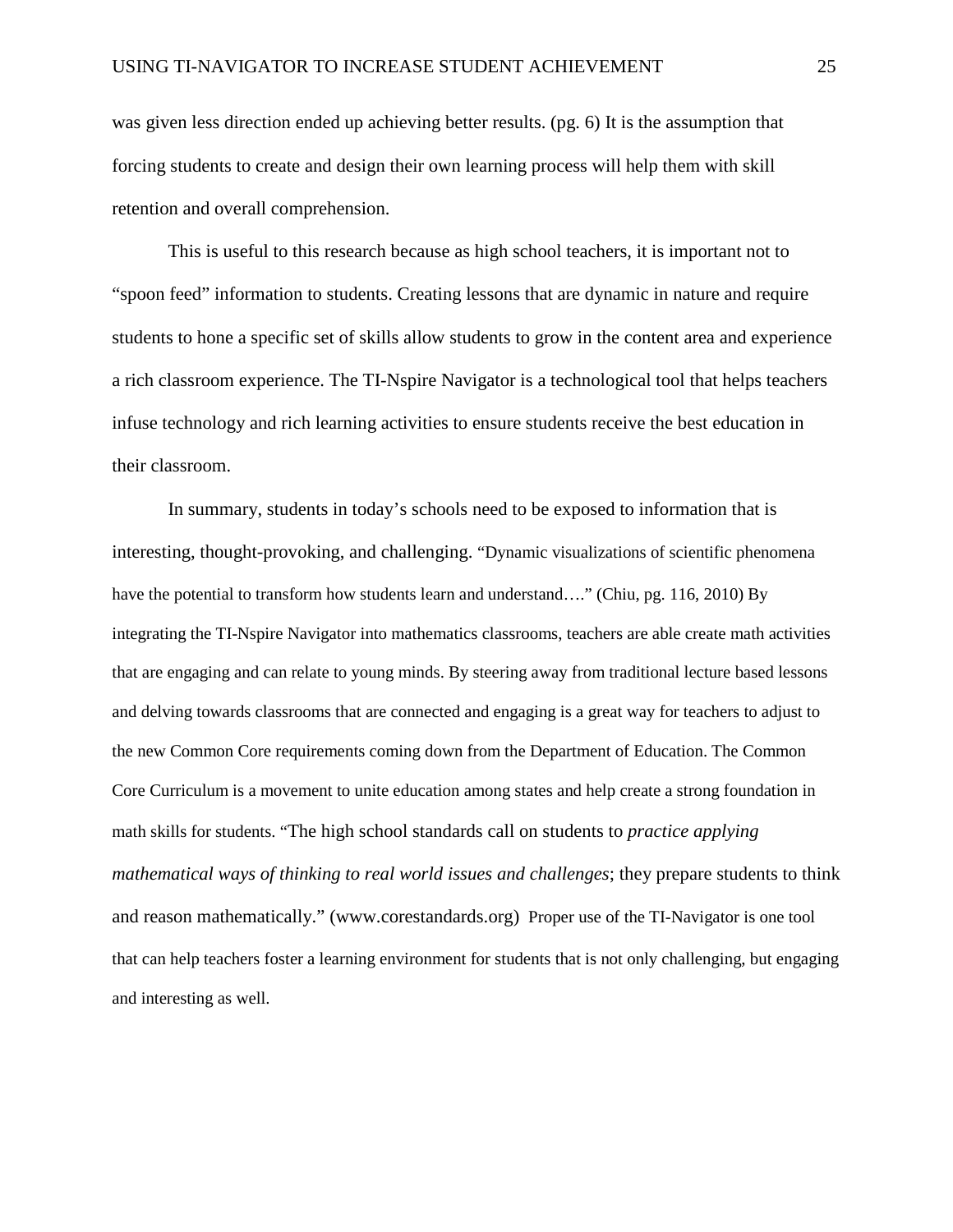#### **Methods and Procedures**

This action research consisted of student and teacher surveys, and quizzes and test scores, and the researcher's observations during class regarding participation, engagement, behavior, and motivation. During this study, the researcher alternated days of using the TI-Nspire Navigator. It was hoped that the researcher would be able to discover a significant amount of data regarding the effect of the TI-Nspire Navigator on student achievement in the mathematics classroom. Overall, it was the goal of the study to determine if the TI-Nspire Navigator, when used in the mathematics classroom, improved student comprehension and overall achievement. Sub-questions were addressed as well, regarding the Navigator's affect on special education, behavior, and test scores.

The basis of this research was to determine if using the TI-Nspire Navigator in the classroom increased engagement and interest in mathematics, and in turn, then increased overall student comprehension. This action research was conducted in two Integrated Algebra classes. The first class was an Integrated Algebra Regents class (will be referred to as Algebra 1R), which was held during  $5<sup>th</sup>$  period (10:27 AM – 11:11 AM). There were 26 students in the class, with one student being classified as special education and one student classified as 504. The class met one period daily. The second class was an Integrated Algebra Extended class (will be referred to as Algebra 2RS), which was held during  $9<sup>th</sup>$  period (1:27 PM – 2:06 PM). There were 13 students in the class, with one student being classified as special education. All of these students in this class have been placed in an extended class due to their prior struggles in mathematics. This class met one period daily. They were in year two of the Integrated Algebra two year program for extended students. By performing this study in two different classrooms with two different ability groups, the researcher hoped to acknowledge not only how the TI-Nspire Navigator enhanced instruction for the general education student, but also for the special needs student as well.

Both classes will were exposed to the TI-Nspire Navigator and as such, were engaged in various exercises and activities. The use of the quick poll, self-check, and computerized quizzes will be used to gather data. The researcher continually made notes and observations regarding behavior, participation,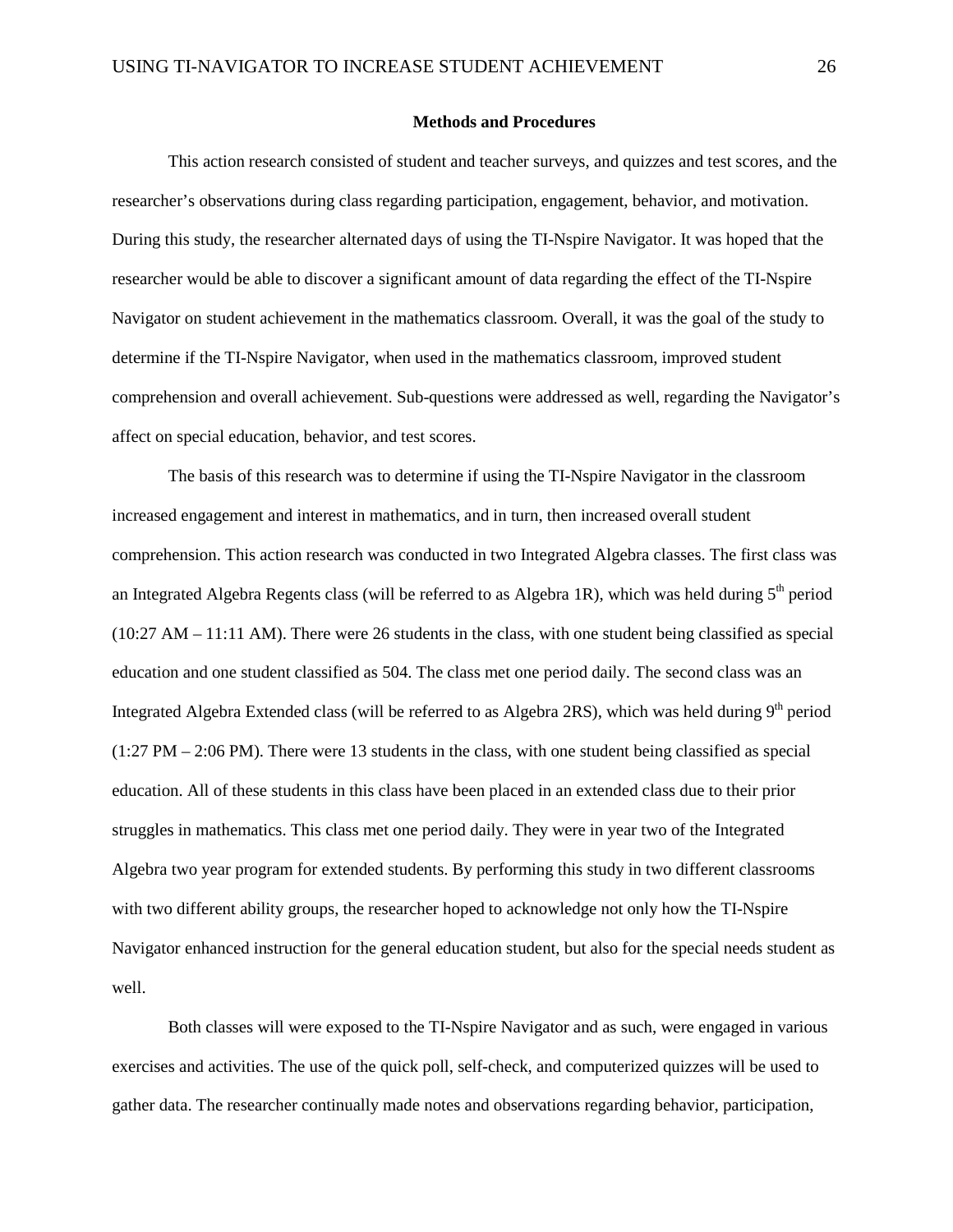engagement, and overall achievement while the study is conducted. The goal of the study was to find a tangible link to whether or not there is an increase in overall achievement when the Navigator is used in class as opposed to when it is not used.

Both classrooms used in the study had SMART board capable technology. This study was conducted over a six week period beginning January 2012 and ending in February 2012. By gathering data from student surveys, teacher surveys, quiz/test scores, and researcher observations, the researcher hoped to discover a wide range of data that can help prove the aforementioned action research question.

#### **Researcher Observations**

A critical component of this research was the researcher conducting weekly observations of the classes involved in the study. An on/off approach was used, where the researched alternated using the Navigator in the classroom on certain days, and using different methods of instruction on others. The goal was to determine, through observations, how the class was affected when the Navigator was used as opposed to when alternative methods were used. The observation log that was used (Appendix C), was based on a scale which scored categories on a 1-5 basis. The rankings are as follows:

1- Poor 2- Below Average 3-Average 4-Above Average 5-Exceptional The researcher specifically honed in on 7 categories during the research. The categories are as follows: Participation, Behavior, Focus, Engagement, Enjoyment, Achievement, and Assisting Special Education Students.

The researcher conducted the observations in two separate classes. One Algebra Regents Class and one Special Education  $10<sup>th</sup>$  grade Algebra class. It was hoped that by comparing two different classes of two different ability groups, one would obtain a deeper understanding of how the Nspire Navigator affects students of all abilities. Figure 1, shown below, illustrates the observations that the researcher made throughout the study on the Algebra 1R class.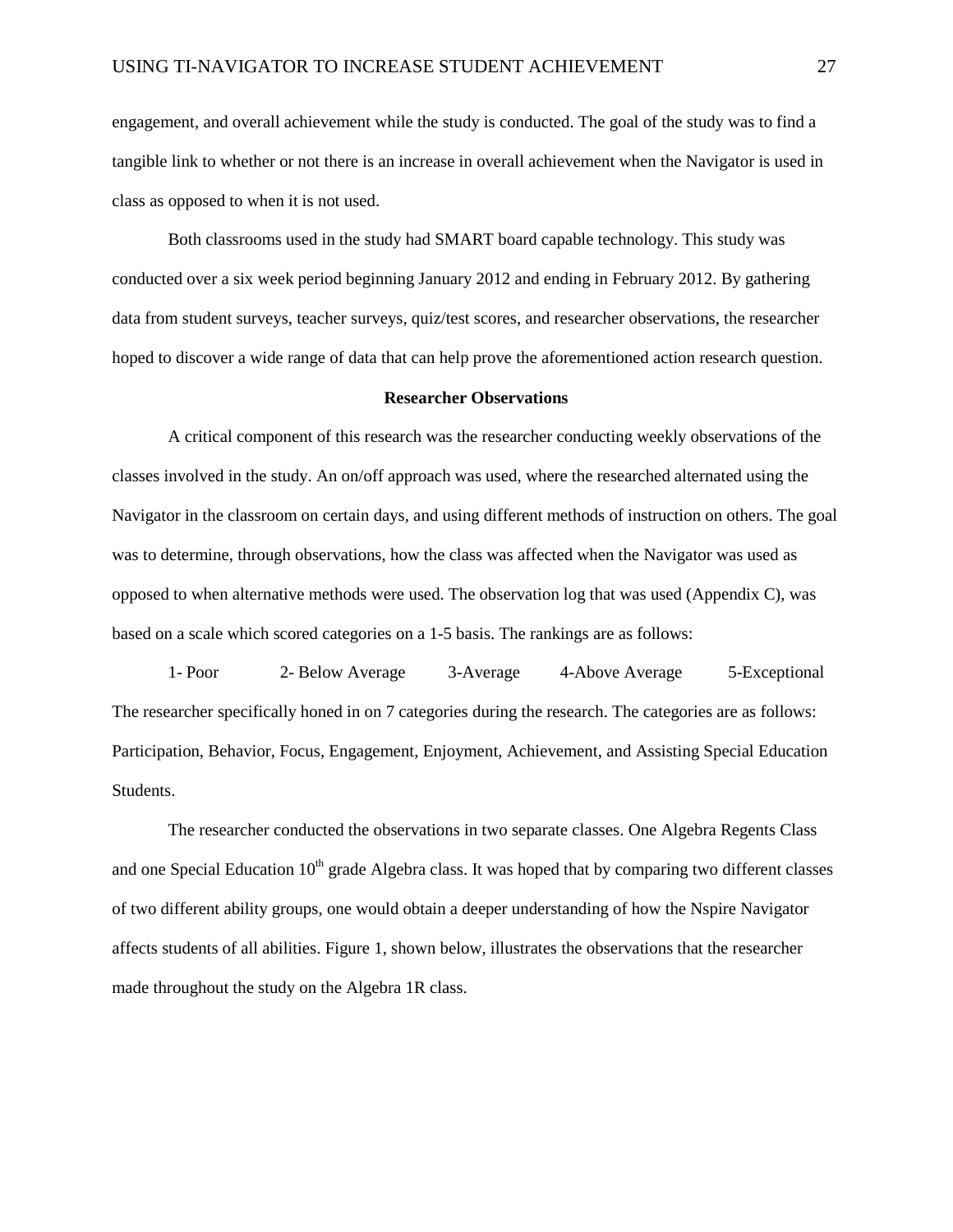

Figure 1: Researcher Observations (Algebra 1R)

While all categories saw increases when using the Navigator, it was interesting to see the largest improvements were found in the areas of participation, engagement, and enjoyment. Those categories saw improvements of roughly 1.5 points, on average. Behavior was not affected much since the class is consistently well behaved on a normal basis. It is worth noting that the Navigator's role in assisting special education students improved one whole point, on average, when using the Navigator during lessons. One potential explanation for this is the Navigator's ability to provide instant feedback of student data and assessment, which is extremely helpful when educating the special needs population.

The second class involved in this study underwent the same procedure. Using the on/off approach, the researcher tried to compare class activity when the Navigator was used as opposed to when it was not used. It is important to note that this class contains fewer students (13 compared to 26), students that struggle in math, and the class is held at the end of the day. Figure 2 details the results from the observation logs.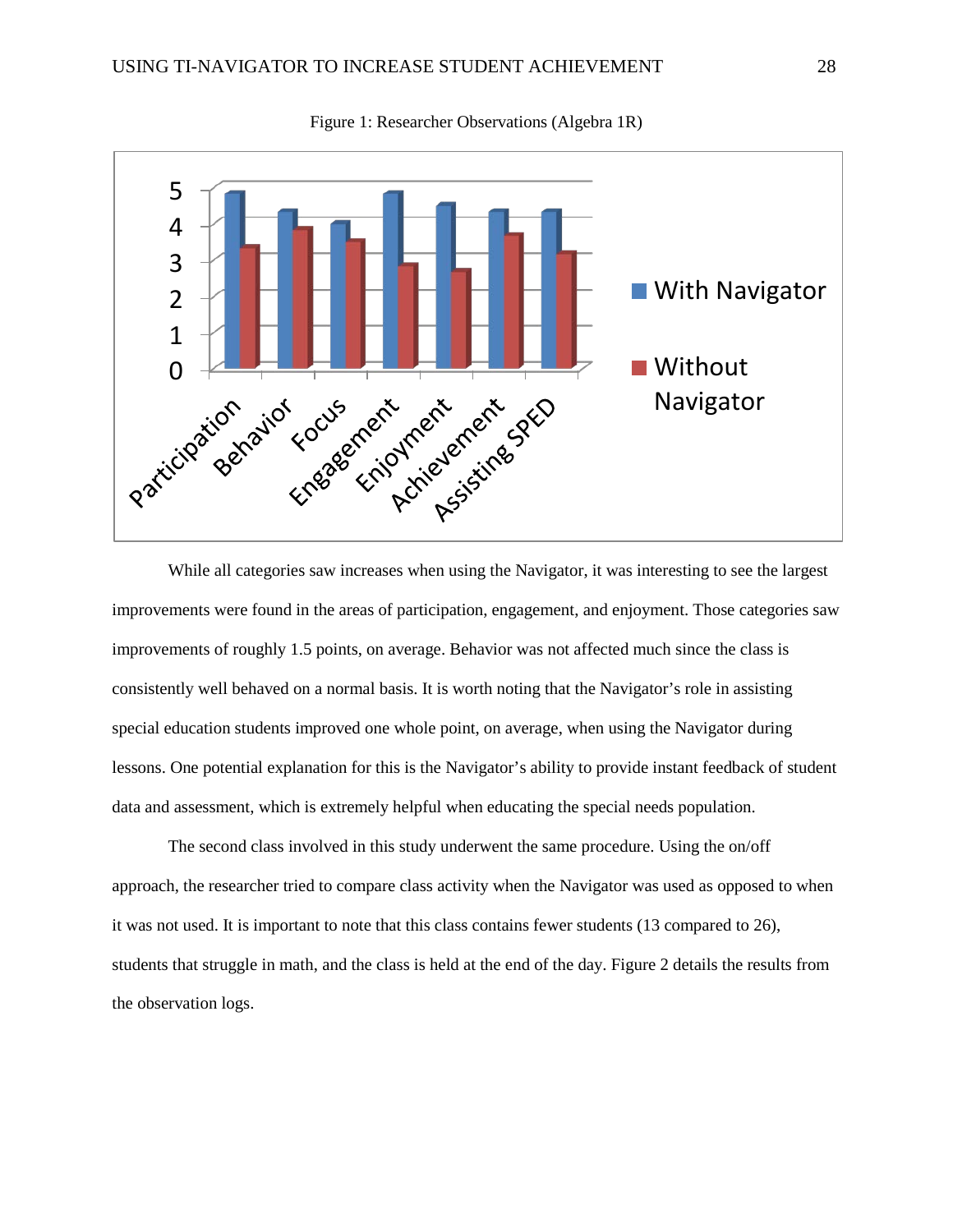

Figure 2: Researcher Observations (Algebra 2RS)

The data collected from the Algebra 2RS class was interesting and informative. There was a significant increase in student participation when using the Nspire Navigator in this particular classroom. On average, the researcher noted a 1.84 point increase in said category. This is a tremendous increase and the largest change in any category among both classes. It is logical to conclude that the Navigator helps promote participation among students who lack confidence in math class because of the ability to anonymously submit responses and being able to reach every student with a click of the mouse. Enjoyment and Engagement were also two categories that saw notable increases when using the Nspire Navigator. It is worth noting that there was not a significant increase in student achievement in this class. One possible explanation is that special needs students sometimes feel overwhelmed by this new technology, and therefore they are not fully prepared to grasp the concepts being delivered. In some cases,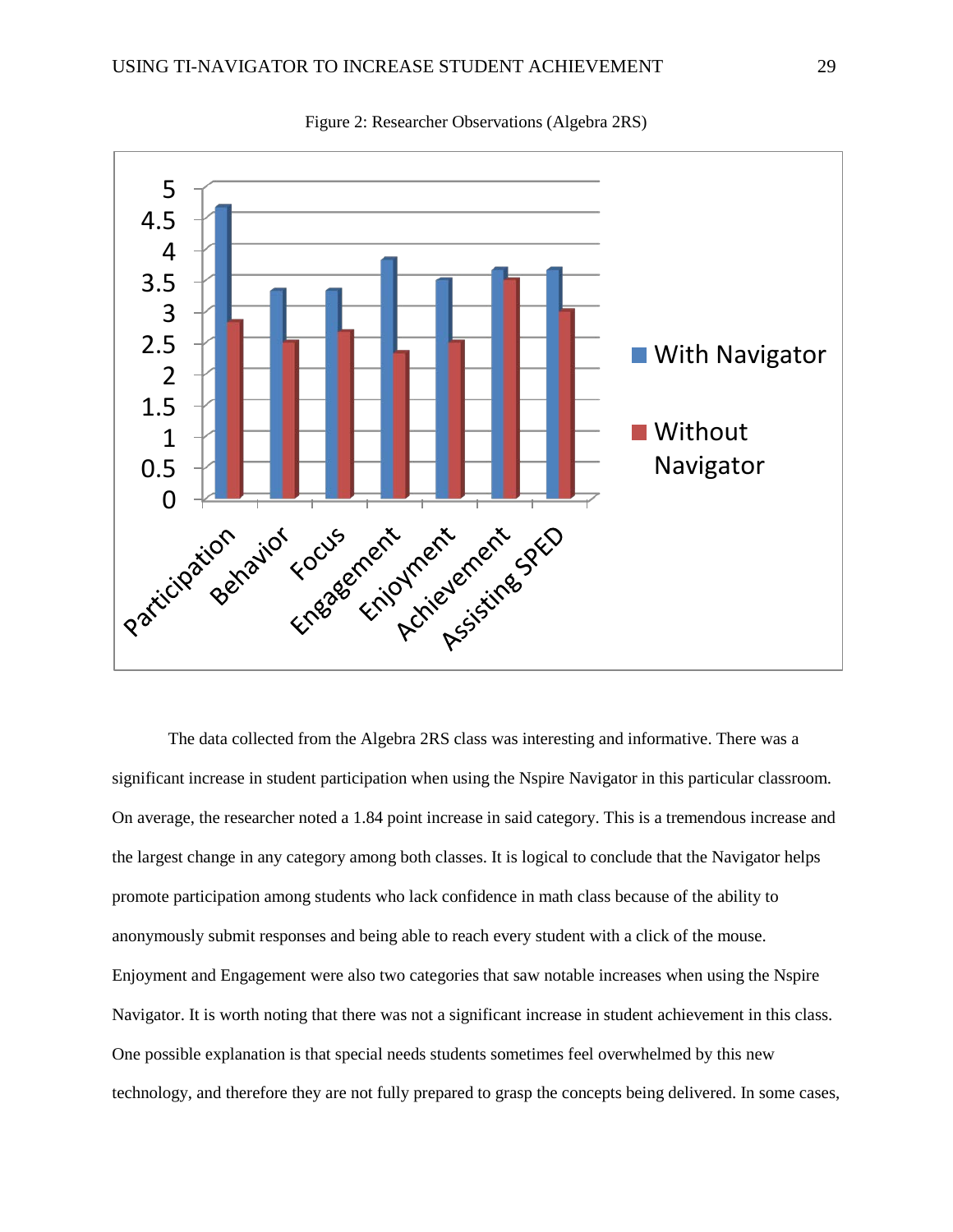students got frustrated using the technology because their usage skills were not on par with other students in the class. Overall, every category registered at least some increase, leading to believe that using the Navigator as a learning tool in the classroom can improve the students' learning experience.

#### **Navigator Quiz vs Paper Quiz**

One of the features that the Nspire Navigator offers is allowing teachers to send students quizzes or tests through the calculators. The students can respond to the questions on the calculator and the teacher instantaneously can collect student work with a mouse click. The computer automatically grades the quiz, which is extremely useful in assessing student achievement and comprehension quickly. As well, the results are saved in a portfolio, which keeps a running log of student grades. Computer based testing is an important aspect to analyze, because the State Education Department has been looking into changing standardized state exams to a computer based format. While there are many benefits to testing on a computer, such as easy grading, less paper, and cost efficiency, to name a few, it is also important to look for possible drawbacks to computerized testing that may lead to skewed results. The Nspire Navigator offered a chance to see how students fared on a computer based test compared to a standard pen and paper test. For this study, both classes were sent a quiz on the Nspire Navigator that had seven randomly selected questions from the curriculum. After students completed the computer based exam, they were given a paper quiz of seven questions that mirrored the computer based quiz. To ensure for consistency, the researcher created questions using the same exact New York State standards for both exams, to make sure both exams were of equal difficulty. (See Appendix D and E) It was reasonable to conclude that questions on both quizzes were extremely similar in content and therefore the data strictly measured how the format of the test (computer based vs. pen/paper) affected students' grades. It is important to note that the raw score on the exam was not the important part of this research, but the difference in the results between the two formats of the exam. Figure 3, shown below, shows the results from both classes on both types of exams.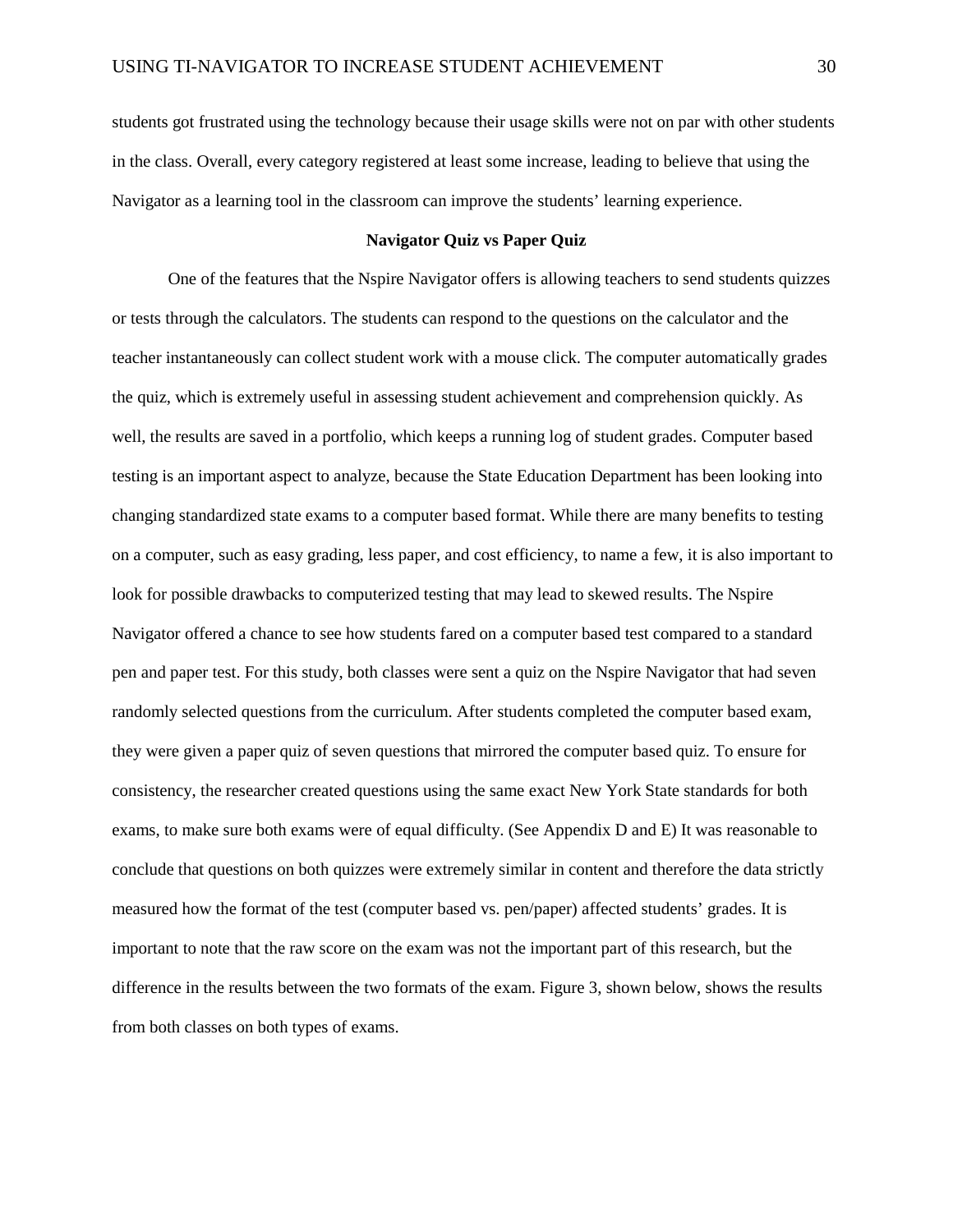

Figure 3: Results from Quiz Analysis

These findings show that on average, students did not do as well on the Navigator quiz as compared to a traditional pen/paper quiz. Since the questions on both exams mirrored each other, the only variable that was in play was the format of the exam. One could conclude, using the data from these classes, that students as a whole performed worse on the computer based test. The Regents class answered approximately .335 fewer questions correct on the Navigator quiz, on average. That class works well with the Navigator and does not usually experience much difficulty when using the technology.

The alarming trend, however, was found in the extended math class. On average, they answered .91 fewer questions correctly when taking the Navigator quiz. Nearly one whole question lower is a large deviation. This group sometimes struggles with advanced technology and change in routine. The different format of the quiz clearly affected their results. When taking the pen/paper quiz, they answered a respectable 5.36 questions out of 7 correctly, on average. However, when taking the Navigator quiz that addressed the exact same learning standards, the average number of correct answers dropped to approximately 4.45, on average.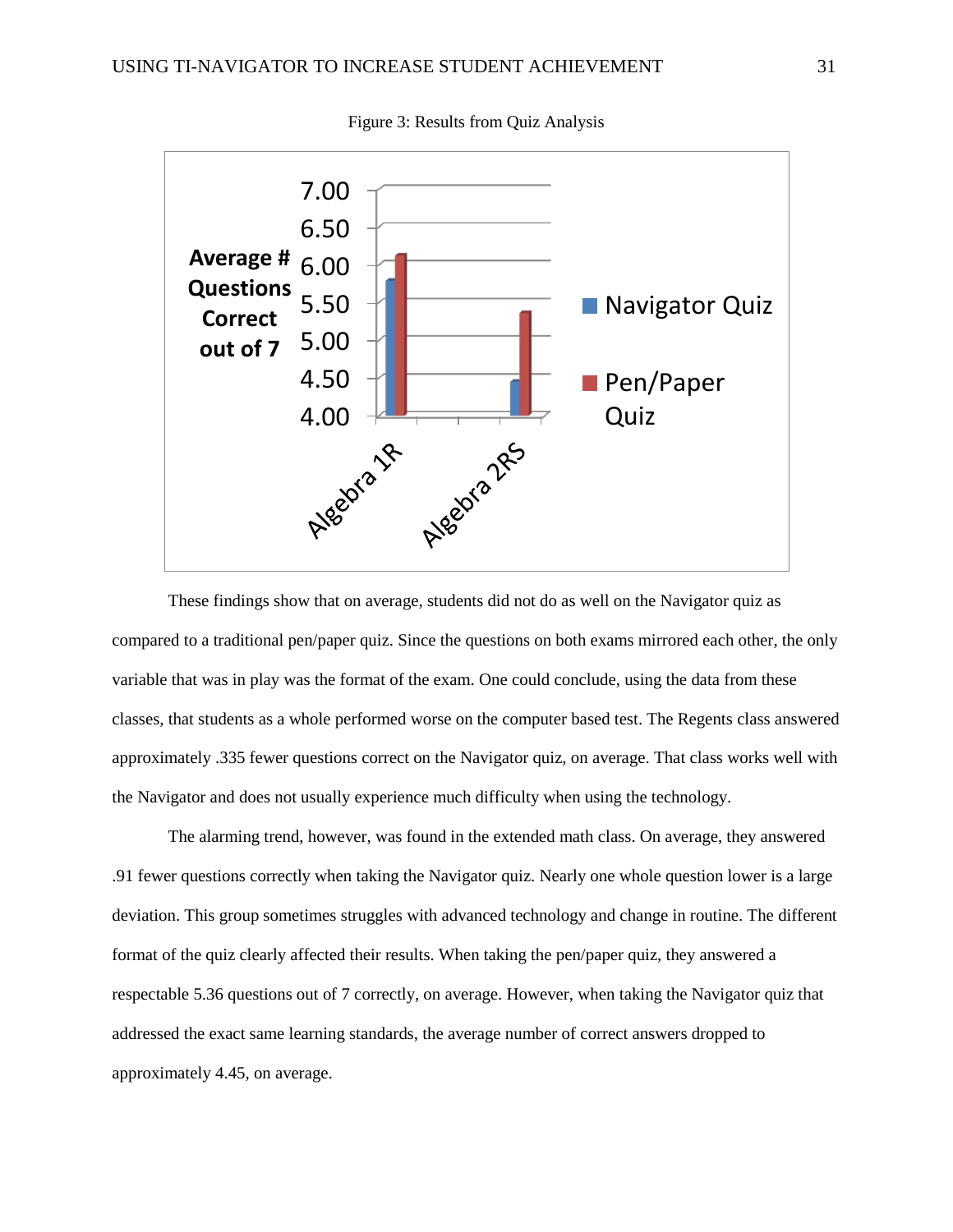#### **Teacher Surveys**

Two groups of teachers were surveyed with the purpose of gaining insight to the advantages and disadvantages of using the TI-Nspire in the mathematics classroom. It would be foolish not to include direct insight from actual teachers who are using the product in their own classrooms. Since it is a relatively new tool, only five teachers from the participating school were able to be used for this survey. Fortunately, they were willing to participate in the anonymous survey (Appendix B). The second group of teachers is from a program in El Paso, Texas, which involves 14 schools, where Texas Instruments has, under the auspices of a large grant, supplied 54 classrooms with a class set of 30 Nspire CX handhelds and an Nspire Navigator system. I was able to gather surveys from a handful of these teachers that are using the Nspire Navigator daily in their classrooms, mostly filled with diverse learners of many ethnicities and abilities. My school district employs a Texas Instruments trainer, who is also doing work with this cohort, and he forwarded the researcher their completed surveys.

First, the teacher surveys from the East Meadow School District will be analyzed. Following that, the results from the teacher surveys from the program in El Paso, Texas will be analyzed.

When asked about how frequently the Navigator is used in their classroom, four out of five teachers from the East Meadow School District responded with one period a week, with all of them noting they wish they used it more. One teacher uses it 6 periods a week. When asked to elaborate as to why they don't use it as much as they would like, teachers cited difficulty in setting up the hardware and connectivity issues. Two teachers, moreover, admitted they are not fully comfortable teaching a majority of their lessons with the Navigator. A common thread among all participants from the East Meadow School District was that quick polls and Do Nows were their favorite use of the Navigator. Many cited the Navigator's ability to obtain quick assessment was its greatest feature. Interestingly, three out of five teachers mentioned the word "engaged" when answering the question addressing the Navigator's greatest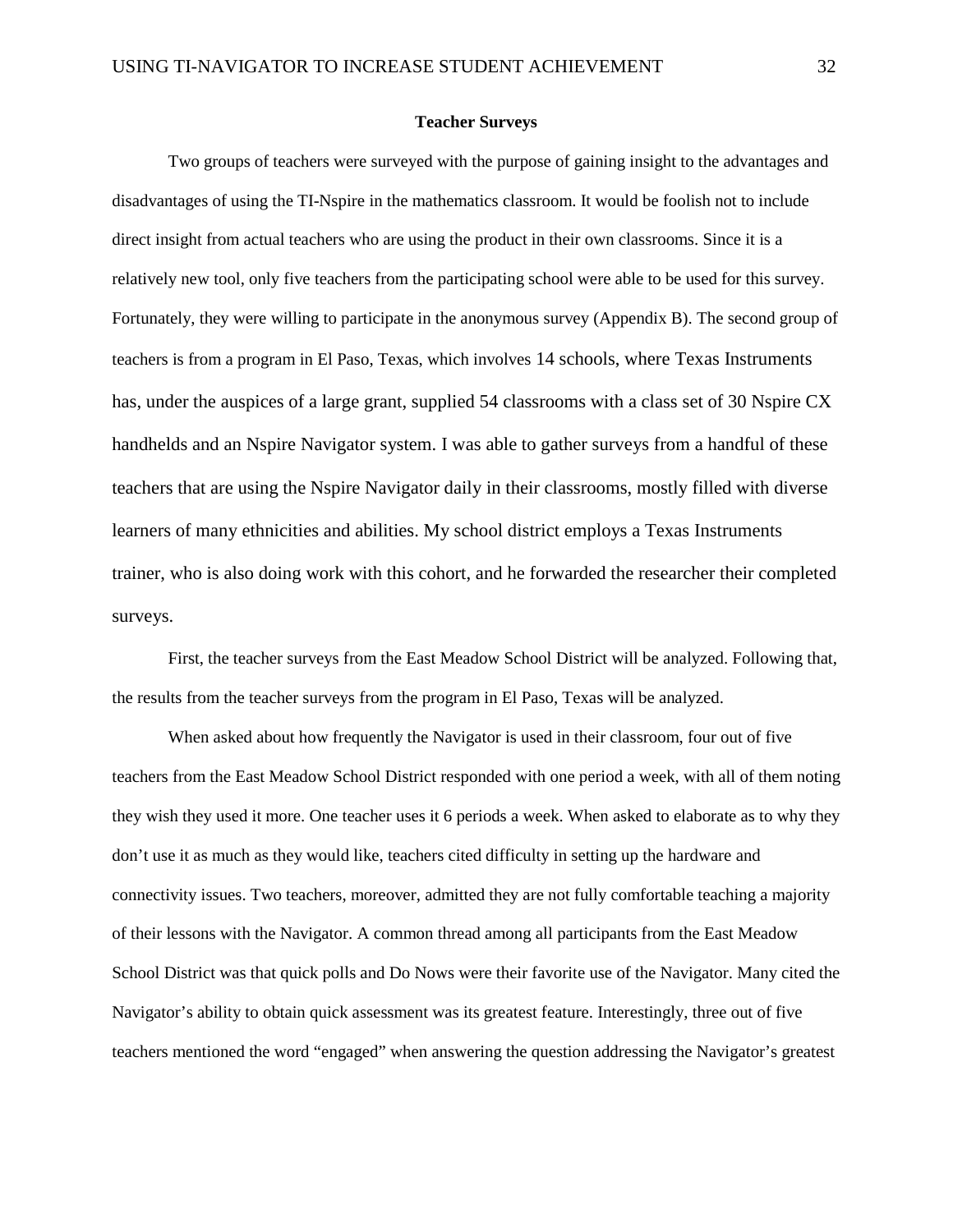feature. For three teachers to mention the exact same word for an answer indicates that there is a strong link between using the Navigator in class and student engagement.

For the question addressing how student participation is affected, five out of five participants acknowledged that student participation increased when using the N-spire Navigator. Similarly, five out of five also noted that positive behavior and focus increased when the Navigator was used in the classroom. The survey also asked teachers to respond to how the Navigator affected test scores in the classroom. Three out of five teachers responded by saying there was little to no correlation and that it was not possible to make a connection at this point. This is interesting because there is much discussion in education of shifting towards computer based testing. Analyzing how a computer based tool like the Nspire Navigator affects student test scores can lead the way to determining how successful a computerized test might be for assessing student growth and achievement.

When teachers were asked to list any problems or difficulties with the Nspire Navigator, five out of five teachers responded that technical difficulties were the biggest hurdle; Connectivity issues, students having trouble logging in, being intimidated by the technology, and creating computer based lessons were the common responses. One teacher is quoted, "…setting up the system is preventing me from using it." This emphasizes the point that proper staff training is essential to ensuring that teachers are equipped to use the product in a way that will enhance student learning.

The teacher surveys from the teachers from the program in El Paso, Texas were also used in this study. When asked about how frequently the Navigator was used in their classroom, 3 out of 5 teachers responded with 3-5 hours a week. One teacher uses it 5-7 hours per week and another uses it 15-20 hours a week. All teachers responded by saying they wish they had a chance to use it more in their classrooms. All teachers indicated that they use the Quick Poll feature and the lesson templates provided by Texas Instruments. The result from the question on how the Nspire Navigator has affected their class was extremely useful to this study. Three out of five teachers used the words "self-guided" and "student centered." It was clear that these teachers noted that using the Navigator in class created a classroom that made learning more dynamic and interactive. One teacher specifically noted an increase in participation.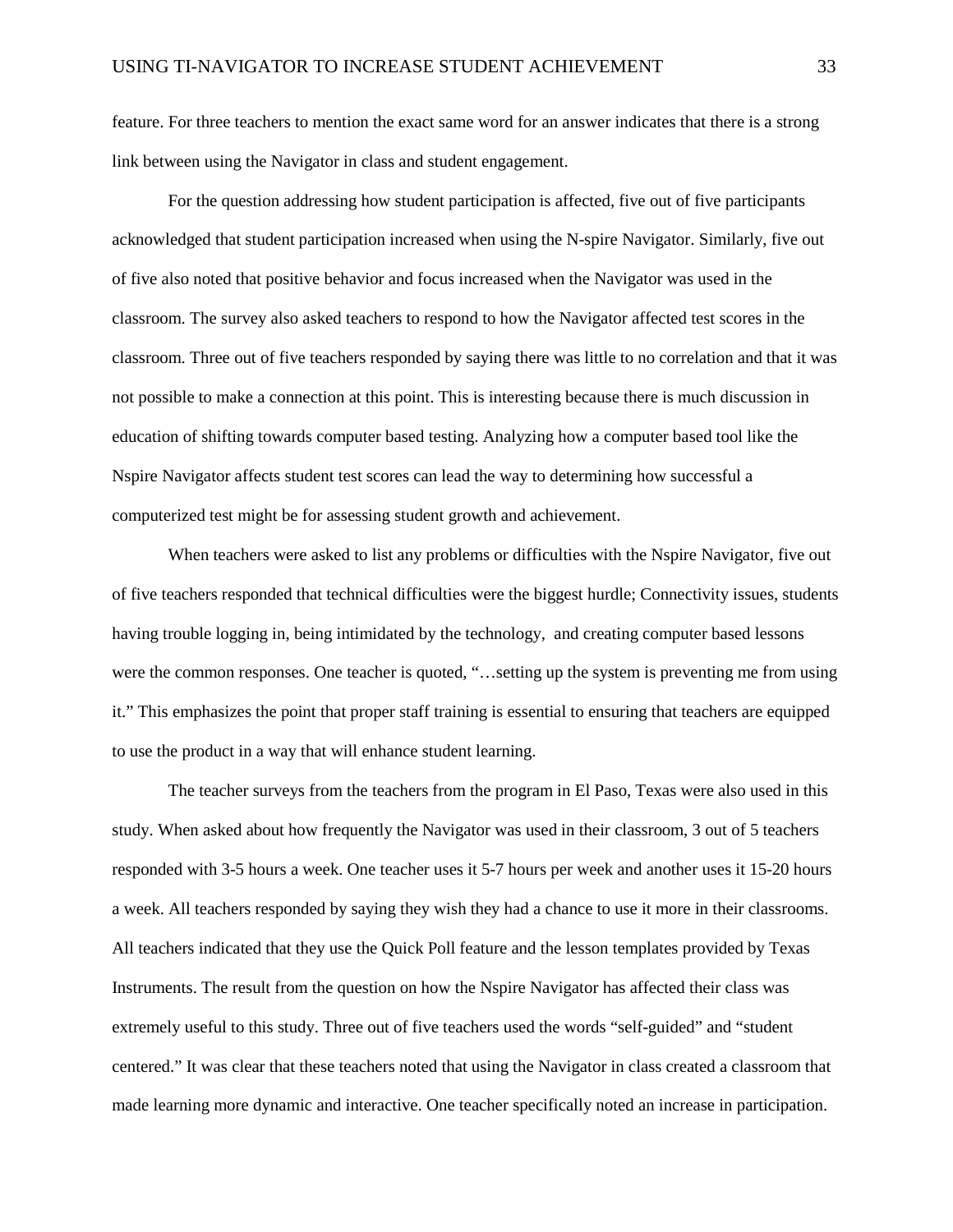"They [students] all like to have input in class discussion." The Nspire Navigator makes large classrooms feel smaller since every student can have their voice heard.

When asked to identify benefits of the Navigator in their classroom, all teachers indicated there was some form of a positive effect. Specifically, student centered learning and allowing all students to quickly participate were common themes throughout the responses. When asked to explain any problems or negative aspects of the technology in class, four out of five teachers indicated technical problems as the main culprit. Specifically, successfully connecting the entire class to the network and battery life of the product was mentioned.

Since the TI-Nspire Navigator has many features for educators to use in the classroom, the researcher asked the teachers to identify what they felt was the most useful feature offered by the Navigator. One teacher explained how she is able to do a quick do now at the beginning of class that involves the whole class. Another teacher mentioned that the Navigator allows her to "accommodate all levels of learning in one single classroom." Such ability to differentiate instruction is crucial to good teaching and is one of the huge benefits of the Navigator. Finally, one teacher noted that the ability to create a student portfolio on the computer that includes current grades and instant assessments was the most useful feature.

This group of teachers was asked to respond to how the Nspire Navigator has affected their classroom in a variety of categories. For participation, five out of five teachers noted an increase in overall classroom participation. Four out of four teachers noted an increase in positive behavioral tendencies, with one teacher electing not to respond. On whether or not the Navigator affected student test scores, three out of five teachers felt that it was too early in the program to make a conclusion. Finally, a majority of the teachers explained that using the Navigator to help align to the Common Core Curriculum was a difficult transition but could be achieved with time and training.

#### **Student Surveys**

A vital part of this research was to analyze student opinions of the Nspire Navigator through a student survey. The researcher created a ten question survey (Appendix A) that questioned the students on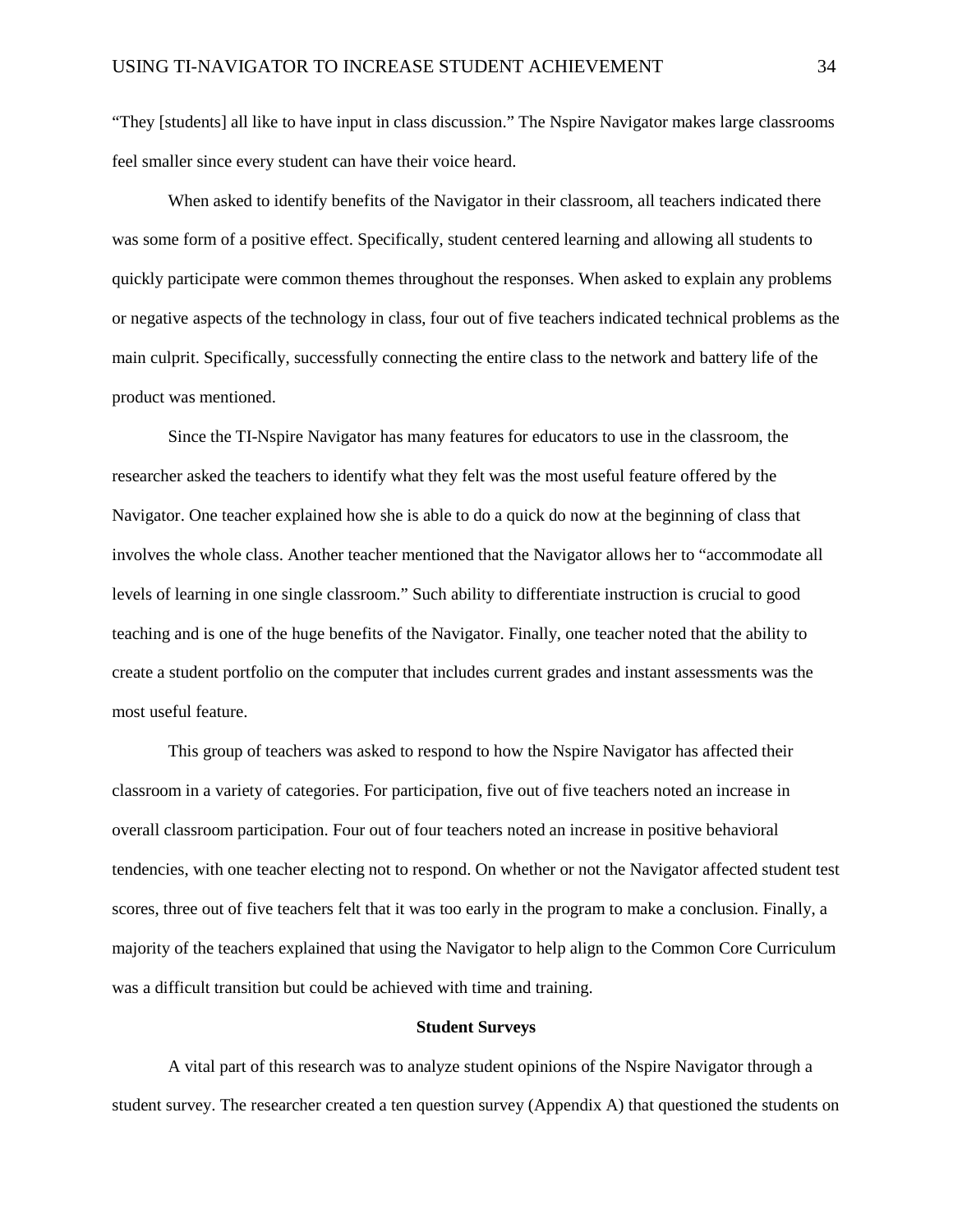their thoughts regarding the Navigator. Students were reminded that this survey was anonymous and in no way would anything written affect their grade in the class. The researcher conducted student surveys from the two classes involved in the study with hopes of finding student feedback from the general education student as well as the student in the extended math program. The results were very useful for the study. One specific question asked students to respond if they would prefer to use the Nspire Navigator more often, less often, or the same amount. Figure 4 and Figure 5 show the results from that question.



Figure 4: Student Responses- Desired Usage of Navigator (Algebra 1R)



# Figure 5: Student Responses- Desired Usage of Navigator (Algebra 2RS)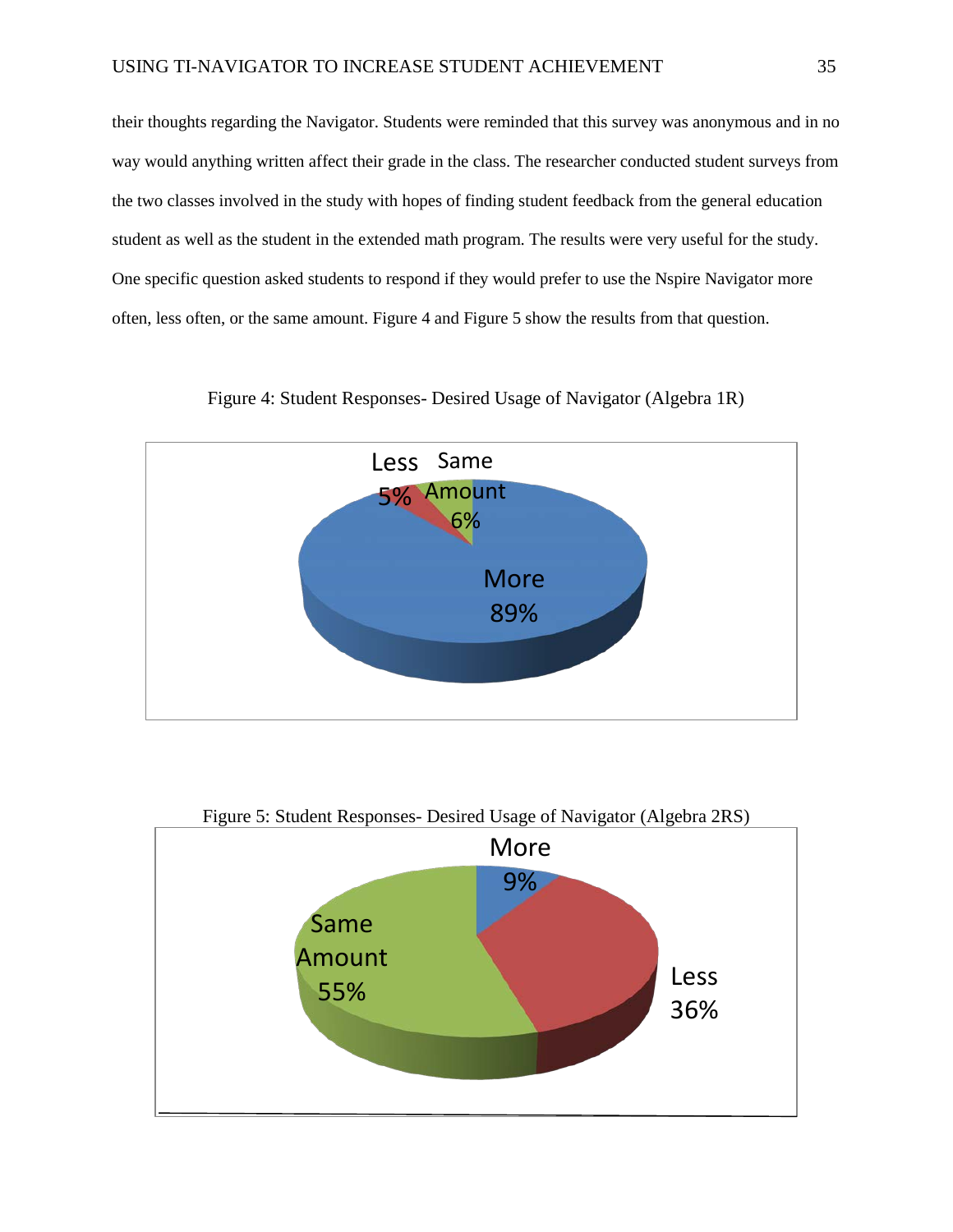It is interesting to notice how the Algebra 1R class responded strongly for more Navigator activities in the class. In contrast, the Algebra 2RS class, all but 9% preferred the same amount or less Navigator activities. Only 5% of the Algebra 1R class indicated they would prefer less Navigator activities, compared to 36% of the Algebra 2RS class. One 2RS student was quoted as saying, "It is hard to use, more complicated, and more difficult than regular activities." It is clear that there is a usage concern with the Navigator- some students clearly have trouble adjusting to the different method of instruction, especially those students who struggle in math or are special education.

The next question that was analyzed was, "What was the most popular feature of the Nspire Navigator?" Choices included Quick Polls (a quick, instant question sent to calculators and then sent back by students), Self-Check (where students can work on a document and check their answers as they go), and Calculator Quiz (as opposed to taking a quiz by pen/paper). Figure 6 and Figure 7 display the results.



Figure 6: Favorite Feature (Algebra 1R)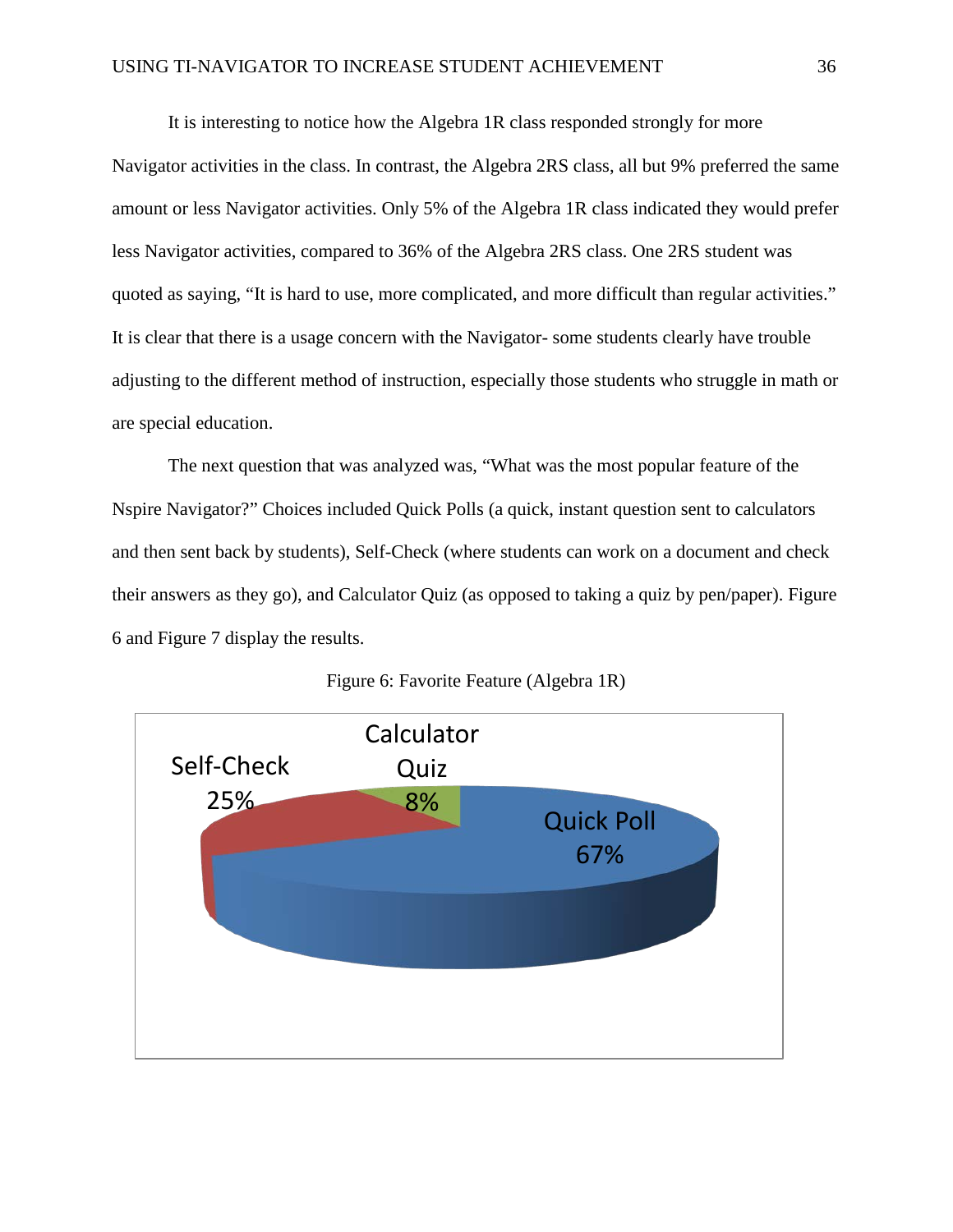

Figure 7: Favorite Feature (Algebra 2RS)

Both classes preferred the use of the quick poll, and it is likely because of its quick, easy usage. The teacher can quickly send students questions and students send their responses back instantaneously. Among the three categories, the calculator quiz (compared to the pen/paper quiz) was the least desired feature of the Nspire Navigator.

When questioned on whether the Nspire improved their participation in class, 57% of the 1R class and 36% of the 2RS class responded that the Nspire Navigator did in fact increase their participation in class. In the study mentioned previously, where the researcher noted student behavior in class, it appeared there was a significant increase in participation among both groups, but especially the 2RS class. It is interesting to note that the students did not seem to think they were participating more, however the teacher noted a drastic improvement. One of the benefits of the Navigator is that students do not even realize they are active and participating, even when they clearly are.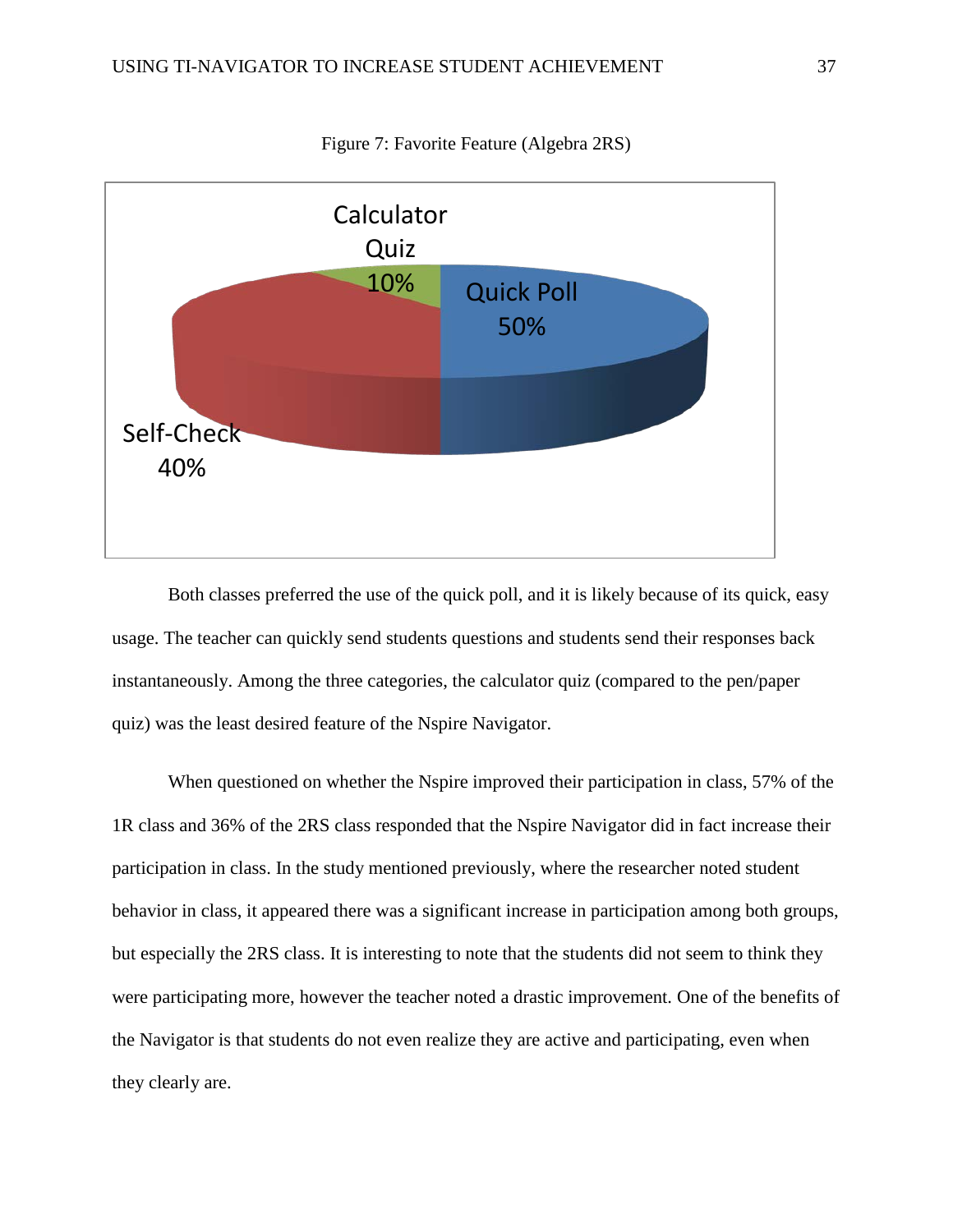Other student quotes that were useful to this research were as follows: One student responded they prefer using the Navigator, specifically the quick poll, because, "…other people can't see if you're right or wrong." Another student commented, "If I'm wrong, I can know myself. With the whiteboard, everyone sees my mistake." This supports the notion that the Nspire Navigator helps promote student comfort and participation in class because it removes fear and anxiety of getting a question wrong in front of the class. A critic of the Nspire Navigator claimed, "It's so big and bulky. I'd rather solve as a class."

#### **Discussion of the Study**

## **Limitations**

There were several limitations to this action research study. Firstly, the sample size of the population was small. The Algebra 1R class contained 26 students and the Algebra 2RS class contained 13 students. It is important to note, that with any study, anytime the sample size is small there is room for coincidental or somewhat skewed results. This study, however, was able to identify trends, despite the small sample population. An ideal study for this research would have included at least one hundred students.

Another limitation is that this study was conducted over a six week period, with alternating use of the Navigator in the classroom. To provide a more conclusive study, it would be recommended to conduct a study of one full scholastic year with even more forms of data collection. The more data that a study has, the more valid the conclusions can be.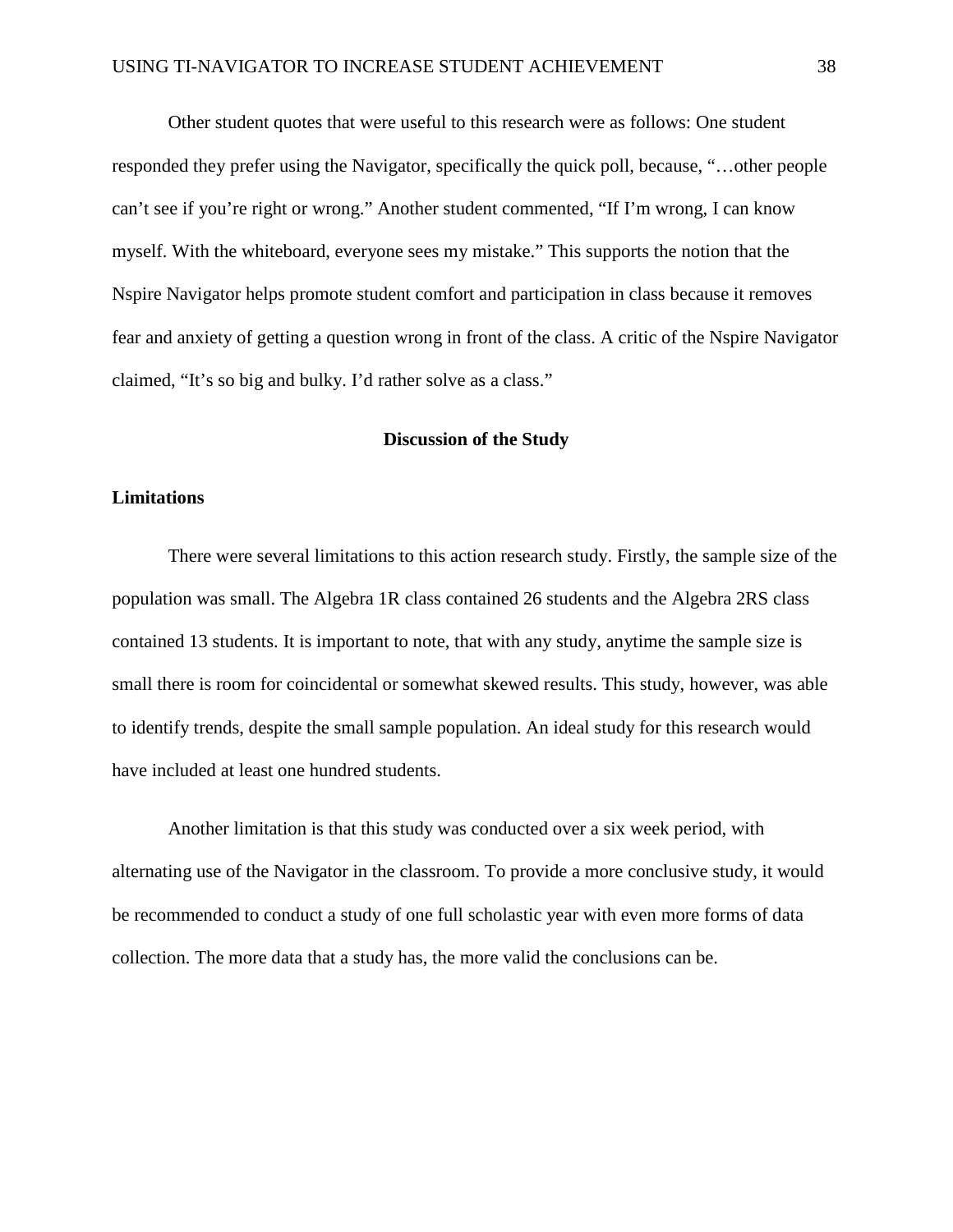# **Conclusion**

This research strived to discover a discernible link with the use of the TI-Nspire

Navigator and student achievement in the high school mathematics classroom. Through researcher observations, student and teacher surveys, and analysis of student test scores, there seemed to be a positive correlation between the use of the Navigator and student achievement. Specifically, the researcher hoped to answer related questions such as its influence on student participation, behavior, interest in math, etc., as well as its ability to improve student test scores, and its role in assisting the special needs student. In summary, researcher observations lead to a discovery that the Nspire Navigator improved student achievement in all areas, to some extent. The largest increases were in the Algebra 1R class in areas of participation, engagement, and enjoyment. The Algebra 2RS class saw the largest increase in the entire study for the participation section, improving by nearly 1.84 points (See Figure 2).

The teacher surveys all found a common link in the area of participation. All teachers specifically noted an increase in student participation, which may be attributed to the Navigator's ability to collect student responses from all students instantaneously. As well, most teachers wished they could use the Navigator more in their classroom. The student surveys from the Algebra 1R class stressed the fact that they enjoy new forms of learning, as 89% indicated they wish the Navigator was used more (Figure 4). A new and exciting tool such as the Navigator made them interested and gave a nice change of pace to the classroom. The Algebra 2RS class was not as open to the Navigator; however, this was somewhat expected because their general attitude and approach towards learning and school is different from that of the Algebra 1R class. The researcher observations helped verify that the Navigator did have some positive effect on the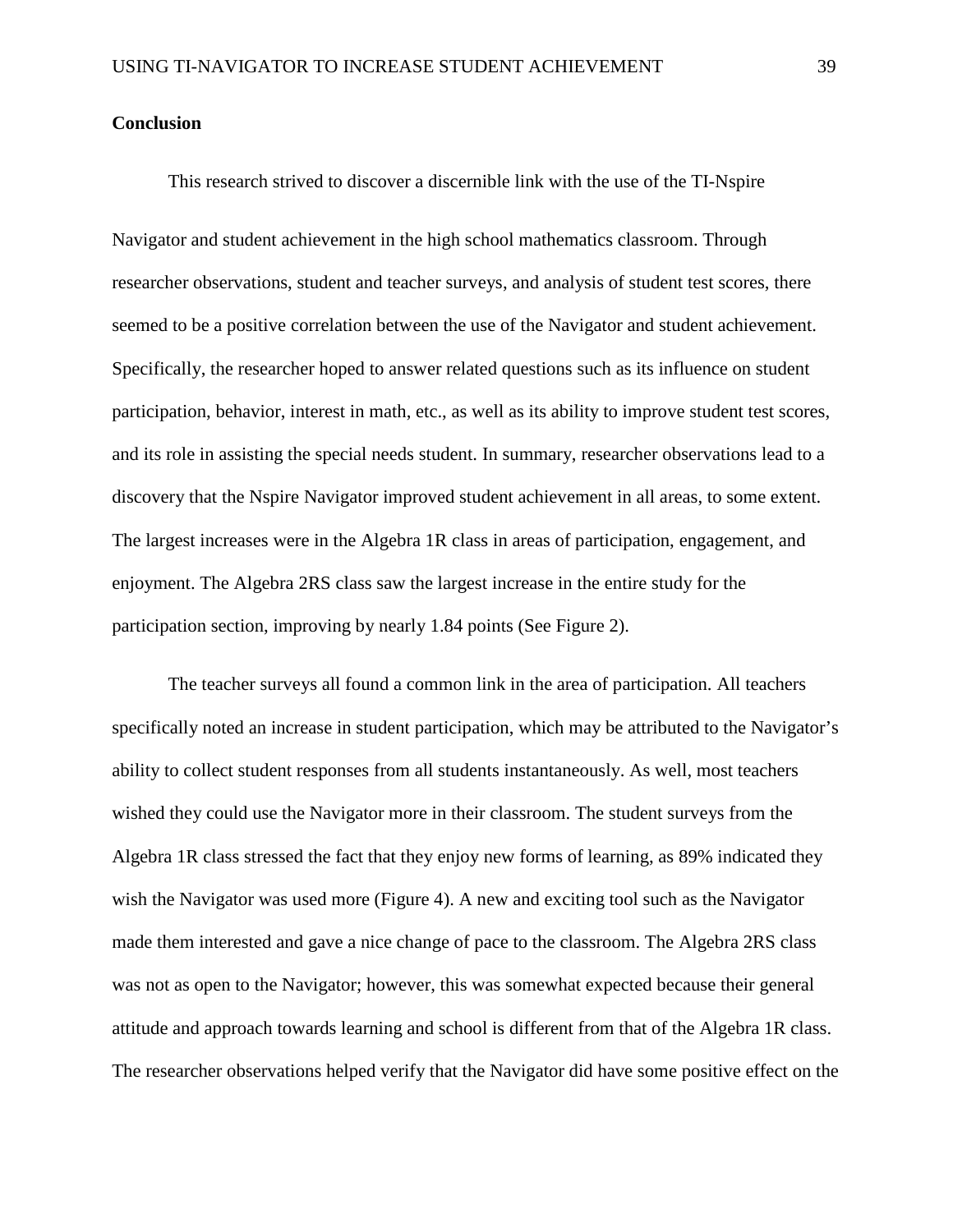class. One explanation for their hesitation towards the Navigator is that special education students often like to stick to a routine, and this change of instruction might have disrupted their normalcy in the classroom.

A final important conclusion was that on average, students in both classes performed lower on the calculator quiz as opposed to a pen/paper quiz assessing the exact same learning standards. The Algebra 1R class got .335 fewer questions correct on the calculator quiz, and the 2RS class got .91 fewer questions correct on the calculator quiz. This was alarming and was cause to assess the validity of calculator/computerized tests.

#### **Implications and Recommendations**

This study has many lasting implications for not only the researcher involved, but the field of education as well. Technology is quickly infusing into classrooms across the country, and it is important to consider both sides of the issue. Few will argue the benefits that technology can bring to the world of education. As classrooms become more technologically advanced, students become exposed to the latest and up to date forms of software and tools that can accelerate and enhance their student experience. It is important to remember, however, that technology has to be used correctly, and in conjunction with good teaching. A high tech classroom will not necessarily yield stellar results for students just solely from the technology; a classroom with solid teaching practices aided by the latest forms of technology will produce an environment most conducive to student learning. The Nspire Navigator is clearly a form of technology that when added to an effectively run classroom can help teachers create an engaged, student centered environment.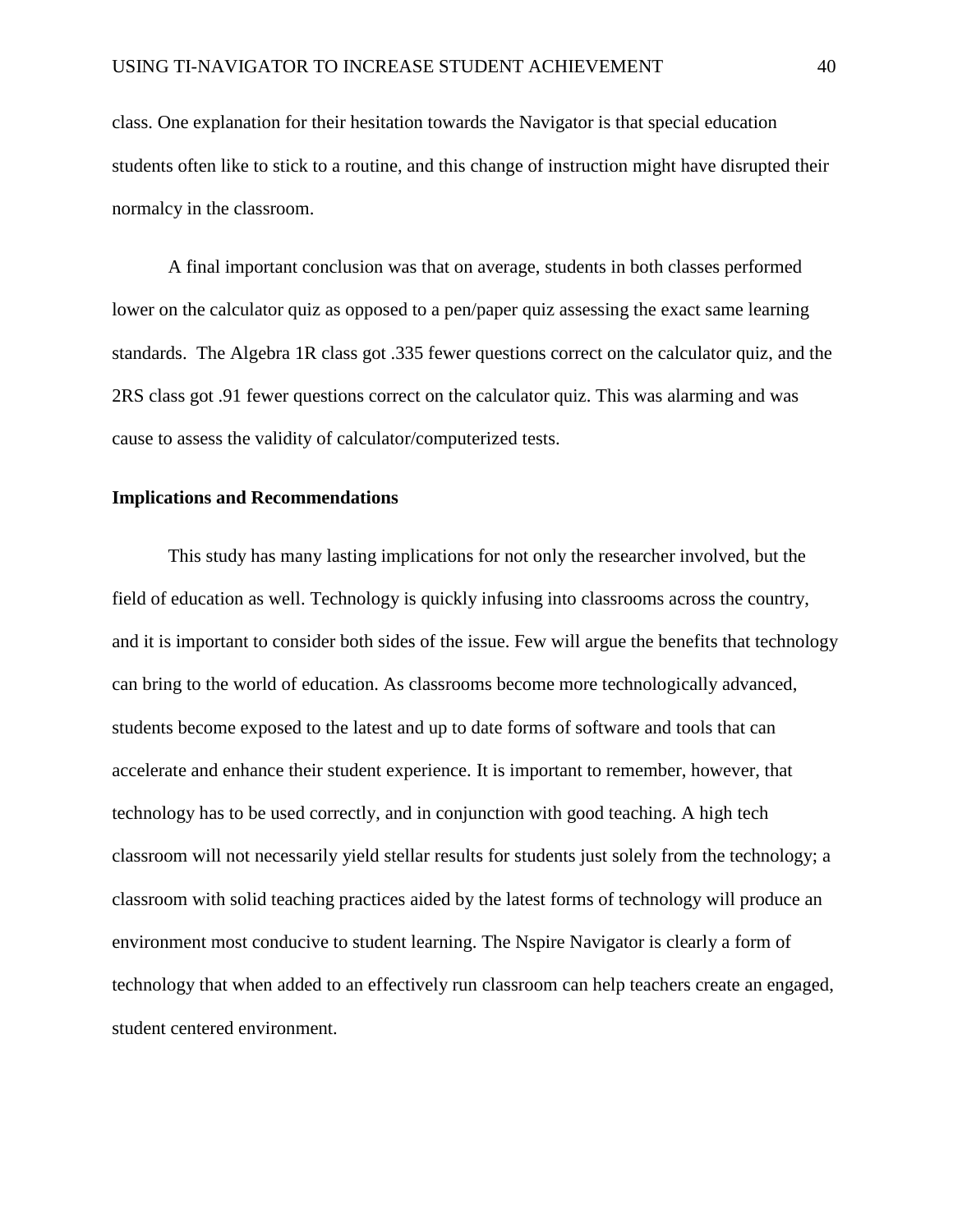With that being said, it is clear that the Nspire Navigator is a form of technology that can bring lasting benefits to a classroom. It has the ability to make a large classroom feel small, by connecting the class and allowing each student to be "heard." The benefits of increased participation and engagement are almost impossible to dispute. For the most part, students in this survey seemed to generally enjoy using the technology. However, teachers often noted difficulty with technical issues and designing lessons to align with the software. So while there are many benefits, both teacher and students noticed some negatives, as well. One recommendation would be to ensure teachers had proper training of the product well before implementing it in their own classroom. In summary, it is clear however that the pros outweighed the cons.

An important concept that must also be acknowledged is education and computerized testing. There is a strong push to move all standardized state exams to a computer based format. On the surface, it generally seems to be a relatively good idea. Cost efficiency, the ability to get quick results, and the movement to a more technologically savvy form of assessment are the benefits, to name a few. It is important, however, not to overlook the clientele being affected. Students are the ones that are forced to adapt their normal practices to this potential new movement. As seen in this survey, students of multiple ability levels scored lower on the calculator (computer) based test as opposed to the pen and paper test, which addressed the exact same learning standards. Even more alarming was how poor special education students performed on the calculator based assessment. These students are used to a routine, and changing the format of the assessment seemed to affect their results. These findings are extremely important in the field of education, because there is a strong push for computer based testing for standardized exams. It is crucial for education policy makers to be aware that different formats of testing, such as computer or calculator based, can often yield skewed results that do not accurately depict student knowledge. Specifically, the special education population might suffer more so than the general education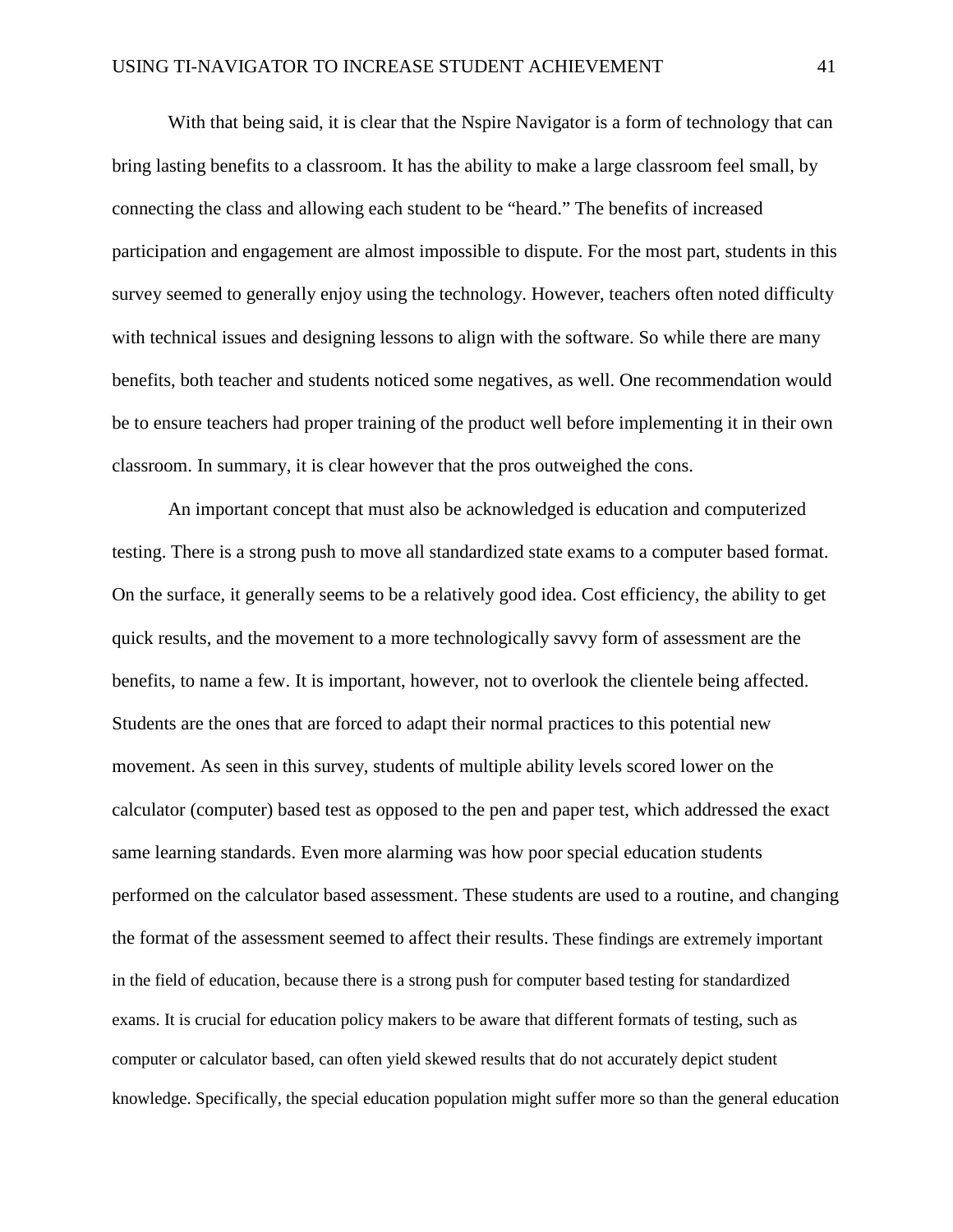student since they would likely have a more difficult time adjusting to the change in format. In fact, I would predict that as general education students got more practice taking computerized tests, their results would normalize. Across the board, however, special education and general education students alike performed at a lower level on the computer based quiz compared to the pen/paper quiz in this study. This needs to be considered when discussing the notion of computerized testing. The goal of assessment is to assess knowledge of content, not the ability to handle the format of the assessment. If the format of the exam skews the results, as it did in this study, alternative approaches needs to be considered.

Overall, this study addressed the aforementioned action research question that the Nspire Navigator can improve student achievement in the mathematics classroom. Through observations, surveys, and test scores, it is clear that this cohort saw improvement in many areas by using the Navigator in the classroom. It is recommended to make the Navigator a consistent method of instruction within the classroom; however it should not dominate instruction. As mentioned before, technology is a supplement to quality teaching practices. Technology will never replace good teaching; however, when used in conjunction with solid teaching methods, students will encounter a stimulating learning environment. The Nspire Navigator is a learning tool that can greatly help teachers create an environment that challenges students and delivers instruction through multiple mediums and can reach diverse learning styles.

# **Molloy College Dispositions**

The Molloy College Dispositions of teaching address many important qualities that teachers must possess. I believe this study and my actions as a teacher thus far adhere to the dispositions listed above. Specifically, I whole heartedly agree **that all children can learn**. It is our role as educators to come up with many ways of delivering instruction so that the needs of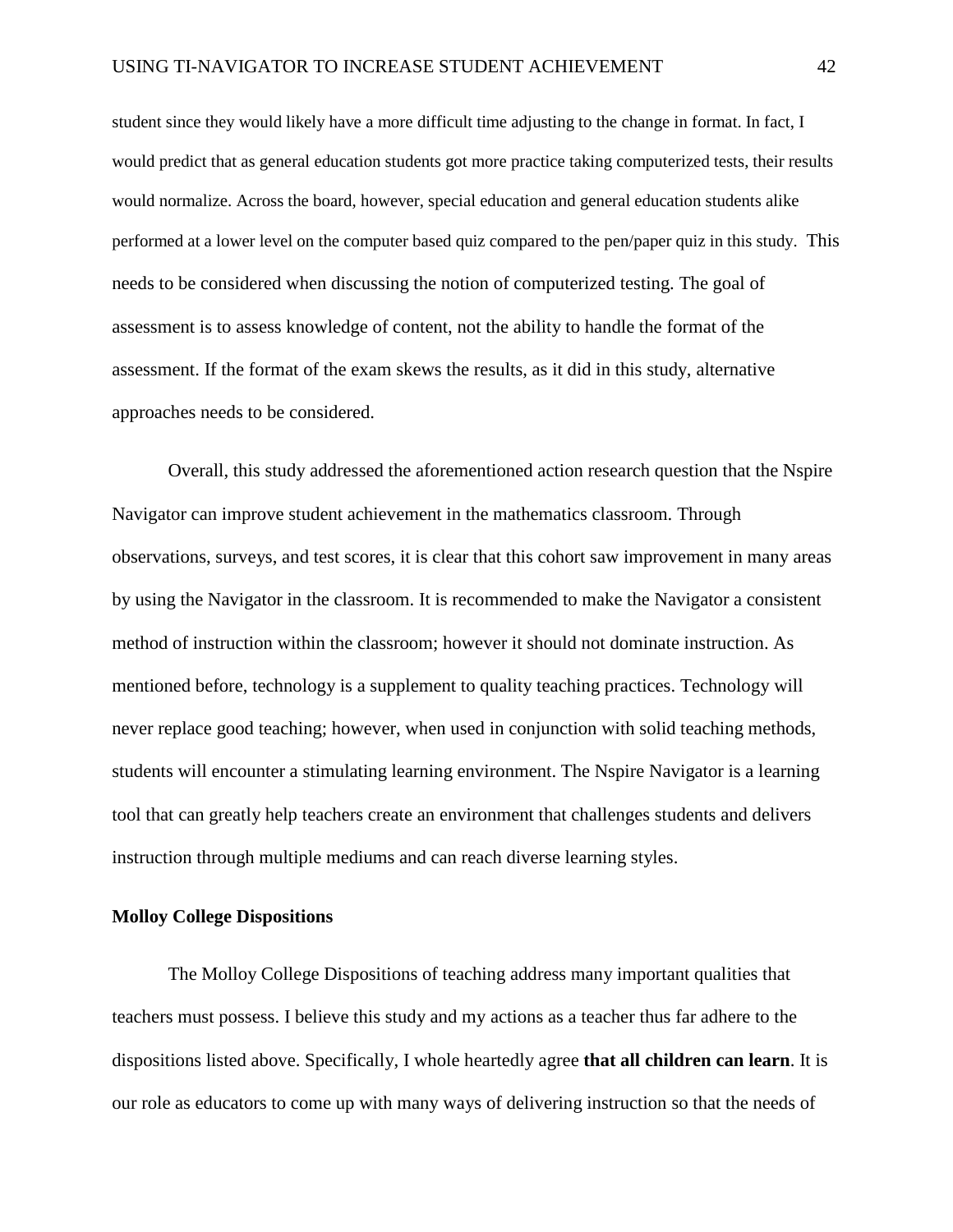our diverse students are met. It is often the main challenge of a teacher to come up with exciting and alternative methods that can reach all children. By performing this research in my classroom and using multiple modes of delivering instruction, I clearly saw the concept that all children can learn.

Throughout this research, a common thread was acknowledging **values and nurturing students' intellectual, aesthetic, and social growth.** The Navigator is a tool that promoted student growth both educationally and socially. It is a tool that enables students of all ability and confidence levels to feel comfortable in class. With that said, all students experienced a classroom environment that promoted growth and a nurturing atmosphere.

Part of becoming an effective teacher is **possessing enthusiasm and passion about teaching and learning with a commitment to students and their learning.** Incorporating new and exciting technologies such as the TI-Nspire Navigator is important to enhance each students' learning experience. Students can feed off of a teacher's enthusiasm and passion for the subject, and delivering content through exciting forms can greatly improve student learning.

An important part of improving as an educator is **evaluating professional research and proven best practice to make informed decisions.** Teachers have a responsibility to grow as professionals, and one way to do that is to research proven practices and reflect on them. Through this action research, I have analyzed many leaders in the field who have done similar work. By critiquing and reflecting on their research, I feel that I have improved in my practices as well.

The Nspire Navigator allows educators to use multiple forms of assessment and strategies that can assess student knowledge. This relates to the Molloy College disposition; **reflects on,**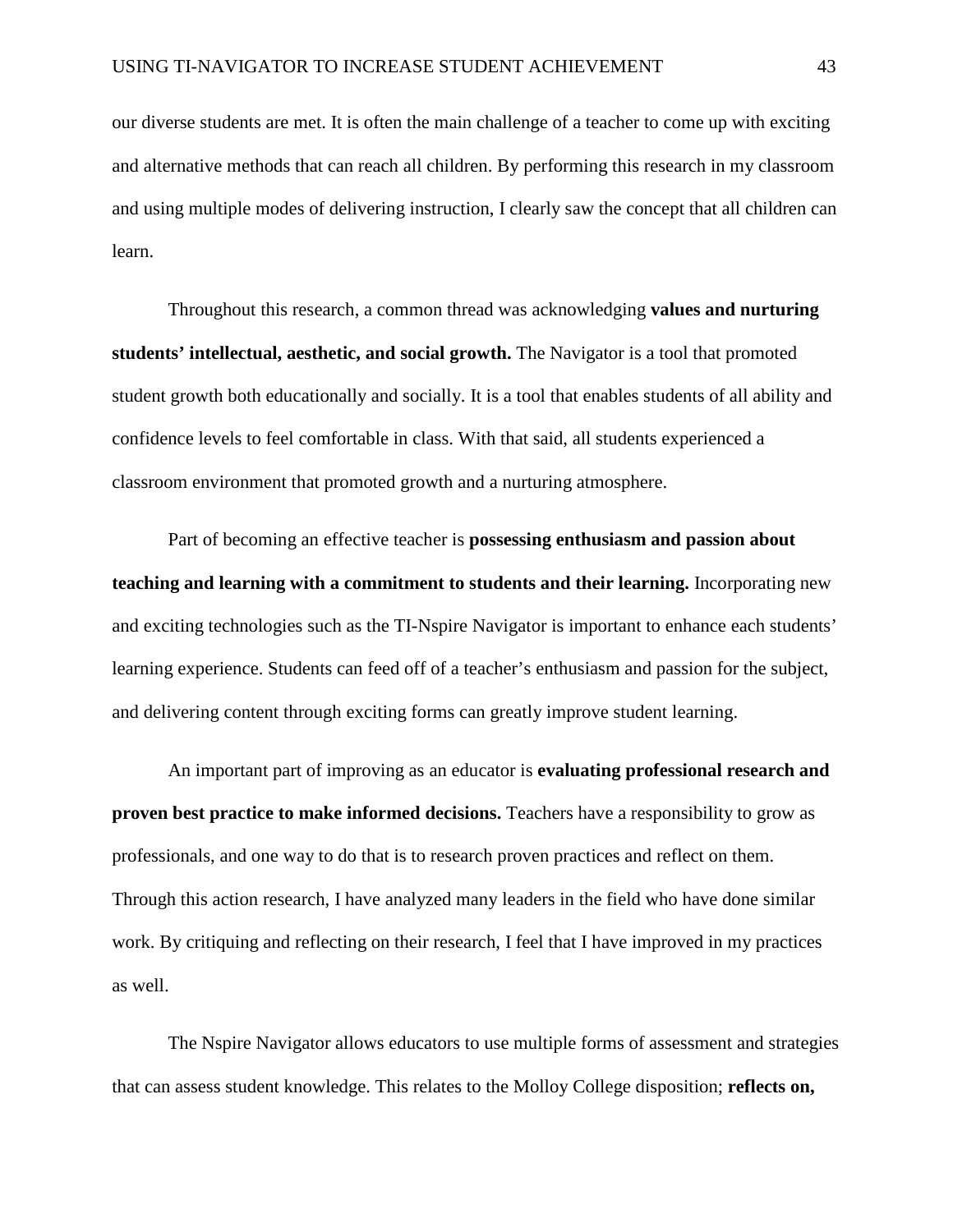# **uses, and implements a variety of assessment to improve effective practice.** Through this

action research, my classroom was assessed through many different mediums. Quick polls, selfcheck, and calculator quizzes are just to name a few.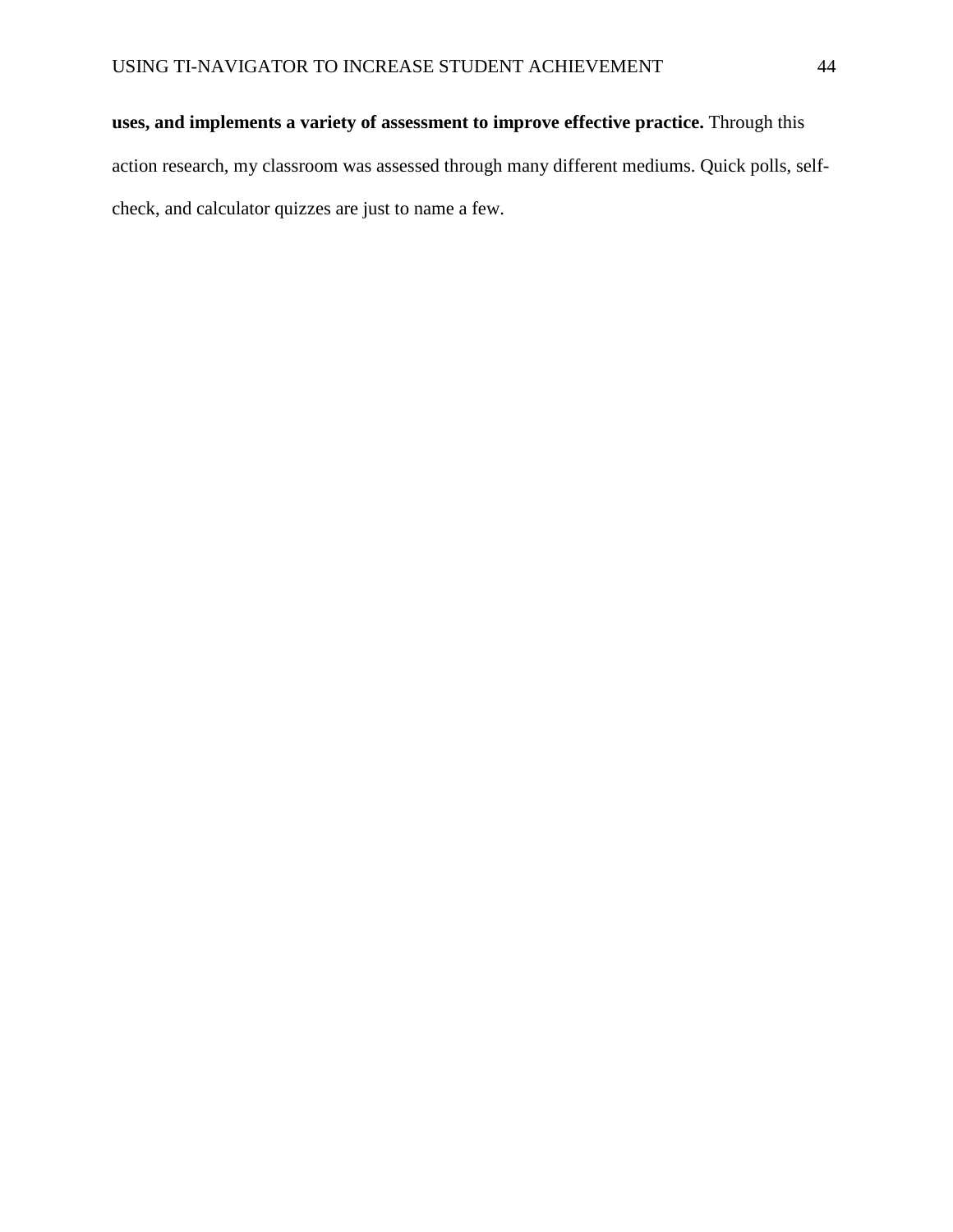#### References

- Anjur, Sowmya. (2011) Student centered physiology in high schools. *American Physiology Society*. 35, 161-167.
- Aureli, Jeff. (2010) Engaged learners in TI-Navigator classroom. Retrieved from [www.cantonschools.org.](http://www.cantonschools.org/)
- Common Core State Standard Initiatives. (n.d.) Retrieved from

http://www.corestandards.org/about-the-standards/key-points-in-mathematics

- Conoley, J, Croom, D. Barry, Flowers, J., Moore, G., (2007) Using electronic audience response systems in high school agriscience courses. *Journal of Agricultural Education,* 48, 67-77.
- Davey, Tim. Practical considerations in computer based testing. *Educational Testing Service*. 15. <http://www.eric.ed.gov/PDFS/ED520124.pdf>
- Davidson, Cathy N. (2011, September 16). None of the above: time for new tests. Newsday, p. A36.
- EMHS School Profile (2011). East Meadow High School 2011-2012 profile.
- Engage New York. (n.d.) Retrieved from http://www.engageny.org.
- Harper, Maxine. (2009) A study of the effectiveness of Texas Instruments Navigator technology on the algebra I achievement and attitudes of students. *National Science Foundation*.
- Jones, Stephen (2008) The pros and cons of implementing the TI-Nspire into my classroom. Retrieved from [http://math.tamucc.edu/~jchampion/nspireprosandcons on November 11,](http://math.tamucc.edu/~jchampion/nspireprosandcons%20on%20November%2011) 2011
- Kay, R. & Knaack, L. (2009). Exploring Individual Differences in attitudes towards audience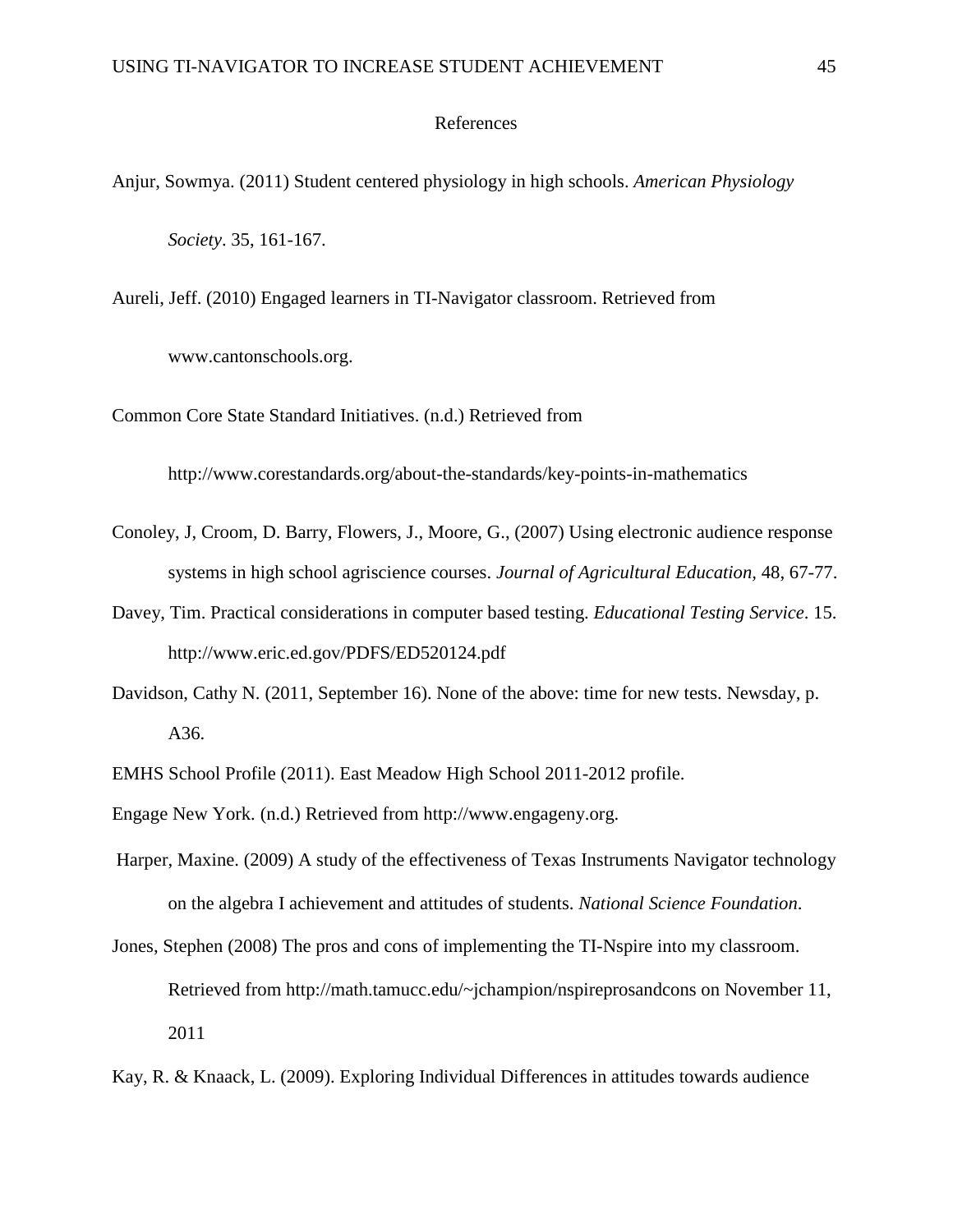response systems. *Canadian Journal of Learning and Technolog*y*,* 35, 1-20.

- Leh, A.S.C., Kouba, B., & Davis, D. (2005) Twenty-first century learning: Communities, interaction and ubiquitous computing. *Educational Media International*, 42(3), 237-250.
- Owens, Douglas, et al. (2002) Developing pedagogy for wireless calculator networks and researching teacher professional development. *National Math and Science Foundation*, 129.
- Owens, Pape, et al. (2008) The connected classroom: a randomized control trial. *Better Education Foundation*, 1-7.
- Pardo, Roberta. (2010) Beginning algebra students show deeper understanding with TI-Nspire technology. *TI-Research Library,* 1-5.
- Pellegrino, J., & Quellmalz, E. (2010) Perspectives on the integration of technology and assessment- *Journal of Research on Technology in Education,* 43, 119-134.
- Stevenson, R. (2009) Technology integration in the modern day classroom. *Better Education Foundation*, 42, 114-126.
- Ti-navigator features. (n.d.). Retrieved from www.ti.education.com
- Walter, Bjorn, et al. (2011) Students' perceptions of using personal response systems ("clickers") with cases in science. *Journal of College Science Teaching*, 4, 14-19.

Whitehurst, G.J. (2003). Evidence-Based Education. [PowerPoint presentation, available

from [http://www.ed.gov/offices/OESE/SASA/eb/\]](http://www.ed.gov/offices/OESE/SASA/eb/).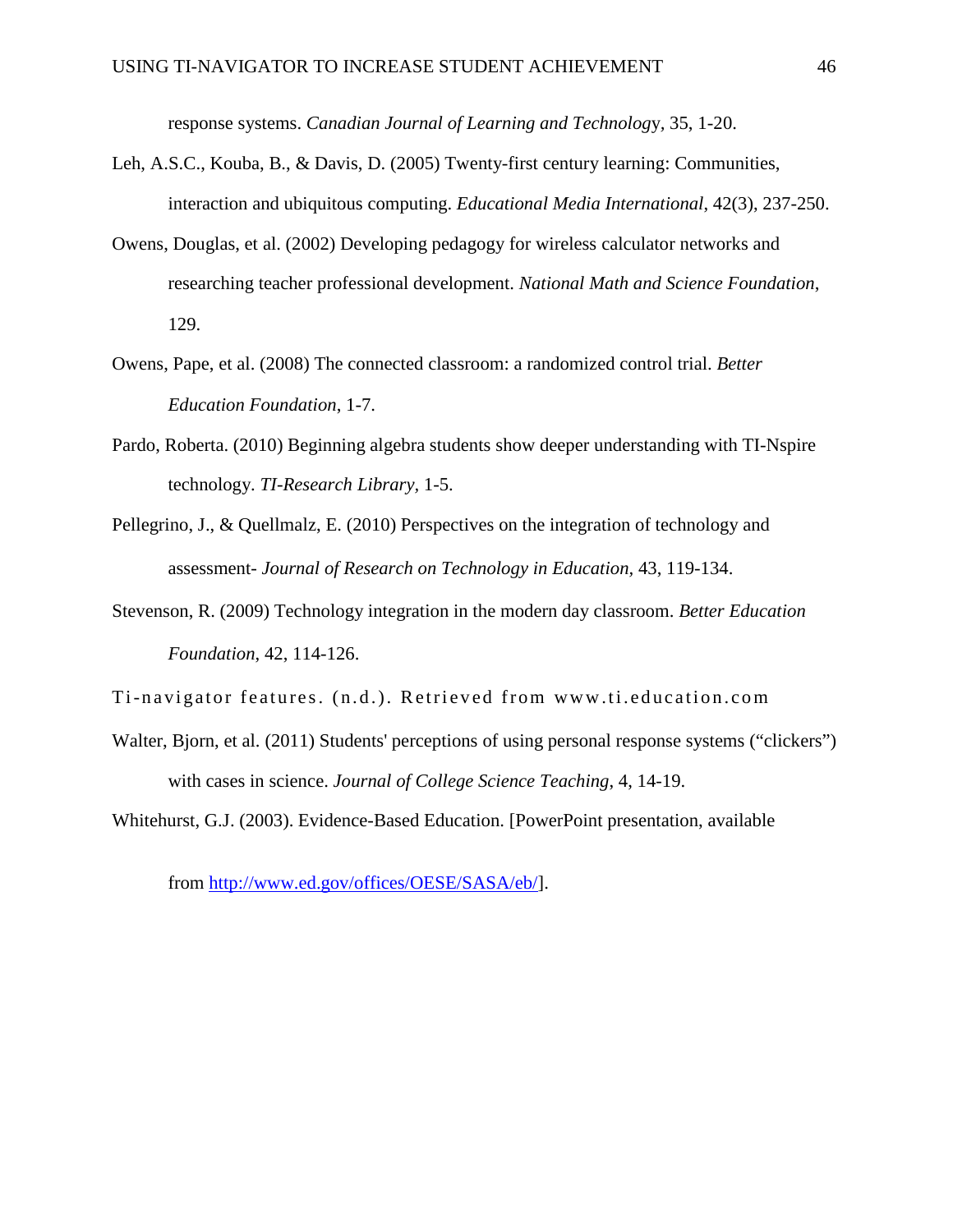# **Appendix A**

# **TI-NAVIGATOR STUDENT SURVEY**

# **Please answer the following questions honestly. You do not have to write your name on this paper. Thank you!**

- **1. On average, how many times per week do you raise your hand in math class? (for math related purposes only)**
- **2. Respond to the statement with a brief explanation: "The use of the TI-Navigator has increased my participation in class."**
- **3. When doing a problem in front of the class, do you prefer to do it on the white board or the answering through the Navigator, and why?**
- **4. On a scale of 1-10, with 10 being the strongest, how would you rate your math ability?**
- **5. How does the Navigator increase your math confidence? If it does not increase confidence, explain why it does not.**
- **6. How does the Navigator increase your participation in math class? If it does not increase participation, explain why it does not.**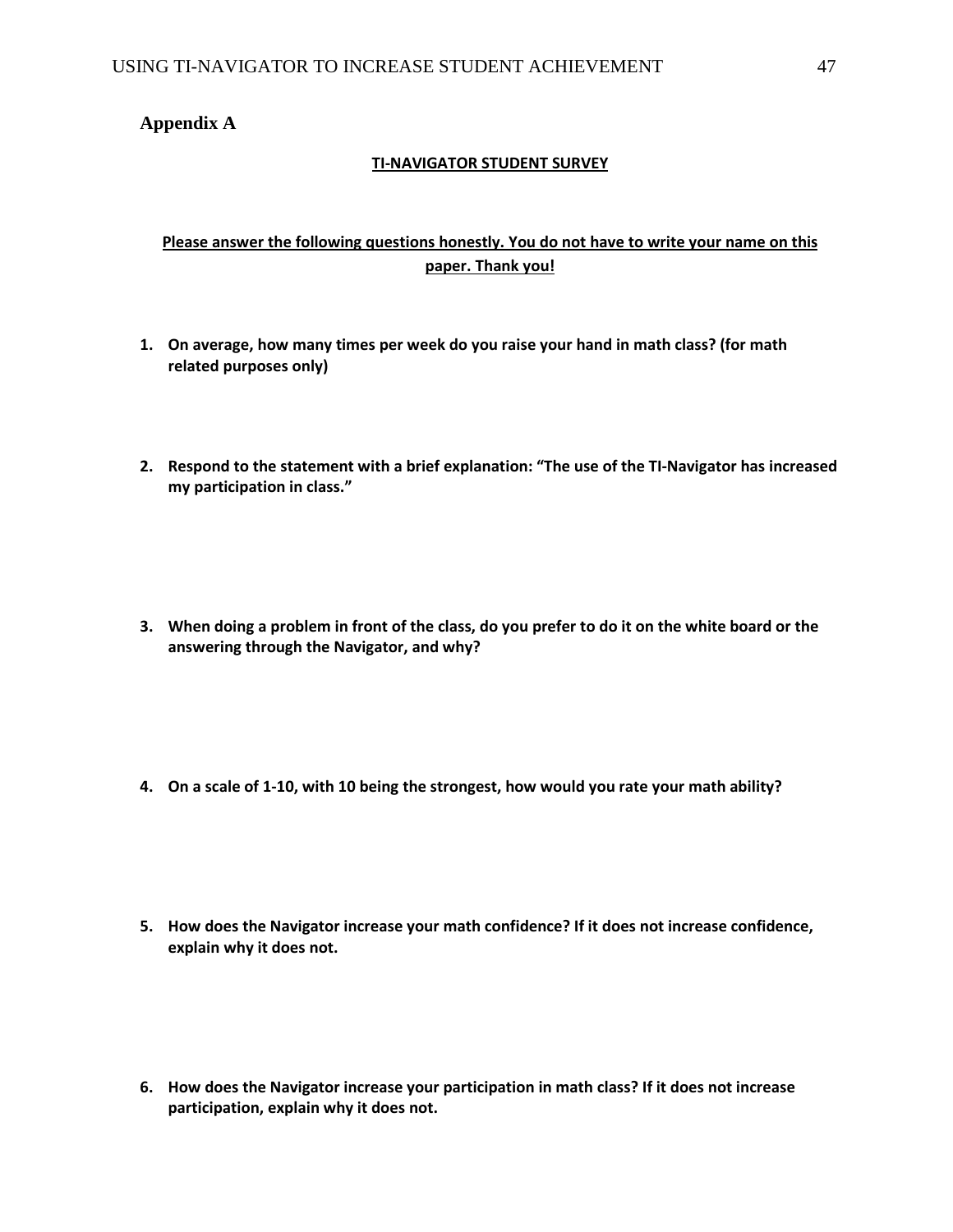- **7. Respond to the following statement with a brief explanation: "Using the Navigator in math class makes math more interesting than when it is not used."**
- **8. If it were up to you, would you rather have more Navigator activities, the same amount, or less?**

**9. What is your favorite thing about the Navigator? Be specific.**

**10. What is your least favorite thing about the Navigator? Be specific.**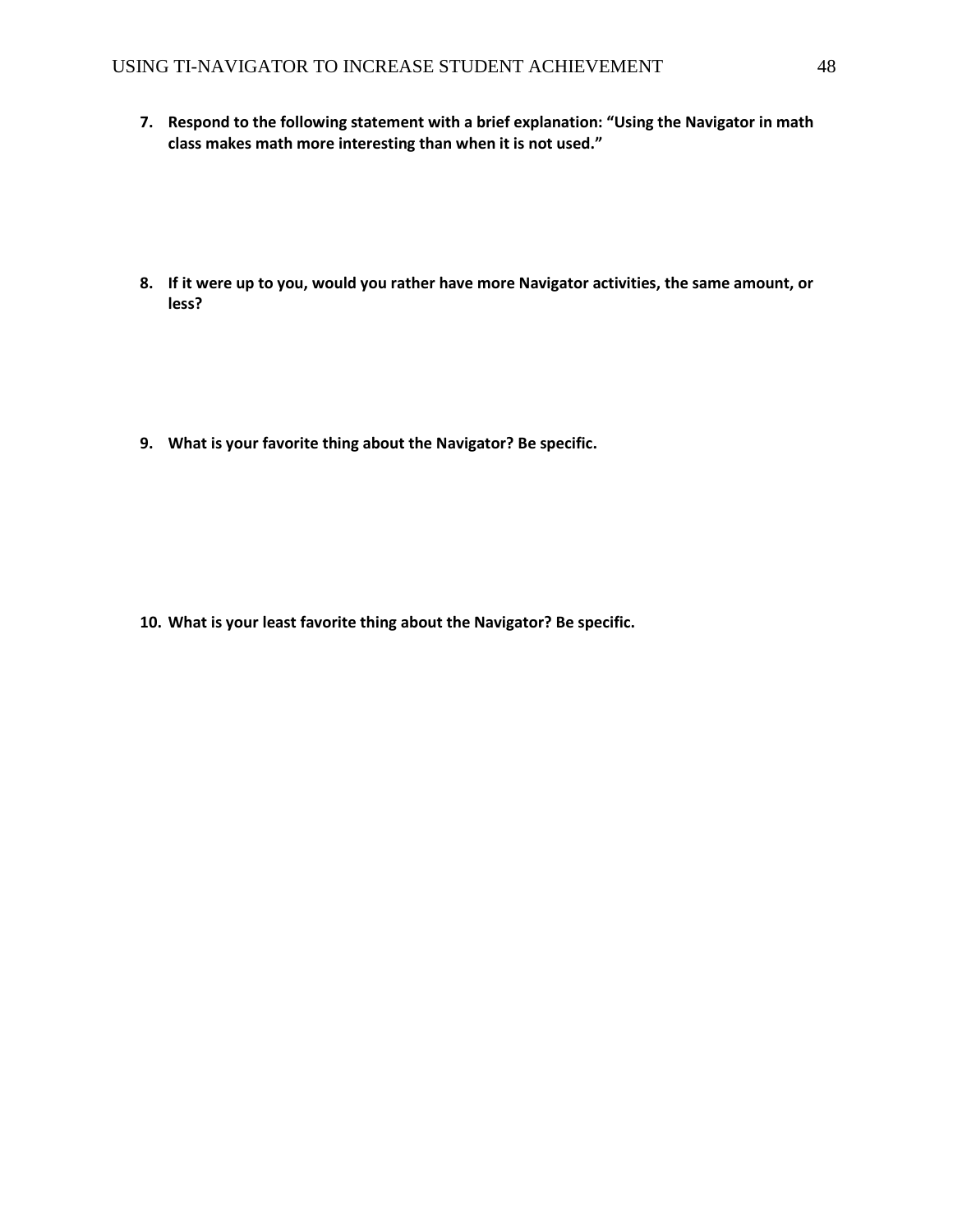# **Appendix B**

## TI-NAVIGATOR TEACHER SURVEY

- 1. How many hours a week do you use the Navigator in your classroom?
- 2. What type of activities do you conduct when using the Navigator?
- 3. Respond to the following statement: The Navigator has affected my class…..
- 4. What benefits have you noticed while using Navigator in the classroom?
- 5. What problems/concerns have you experienced with Navigator?
- 6. What do you think is the most desirable aspect of using the Navigator in math class?
- 7. How has using the Navigator increased any of the following:
	- a) Student Participation
	- b) Student Behavior
	- c) Student Test Scores
	- d) Aligning to the Common Core Curriculum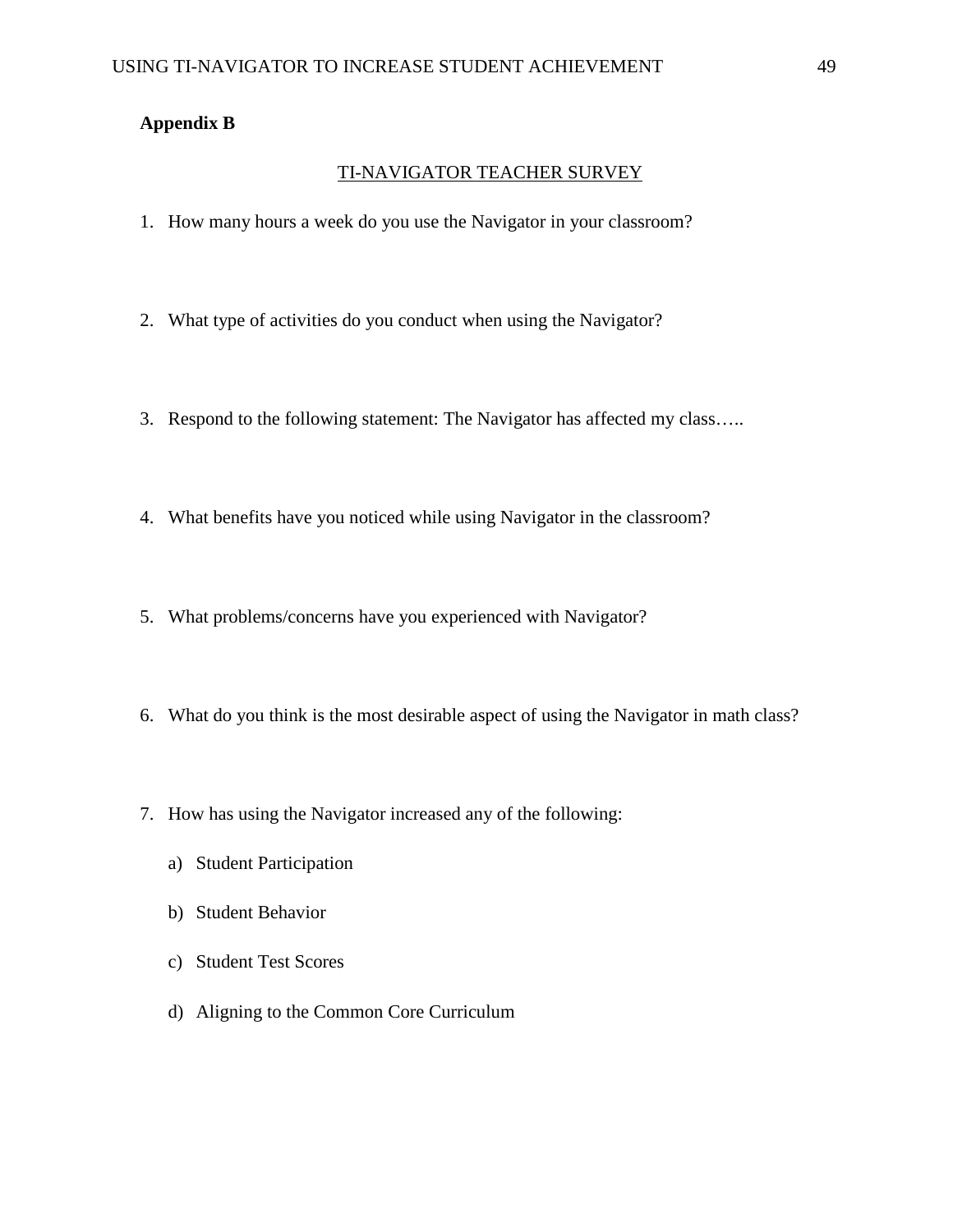# **Appendix C**

# Researcher Observations

Using a 1-5 scale, the researcher will observe student performance in the classroom.

| Participation                                | $\mathbf{1}$ | $\mathbf{2}$   | $\overline{\mathbf{3}}$ | 5<br>4                       |
|----------------------------------------------|--------------|----------------|-------------------------|------------------------------|
|                                              |              |                |                         |                              |
| <b>Behavior</b>                              | $\mathbf{1}$ | $\mathbf{2}$   | $\overline{\mathbf{3}}$ | 5<br>4                       |
|                                              |              |                |                         |                              |
| <b>Focus</b>                                 | $\mathbf{1}$ | $\mathbf{2}$   | $\overline{\mathbf{3}}$ | 5<br>4                       |
| <b>Engagement</b>                            | $\mathbf{1}$ | $\overline{2}$ | $\overline{\mathbf{3}}$ | 5<br>4                       |
|                                              |              |                |                         |                              |
| Enjoyment                                    | $\mathbf{1}$ | $\mathbf{2}$   | 3                       | 5<br>4                       |
|                                              |              |                |                         |                              |
| <b>Achievement</b>                           | $\mathbf{1}$ | $\mathbf{2}$   | $\overline{\mathbf{3}}$ | 5<br>$\overline{\mathbf{4}}$ |
|                                              |              |                |                         |                              |
| <b>Assisting</b><br><b>Special Education</b> | $\mathbf{1}$ | $\mathbf{2}$   | 3                       | 5<br>4                       |
| <b>Students</b>                              |              |                |                         |                              |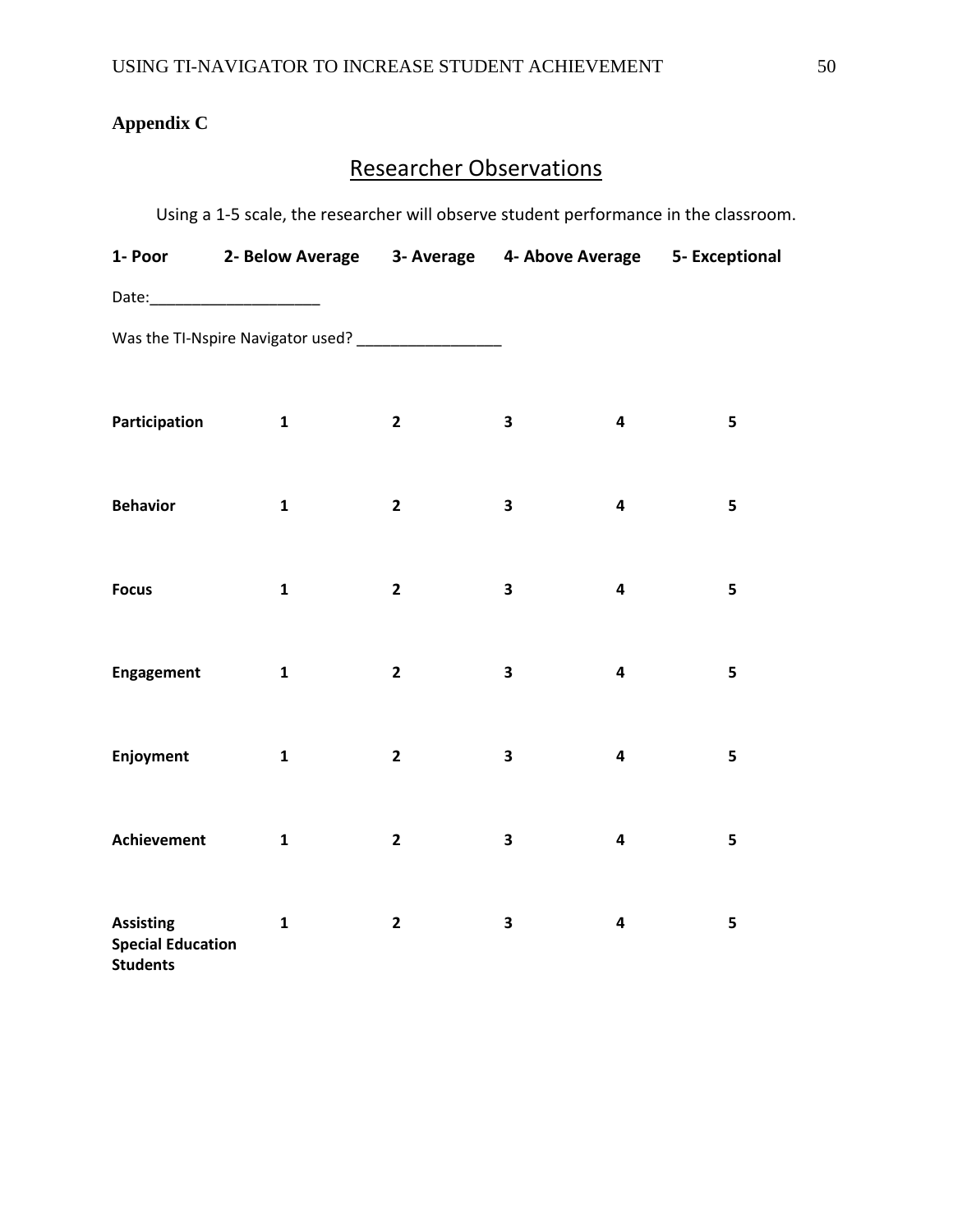# **Appendix D**

#### Name:

Navigator Quiz

- $\underline{\qquad}$  1) Simplify the given expression:  $(7x<sup>2</sup> - 5x + 2) - (-3x<sup>2</sup> + 8x - 4)$ A)  $4x^2 + 3x - 6$ B)  $10x^2 - 3x + 6$ C)  $10x^2 - 13x + 6$ b)  $4x^2 - 3x + 6$ Find the quotient of the given  $2)$ expression:  $12x^4 - 20x^2 + 8x$  $4x$ A)  $3x^3 - 5x + 2$ B)  $3x - 5x^{\frac{1}{2}} + 2x^{\frac{1}{3}}$ C)  $3x^4 - 5x^2 + 2x$ Which expression is a factor of 3)  $x^2$  + 2x - 15? A)  $(x + 15)$ B)  $(x - 5)$  $C)$   $(x+3)$ D)  $(x - 3)$ What are the factors of  $9x^2 - 16$ ? 4) A)  $(9x+16)(x-1)$ B)  $(3x-4)(3x-4)$  $C)$   $(3x+4)(3x-4)$ 
	- D)  $(9x 16)(x + 1)$
- What is the slope of the line whose 5) equation is  $y + 2x = 4$ ?

A)  $C)$  4  $\overline{2}$  $B) -2$ D) 2

What conclusion can be drawn from 6) the graph below?



- A) The maximum height occurs when  $y = 3.$
- B) The axis of symmetry is  $x = 3$ .
- C) The coefficient of a must be positive.



 $\overline{7}$ 

What fraction represents the value of  $cos B$  in  $\triangle ABC$ ?

| A) $\frac{4}{5}$ | c) $\frac{5}{4}$ |
|------------------|------------------|
| B) $\frac{3}{4}$ | $D) \frac{3}{5}$ |